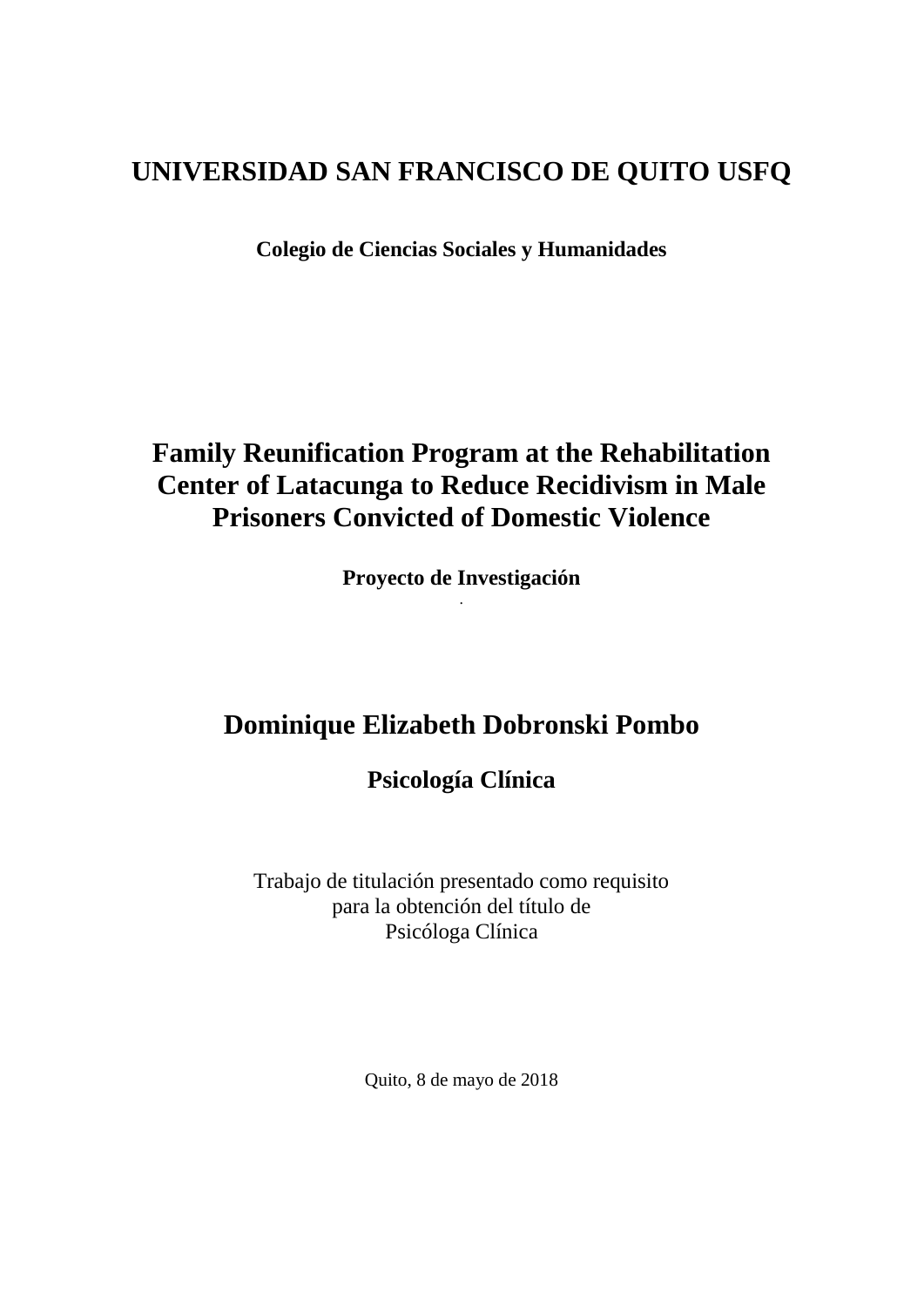# UNIVERSIDAD SAN FRANCISCO DE QUITO USFQ COLEGIO DE CIENCIAS SOCIALES Y HUMANIDADES

# **HOJA DE CALIFICACIÓN DE TRABAJO DE TITULACIÓN**

**Título Trabajo de Titulación**

# **Dominique Elizabeth Dobronski Pombo**

Calificación:

Nombre del profesor, Título académico<br>Richard D. West, Ph.D.

Firma del profesor

Quito, 8 de mayo de 2018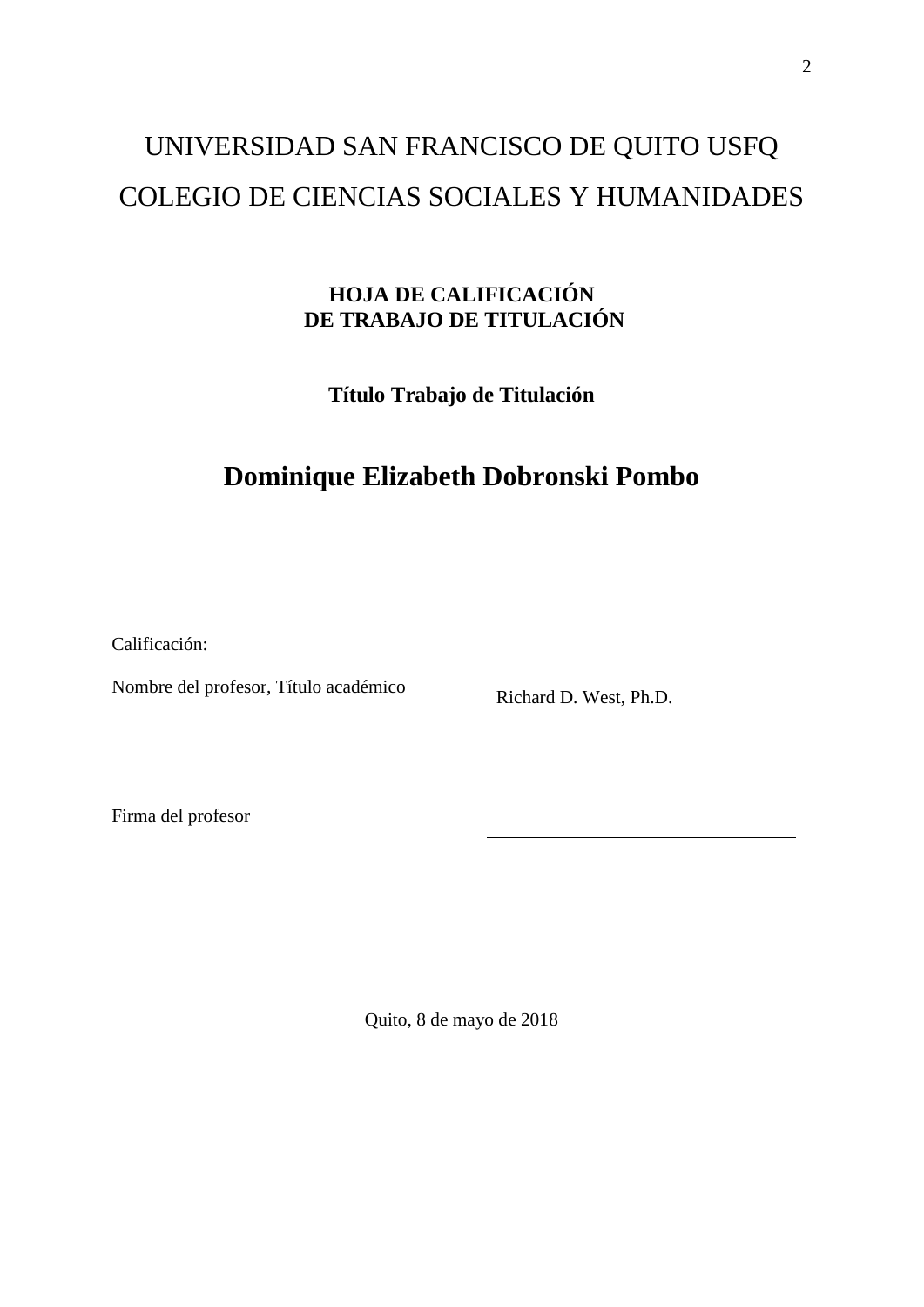#### **Derechos de Autor**

Por medio del presente documento certifico que he leído todas las Políticas y Manuales de la Universidad San Francisco de Quito USFQ, incluyendo la Política de Propiedad Intelectual USFQ, y estoy de acuerdo con su contenido, por lo que los derechos de propiedad intelectual del presente trabajo quedan sujetos a lo dispuesto en esas Políticas.

Asimismo, autorizo a la USFQ para que realice la digitalización y publicación de este trabajo en el repositorio virtual, de conformidad a lo dispuesto en el Art. 144 de la Ley Orgánica de Educación Superior.

| Firma del estudiante: |                                     |
|-----------------------|-------------------------------------|
| Nombres y apellidos:  | Dominique Elizabeth Dobronski Pombo |
| Código:               | 00118155                            |
| Cédula de Identidad:  | 1716385347                          |
| Lugar y fecha:        | Quito, 8 de mayo de 2018            |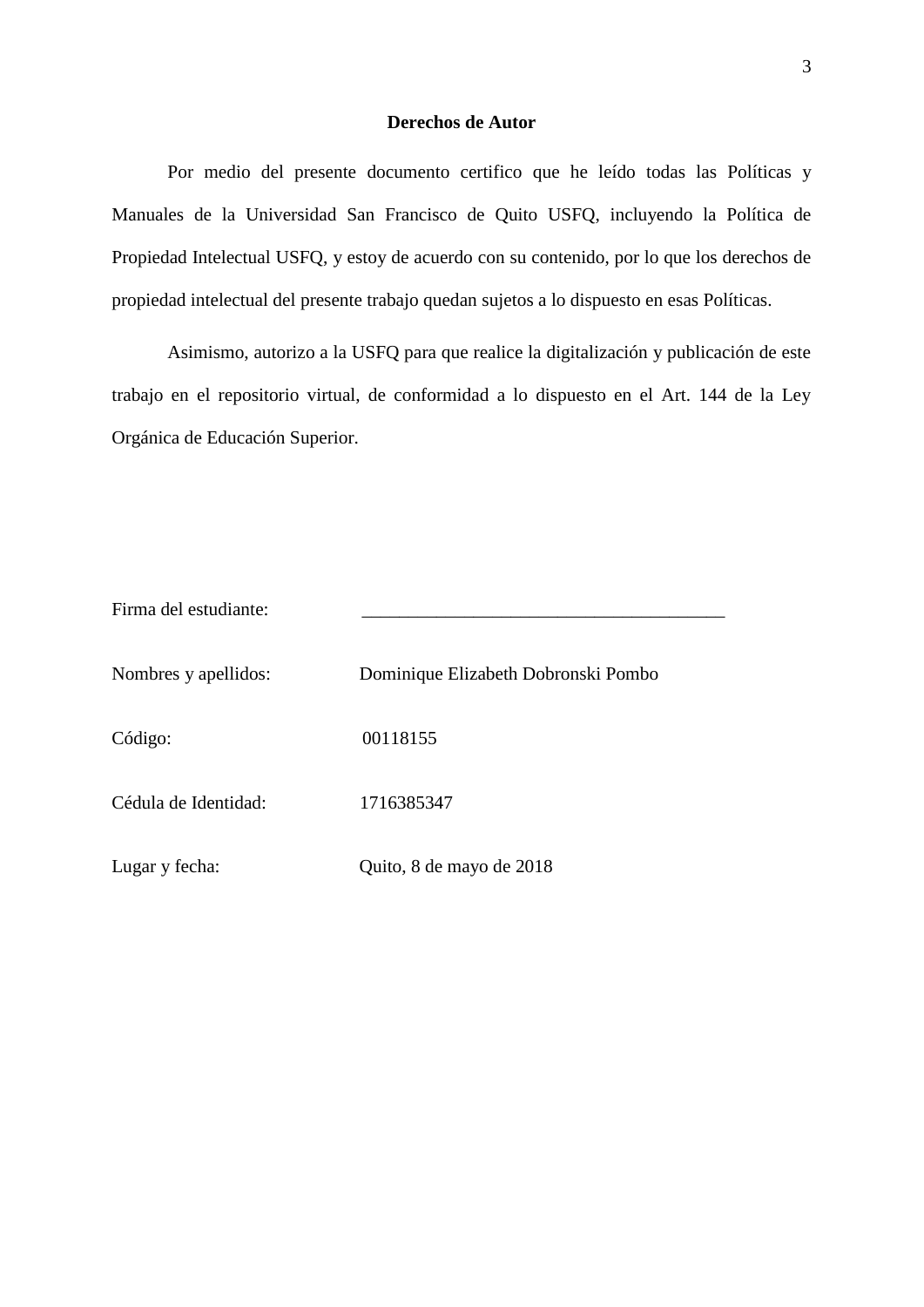#### **RESUMEN**

**Antecedentes:** Estadísticas indican que en Ecuador más de 24 000 familiares se encuentran separadas debido al encarcelamiento de un miembro de la familia (Celi, 2014). Es necesario enfocarse en esta problemática porque afecta a un número significativo de familias y comunidades. Sentencias dictadas por violencia doméstica usualmente general cambios drásticos en lazos familiares y podrían llevar a una desintegración del núcleo familiar (Solis & Vivanco, 2016). Este estudio propone un programa basado en intervenciones psicológicas con la familia de un preso que esta cerca de culminar su sentencia para analizar los cambios en frecuencia, prevalencia y nivel de violencia. **Metodología:** La muestra busca incluir veinte familias con un miembro encarcelado por violencia doméstica. La escala Conflict Tactics Scale Revised (CTS-2) Spanish Version se usará al inicio y al final del tratamiento terapéutico para evaluar el nivel de conflicto y violencia intrafamiliar. **Resultados:** Los resultados esperados según la revisión de literatura son que el programa de reunificación familiar reduce los niveles de reinserción a las cárceles, la desintegración familiar y facilita el reingreso del preso a su familia. **Conclusiones:** El programa de reunificación familiar tiene efectos positivos en familiar ecuatorianas que sufren de violencia doméstica.

*Palabras Clave:* encarcelamiento en hombres, programas de reunificación familiar, encarcelamiento en Ecuador, violencia doméstica como un delito, violencia doméstica en Ecuador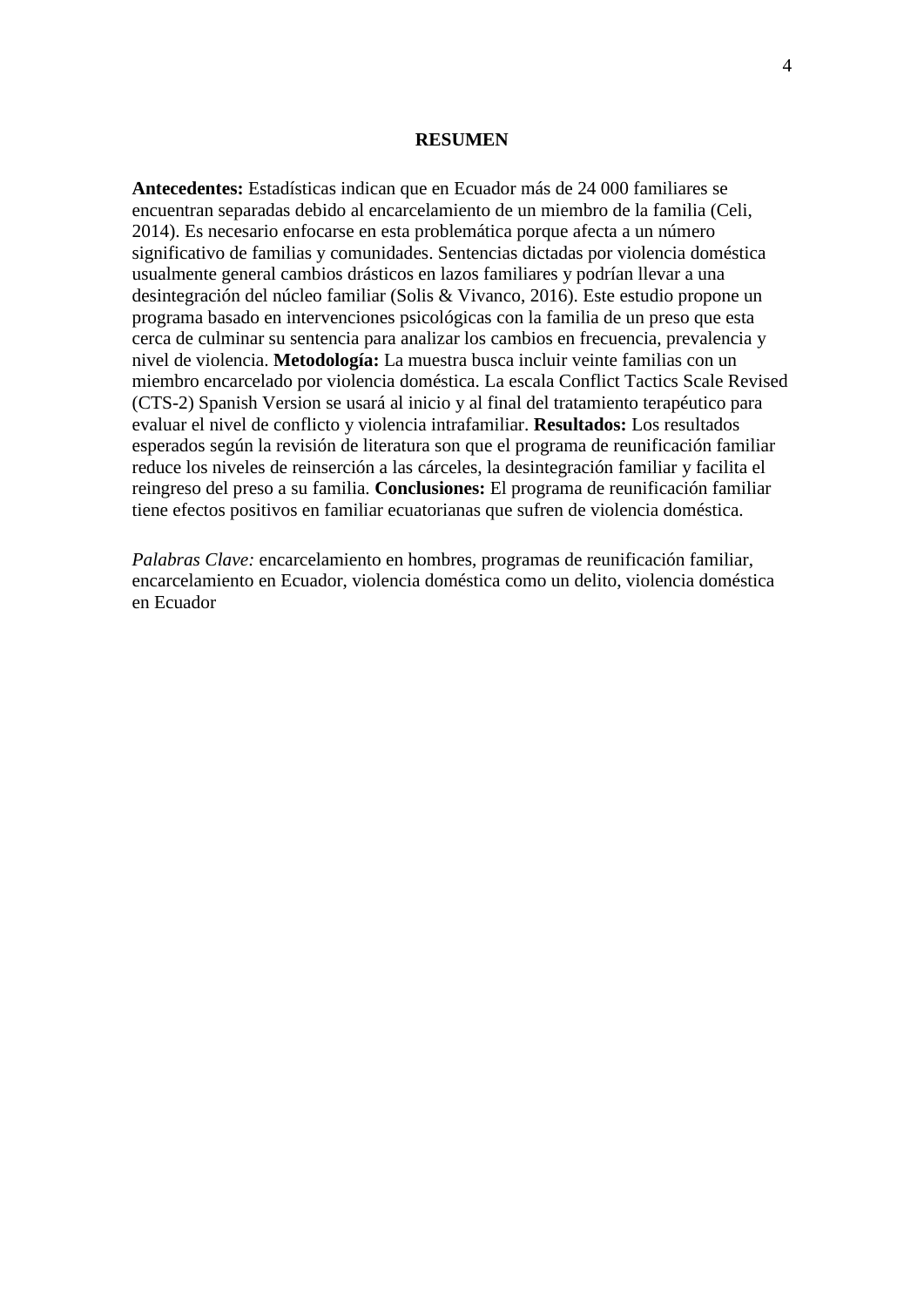#### **ABSTRACT**

**Background:** Statistics indicate that in Ecuador more than 24 000 families are separated because of the imprisonment of a family member (Celi, 2014). This problem needs to be addressed because of its potential to affect a significant number of families and communities. Felony sentences of domestic abuse usually generate drastic changes in family ties and can even lead to the disintegration of the family nucleus (Solis  $\&$ Vivanco, 2016). This study proposes a program based on psychological interventions with families who have an incarcerated member due to domestic violence and who is about to be released from prison to analyze its differences in violence. **Methodology:** The sample looks for twenty families with one member in prison for domestic violence. The Conflict Tactics Scale Revised (CTS-2) Spanish Version will be used at the beginning and at the end of the treatment process to assess the level of interfamily conflict and violence. **Results**: Based on the literature review, the expected results will prove that the family reunification program will diminish recidivism rates, reduce family disintegration, and provide better reintegration outcomes for the offender and his family. **Conclusions:** The family reunification program has positive effects in Ecuadorian families suffering from domestic violence.

*Key Words*: male imprisonment, family reunification programs, incarceration in Ecuador, domestic violence felony, domestic violence in Ecuador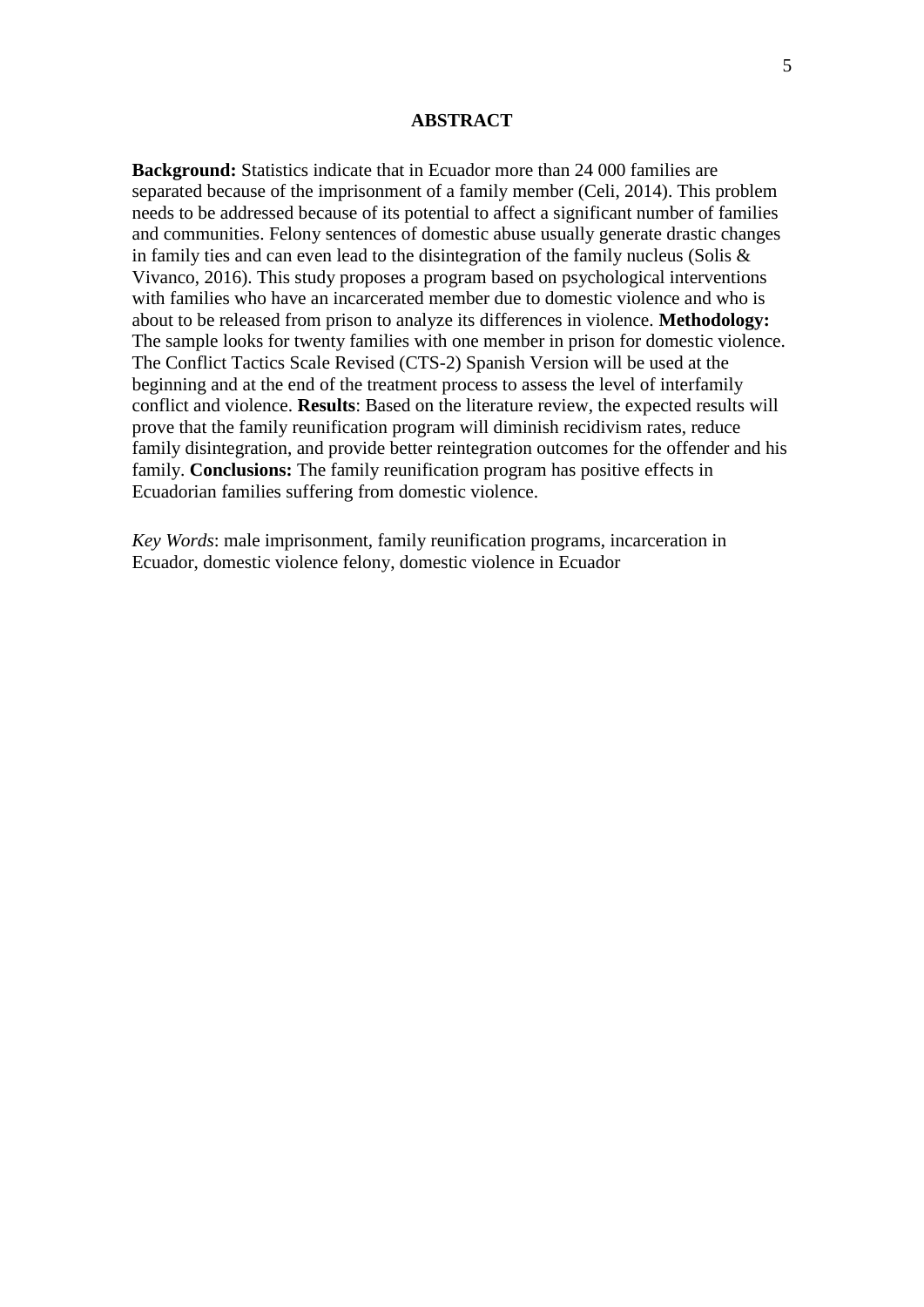# **TABLE OF CONTENTS**

| <b>Introduction</b>                                                       | 7  |
|---------------------------------------------------------------------------|----|
| <b>Background</b>                                                         | 9  |
| <b>The Problem</b>                                                        | 10 |
| <b>Research Question</b>                                                  | 11 |
| <b>Study Purpose</b>                                                      | 11 |
| <b>Study Significance</b>                                                 | 11 |
| <b>Literature Review</b>                                                  | 12 |
| <b>References</b>                                                         | 12 |
| <b>Format of the literature review</b>                                    | 12 |
| <b>Methodology and research design</b>                                    | 24 |
| <b>Methodology Design and Justification</b>                               | 24 |
| <b>Participants</b>                                                       | 25 |
| <b>Research Tools</b>                                                     | 25 |
| <b>Recruitment of Participants and Data Analysis</b>                      | 26 |
| <b>Ethical Considerations</b>                                             | 27 |
| <b>Probable Results</b>                                                   | 28 |
| <b>Discussion</b>                                                         | 30 |
| <b>Limitations</b>                                                        | 31 |
| <b>Future Implications</b>                                                | 32 |
| <b>References</b><br>ANNEXED A: APPLICATION FOR APPROVAL OF THE STUDY AND | 33 |
| <b>INFORMED CONSENT FORM</b>                                              | 37 |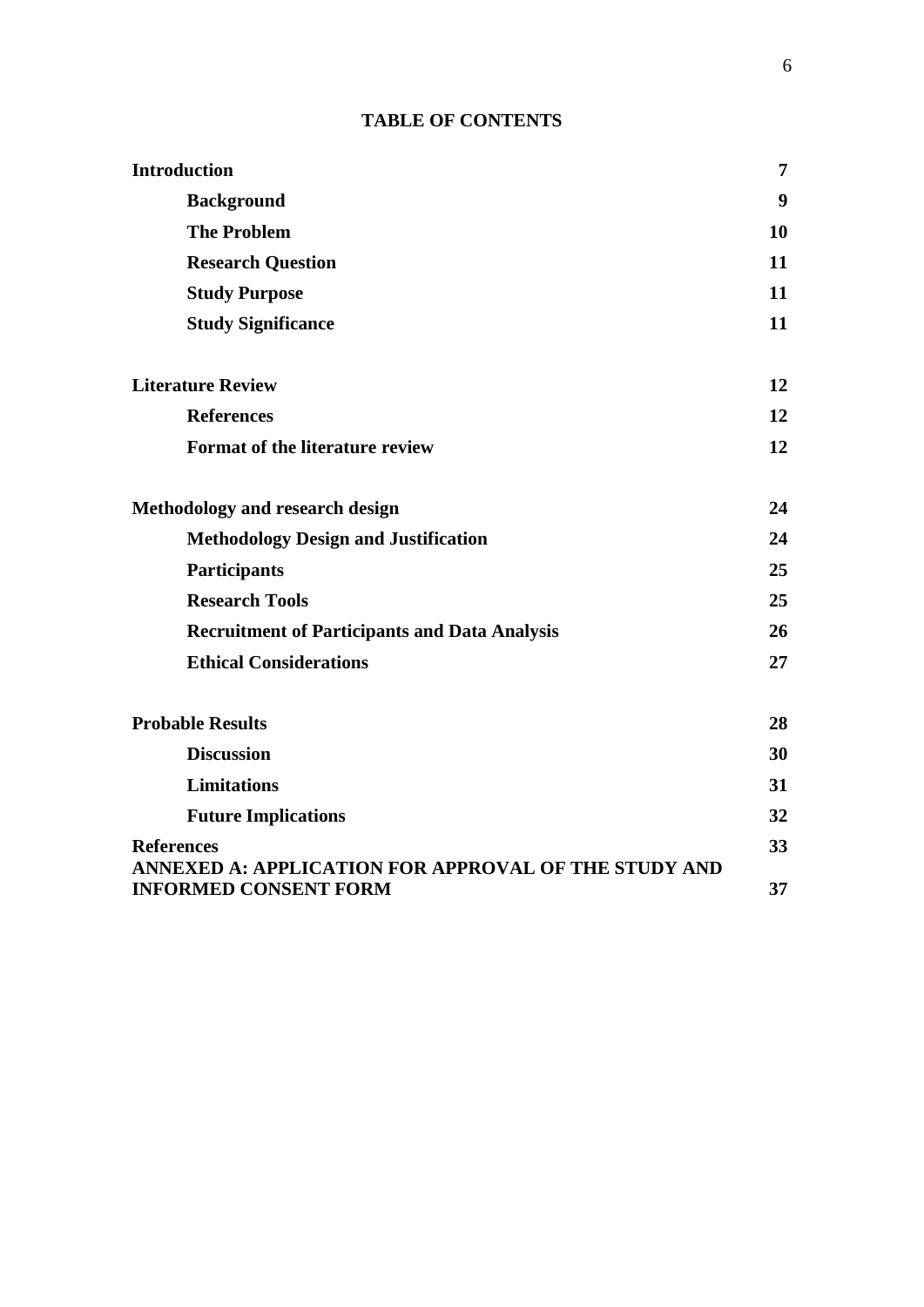#### **INTRODUCTION**

Statistics indicate that in Ecuador more than 24 000 families are separated because of the imprisonment of a family member (Celi, 2014). This problem needs to be carefully considered and addressed mainly because of its potential to affect a significant number of families and communities. Lilian Rosero, who is in charge of the Pastoral Penitentiary of the Ecuadorian Episcopal Conference, states that in many cases families separate after a family member is incarcerated (Celi, 2014). Ryan & Huang (2012) explain that there are programs and interventions that have been thoroughly researched and have proved to be effective to promote recovery, strengthen family unity, and provide a healthier environment for families, such as parenting classes, family counseling, and assistance with employment and housing. But in Ecuador, were prisons do not have enough resources, these programs are not usually evaluated or even considered.

Reports indicate that the consequences of imprisonment are not limited to the incarcerated individuals, but that they directly impact they offender's family and, especially, his or her children (Font, Fernández, Escurriol, Roig, Leyton & Moreno, 2006, p. 7). For this reason, it is essential to evaluate the outcomes of family reunification programs and the feasibility of applying them in Ecuadorian prisons. Even though the information about psychological interventions in Ecuadorian prisons is limited, this study proposes a family reunification program with male prisoners during and after the fulfillment of their sentences of domestic violence to reduce the likelihood of recidivism.

Research regarding this situation will be presented and a relationship between family cohesion during and after a conviction and recidivism rate of domestic violence will be established. The objective of this study is to demonstrate that the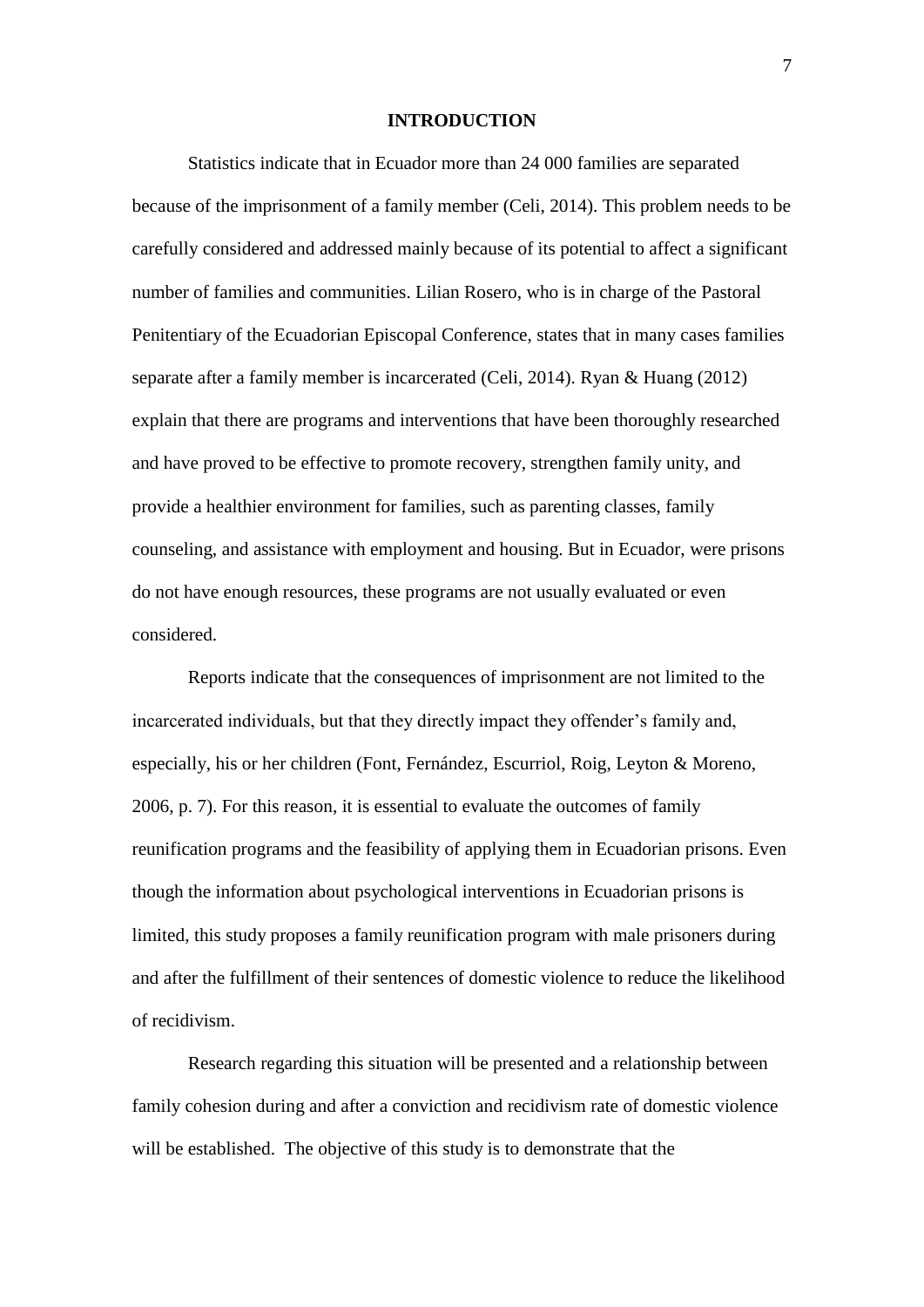implementation of a family reunification program for males that have been convicted for domestic violence can reduce the rates of recidivism, diminish criminality frequency, and promote a better environment for Ecuadorian families that have been impacted by the consequences of imprisonment.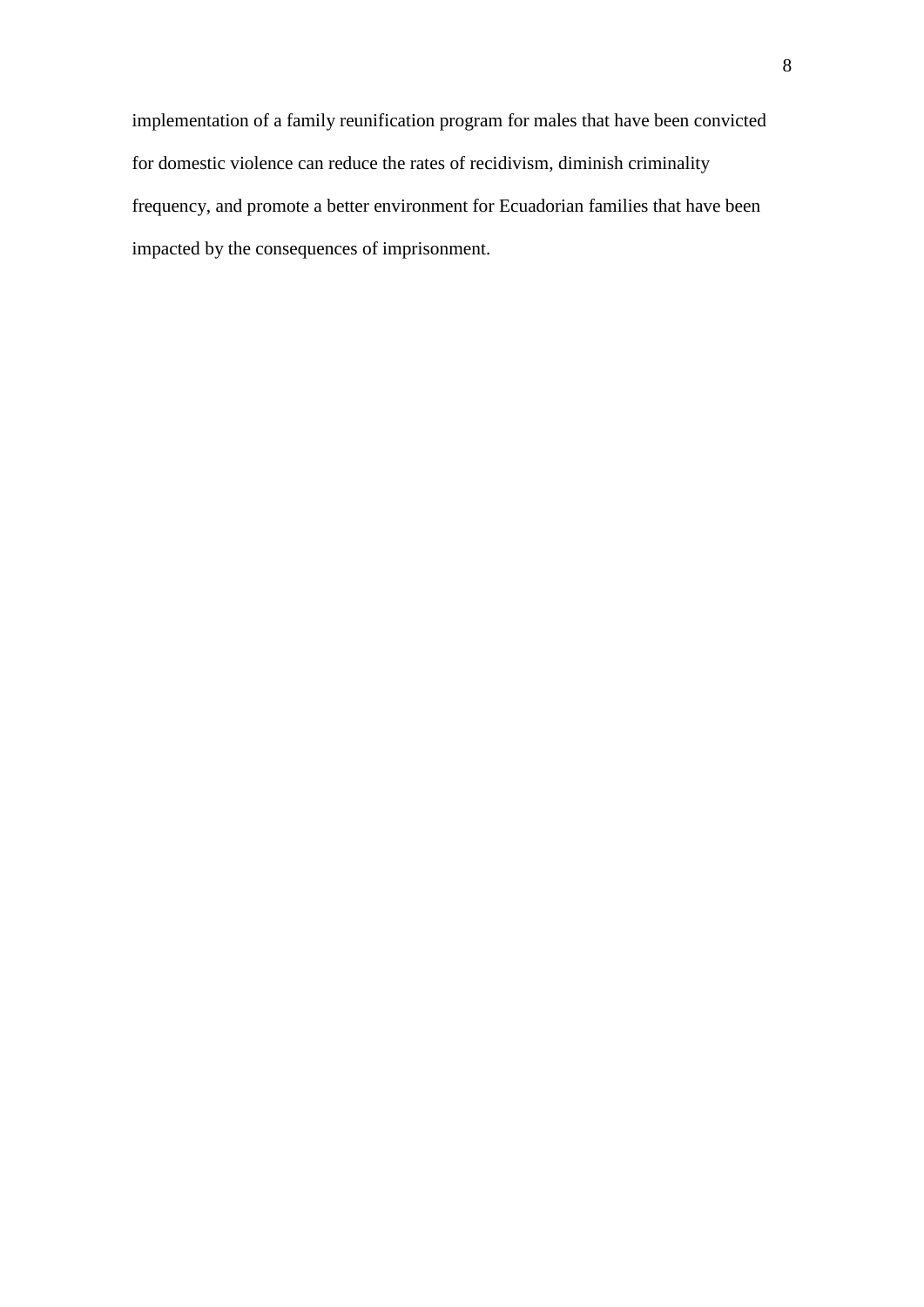#### **Background**

#### **History of imprisonment and reintegration to society**

Imprisonment is a global situation. Walmsley (2016) informs "that more than 10.25 million people are held in penal institutions throughout the world, either as pretrial detainees/remand prisoners or having been convicted and sentenced" (p. 2). The notion of prison as a correctional institution is relatively new. Prisons were first established during the  $18<sup>th</sup>$  century as a way to isolate offenders for meditation. Later, in the  $19<sup>th</sup>$  century, a new vision was conceived based on a rehabilitative perspective which aimed towards the recovery and reinsertion of transgressors to society (Cornejo, 2017). Still, confinement entails physical, psychological, emotional, and social consequences that need to be taken into account to increase the feasibility of rehabilitation and avoid recidivism. Western, Braga, Davis & Sirois (2015) explain that incarceration rates have increased as compared to previous decades, and imprisonment is now considered a common life event for people from poor communities in the United States.

Reintegration to society after imprisonment significantly impacts an individual and his or her family. Visher & Travis (2003) argue about the importance of focusing on the understanding of "the individual pathways of reintegration after prison release" (p. 96) and the complex dynamic of the moment of release. Many aspects influence the outcomes of reestablishing life after the release: time spent in prison, finding a job with a criminal record, returning to high-risk places and situations, and reestablishing family ties, which can have a significant impact in establishing supportive relationships and having access to a place to live (Visher & Travis, 2003, p. 96).

The focus of this study is to evaluate the effectiveness of interventions with families that have a background of domestic violence. Peter Clarke (2018) explains that charges of domestic violence are filed when a household member commits an act of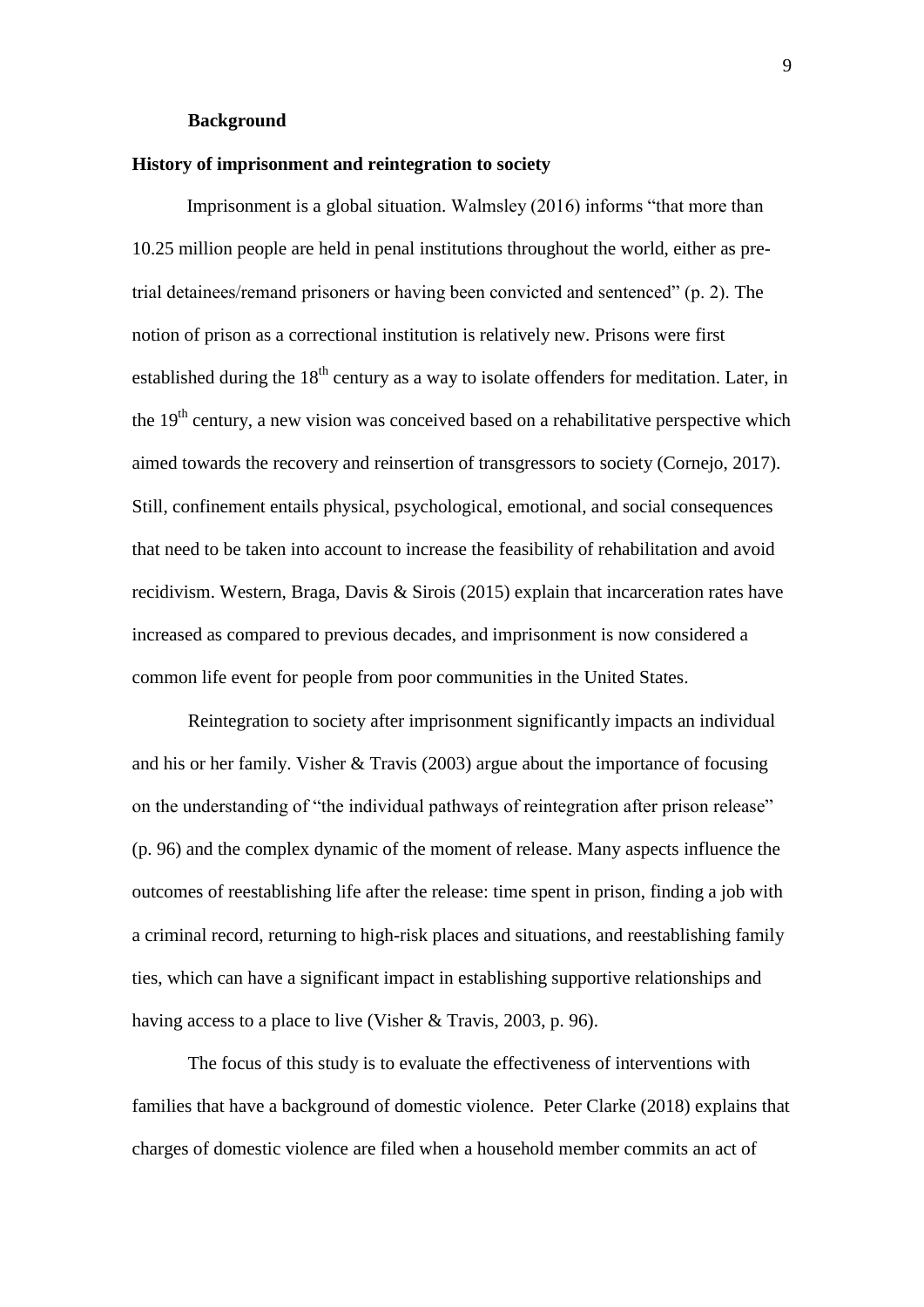violence against another resident of the household. The severity of the violence and other aggravating circumstances may turn misdemeanor charges of domestic violence into felonies. The charges of domestic violence can also meet the criteria for a crime when there is a case of death or serious bodily injury to the victim, criminal act directed to a minor, act or threat with the use of a deathly weapon, or criminal acts involving sexual abuse, rape, or sexual assault (Clarke, 2018).

#### **The Problem**

Felony sentences of domestic abuse usually generate drastic changes in family ties and can even lead to the disintegration of the family nucleus (Solis & Vivanco, 2016). The consequences of imprisonment affect not only the person deprived of liberty but also his or her family. Additionally, the rupture of family cohesion can psychologically, socially, economically or/and emotionally affect all of its members (Solis & Vivanco, 2016). Martí & Cid (2013) explain that family cohesion is a key factor to promote a positive transition after the release from prison since families are an essential source of support.

The evaluation of family reunification programs and their outcomes in cases of males convicted for domestic violence is crucial for the development of effective psychological interventions that can lead to a satisfactory reintegration to society and reduction of recidivism. It is important to consider that in Ecuador there is limited research about psychological interventions used in penal institutions, and it is fundamental to develop strategies to help this vulnerable population during and after imprisonment.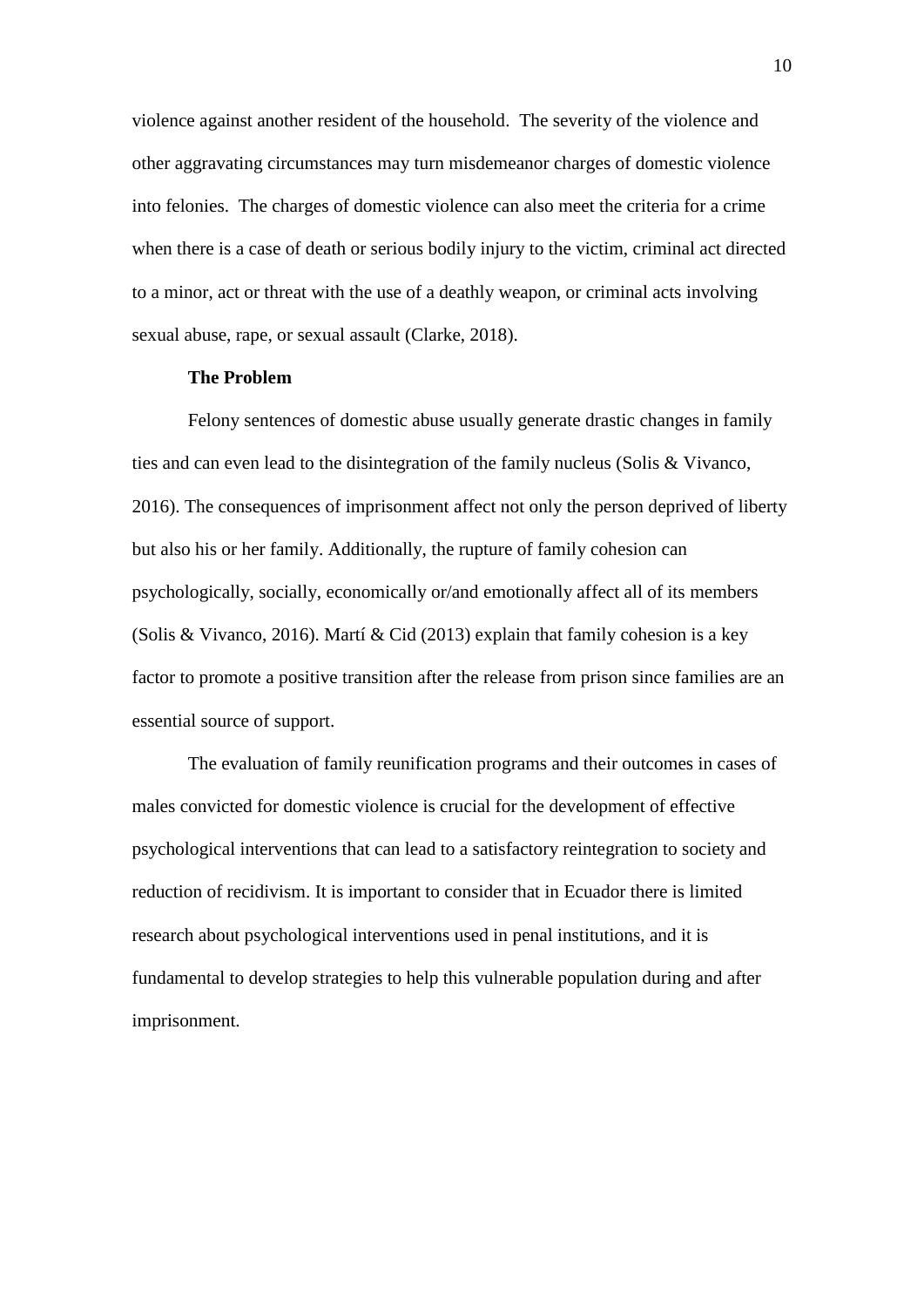#### **Research Question**

How and to what extent applying a family reunification program during and after male imprisonment due to domestic violence can decrease recidivism rates in the Rehabilitation Center of Latacunga?

#### **Study Purpose**

This study proposes a program based on psychological interventions with families who have an incarcerated member due to domestic violence and who is about to be released from prison. The expected results will prove that a family reunification program will diminish recidivism rates, reduce family disintegration, and provide better reintegration outcomes for the offender and his family. This project expects to positively impact families of prisoners who are convicted for domestic violence in a Latacunga-Ecuador Rehabilitation Center.

#### **Study Significance**

Because of a lack of information regarding psychological interventions with the incarcerated community, this investigation seeks to benefit families that participate in the project into mending and enhancing family relations. This study is the first of its type in Ecuador, therefore, it aims to promote the development of similar family reunification programs; identify effective interventions to facilitate a convict's adaptation to his family; and decrease the rates of recidivism, which is a common problem with offenders.

The Literature Review of this study presents a framework to understand the history of male incarceration, rates of recidivism, the impact of domestic violence in Ecuador, and the dynamics of family reunification programs. Then, an explanation of the methodology applied in the research, the analysis of the collected data, conclusions, and a discussion of the results are presented.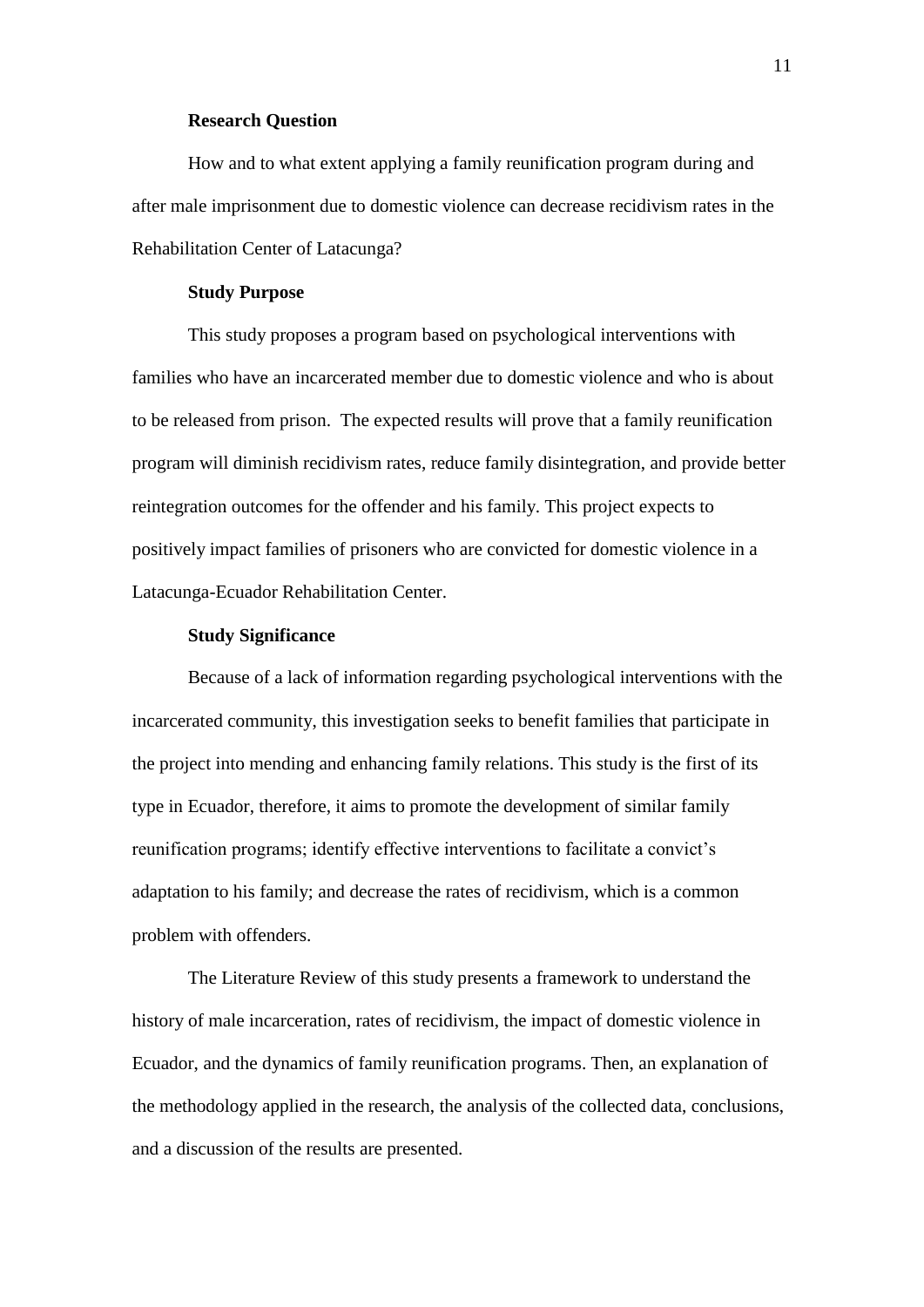#### **LITERATURE REVIEW**

#### **References**

The information presented in the Literature Review of this study comes from the Reglamento del Sistema Nacional de Rehabilitación Social, Ecuador's Código Orgánico Integral Penal, scientific articles, books about the subject, peer reviewed journals, interviews, and newspapers. The articles cited were obtained from different databases, like EBSCO Information Services, with the use of keywords such as "male imprisonment", "family reunification programs", "incarceration in Ecuador", and "domestic violence felony". Finally, workers from the Ecuadorian department of justice were interviewed.

#### **Format of the Literature Review**

The Literature Review includes four general topics. First, it presents a review of the purpose of incarceration and how it has been perceived over the years. Then, a report of the dynamics of family reunification programs is presented. Next, the causes and rates of recidivism will be explored. And finally, the context of the Ecuadorian Penitentiary System and laws regarding domestic violence in Ecuador are portrayed.

#### **Historic Perspective of Prison**

As explained in the introduction, imprisonment objectives have changed over the years and, moreover, the perspective regarding the purpose of imprisonment. Cornejo (2017) states that prisons were first conceived as a precautionary measure to guarantee the presence of the defendant during the trial period in order to properly dictate a sentence. Later, it was not used just as a precautionary measure, but also as the only form of sanction.

Cornejo (2017) explains that the purpose of prisons has been historically defined by three concepts. First, during the XVIII and XIX centuries, prisons were considered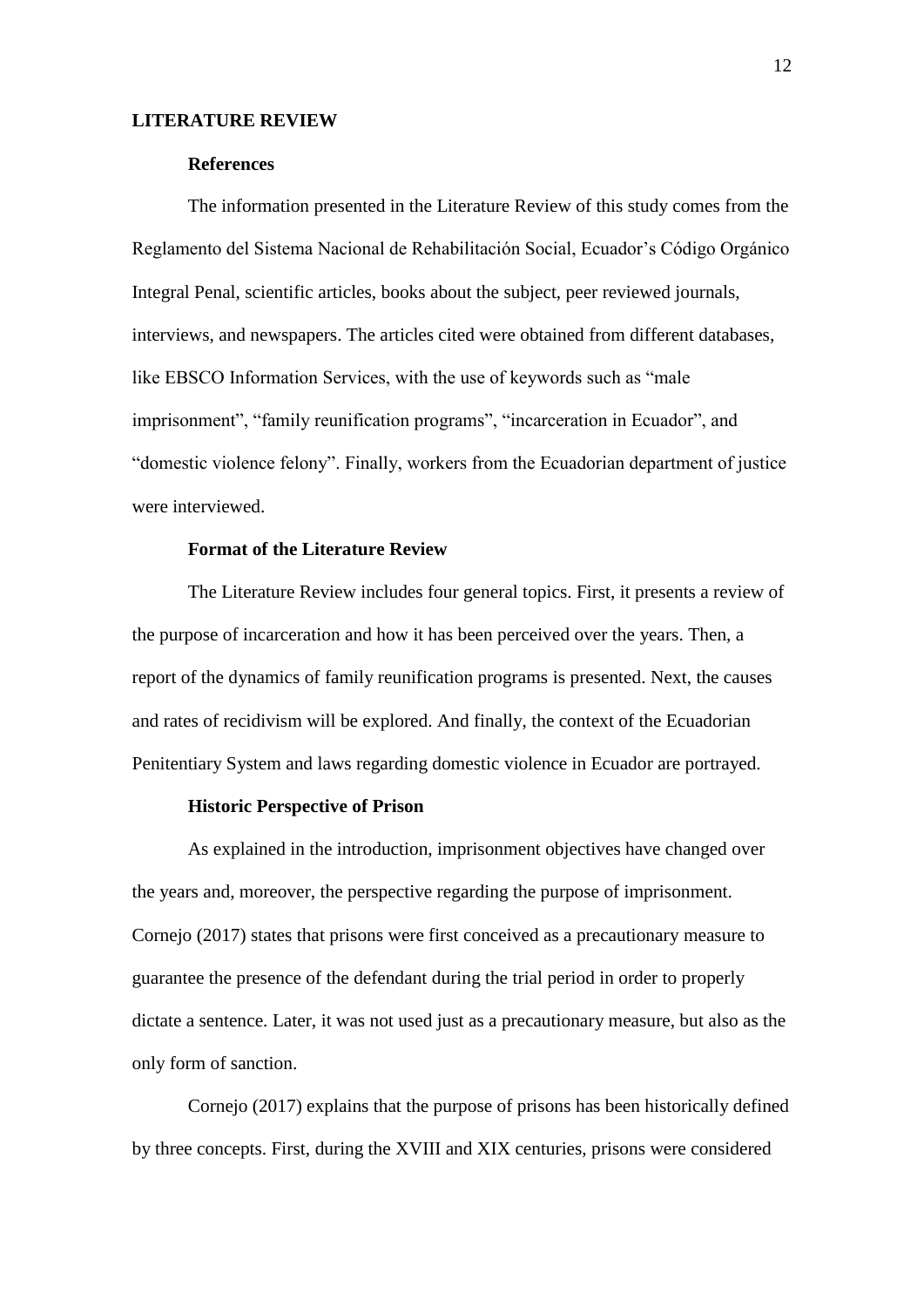places of correction. This notion was influenced by religious ideas of penance and isolation that would motivate prisoners to meditate and prevent them from committing new crimes. Later, prisons were considered rehabilitation establishments which aimed towards reintegrating offenders into society. And lastly, the perception of prisons as a punitive form of segregation that emphasizes social control and excludes or eliminates those who have committed crimes was established.

With the passage of time, incarceration rates increased and this phenomenon transformed the social atmosphere of low-income communities (Western, et al, 2015, p. 1512) and this has influenced the current perspective of prisons.

Joycelyn Pollock (2009) emphasizes the fundamental rationale for the existence of prisons in her book *Prisons Today and Tomorrow*. Pollock (2009) states that the philosophical line that divides the perception about the purpose of prisons is based on whether or not imprisonment should be considered a form of punishment (p. 3). One stance is that imposing pain as a penance is essentially different from inflicting pain on innocents, and consequently is not fundamentally wrong; and the other position is that punishment is a wrong that can be vindicated only if it results in a "greater good". The first stance is supported by the idea that it is not necessary to justify the punishment because the offender deserved it. This is considered a "retributive approach", a way of balancing a wrong act by punishment. In the other view, punishment is justified through the rationale of "incapacitation of rehabilitation" which is a "utilitarian approach". Under this approach, punishment is perceived as evil but it can be justified by the greater benefits that result from it; this means that punishment is acceptable when it benefits "the many" and accomplishes more good than evil.

As I mentioned above, the utilitarian approach goes by two rationales. First, incapacitation, which prevents further inflicting damage while the individual is under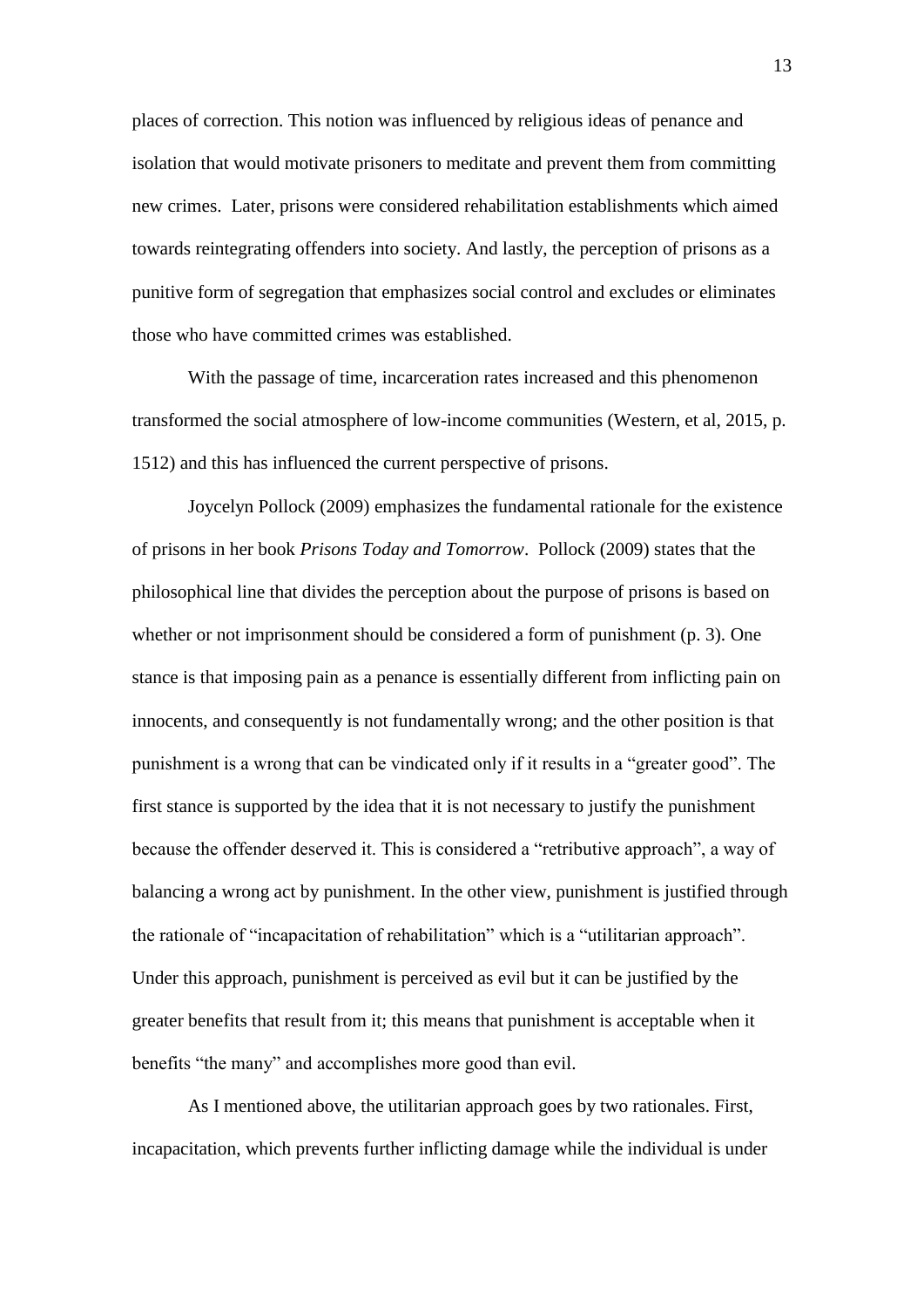control, and the other one, rehabilitation, which pursuits internal change and cessation of the criminal behavior. The logic behind the utilitarian approach is that pain can serve as a learning tool. Pollock (2009) also explains that prison is one of the most complex punishments because it does not only affect material possessions, but it also interferes with the level of freedom and the physical and mental health of offenders.

During the progressive era, psychiatric professional started to get involved in penology with the idea that science could solve inmates' problems (Pollock, 2009). This idea resulted in the conceptualization of prison as a laboratory, a correctional institution in which prisoners had benefits such us psychiatric treatment and social work assistance, which lead to the proliferation of correctional programs. Pollock (2009) explains that there are philosophers that support the idea that there is no evidence that treatment programs reduce crime and that the penal enterprise should return to the retributive rationale (p. 16). Nonetheless, this author concludes that the penal system is always going to have more than one philosophy or rationale and that it will change with the passage of time but that it should always emphasize the general wellness of society.

#### **Effects of Domestic Violence in the Family System**

According to Herman-Stahl, Kan, & McKay (2008), research on the effects of domestic violence reveals that women who have suffered from domestic violence are most likely to end their relationship with the abuser. Also, when fathers perpetrate domestic abuse prior to imprisonment, other members of the family tend to consider incarceration as a relief measure for the family's children, who have witnessed or underwent violence within the familiar nucleus. It is stated that in such cases families have low motivation to maintain contact during incarceration (Hairston & Oliver, 2006; Herman-Stahl, et al., 2008).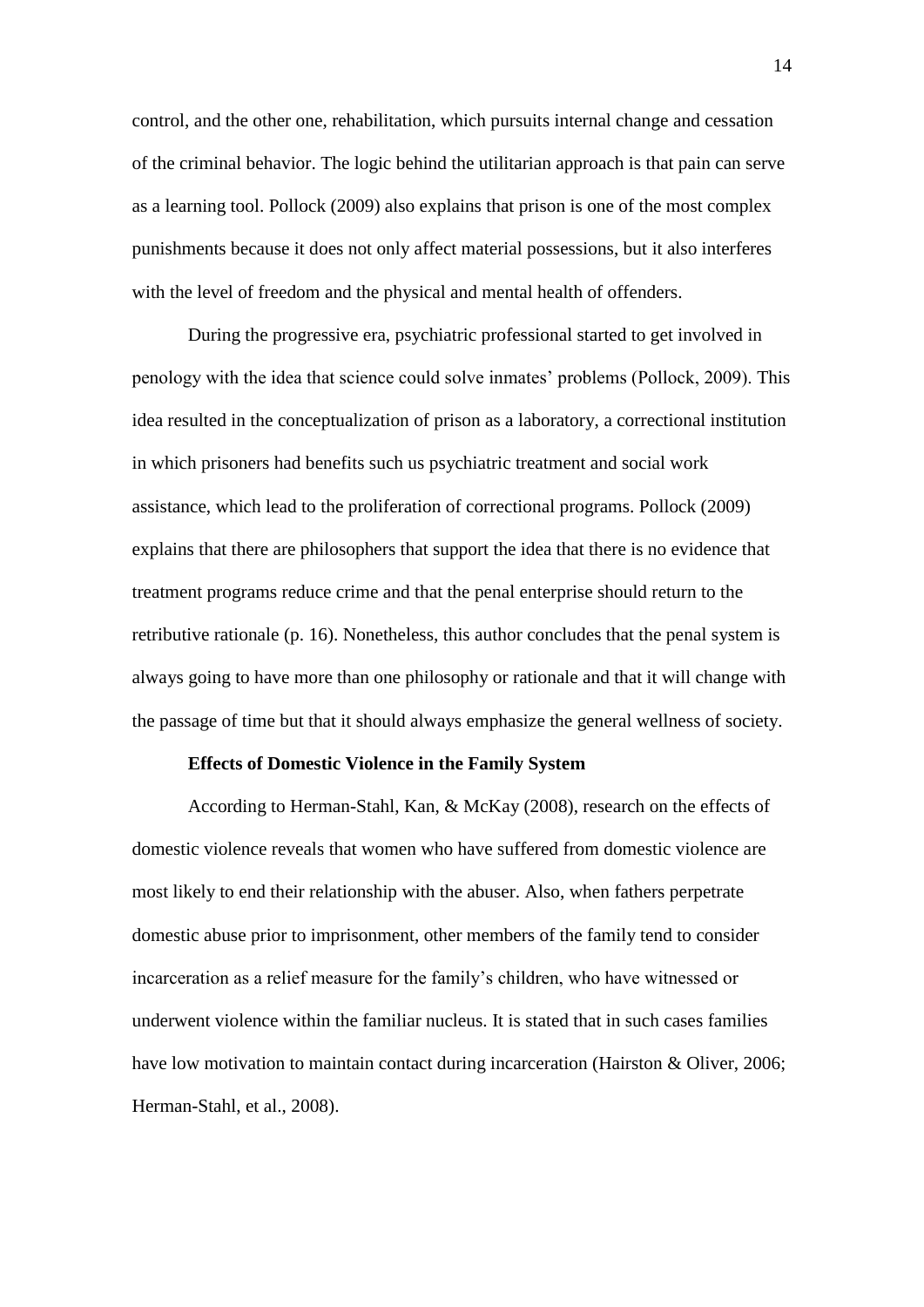Considering this, if the family has the intention to maintain ties with the offender, and the court considers it a feasible option, the process can be trying and worrisome. There are numerous challenges that the family has to overcome for the reunification process to be successful. This is why it is important to consider the preincarceration history, prison experience, and personality traits of the members of the family to identify appropriate interventions (Herman-Stahl, Kan, & McKay, 2008 p. 5).

In families with a history of domestic violence, there are some factors that have to be taken into consideration, one of these is the high correlation between domestic violence and substance abuse. Also, variables regarding the actual situation of the relationship between partners, which include possible infidelity, differences in child discipline, and new relationships of the partner that is not incarcerated need to be addressed (Hairston & Oliver, 2006; Herman-Stahl, Kan, & McKay, 2008 p. 5).

#### **Interventions**

 Herman-Stahl, Kan & McKay (2008) explain that batterer interventions tend to lean towards cognitive behavioral and relaxation techniques that address power, impulsivity and control issues (p, 5). Likewise, in terms of marital education, it focuses on educational approaches toward "anger management, conflict resolution, negotiation, problem-solving, and empathy." (p. 5). Still, these interventions are not considered sufficient to assist this population. Herman-Stahl, Kan & McKay (2008) state that it is important to treat with extreme caution any situation that could lead to abuse (p. 5).

It is important to consider that when children are involved, the quality of the relationship during incarceration is a predictor of good outcomes in the process of family reunification. The results of a qualitative research study with 20 former prisoners who desisted from committing new crimes showed that former offenders believe that a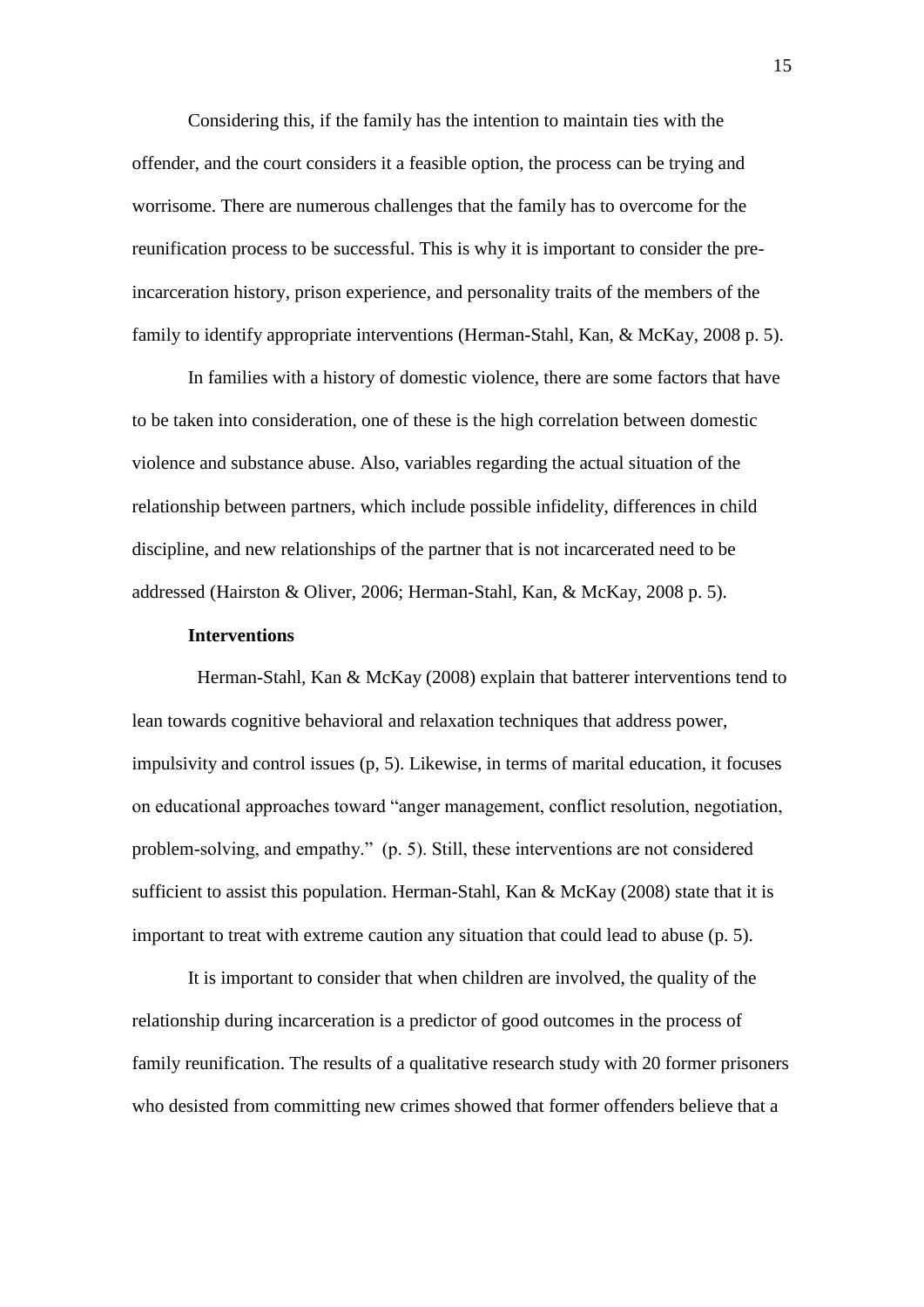huge protective factor against recidivism is a strong father-child relationship (Herman-Stahl, Kan, & McKay, 2008 p. 6).

#### **The Dynamics of Family Reunification Programs**

Research suggests that family interventions can help with the stress of the transition after the release from prison. Western, et al (2015) explains that family intervention programs may be the most effective tool to facilitate a convict's adaptation to the community in the first months after the release. Furthermore, Western, et al (2015) indicate that surveys directed by Nelson, Deess, and Allen in 1999 showed that if there is fluidity during the post-incarceration period and motivation for criminal withdrawal, there are strong probabilities of good outcomes. Western, et al (2015) also emphasizes the fact that there is evidence that supports that "long-term effects of incarceration on communities depend partly on the individual experiences of the first months after prison release" (p. 1513). This accentuates the importance of maintaining psychological interventions with the offender and his family after the release.

There are several reasons for family disruption during and after incarceration. These reasons could be rational, irrational, justified, or unjustified (Friedman, Bradshaw, King, Warshak, & Webb, 2014). Every family has different dynamics and it is important to consider the specifics of the relationship between the members of the family in disrupted environments to address what factors to contemplate when drafting therapeutic interventions. These authors highlight the need for identifying how to resolve and rectify the issues of the relationship within the family before taking any action (Friedman et al., 2014, p. 3).

Miller, Perryman, Markovitz, Frazen, Cochran & Brown (2013) inform that almost two million children in the United States have at least one parent in prison. Considering the consequences of this situation, not just mental health professionals but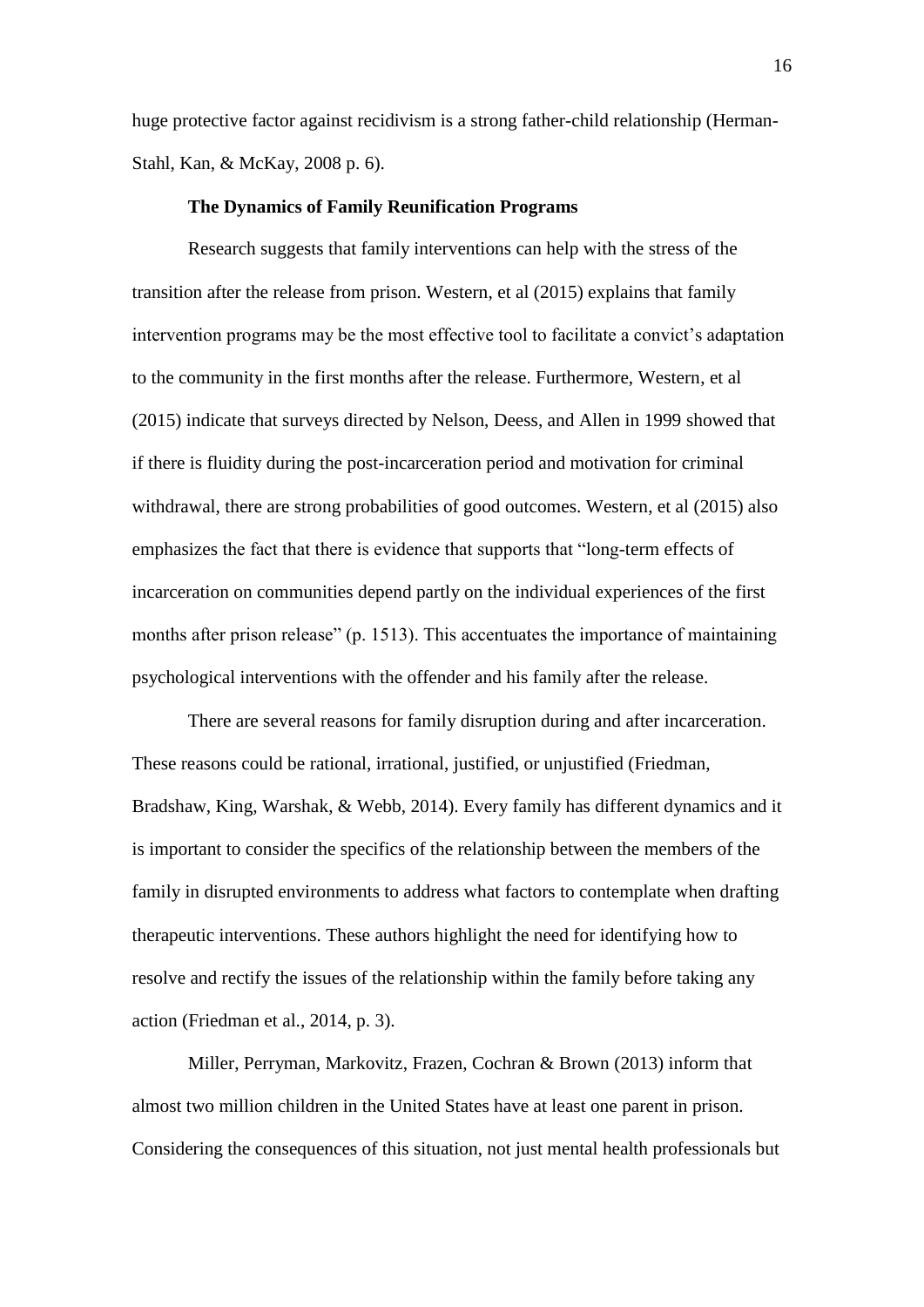also lawyers and judges are proposing reunification interventions with family members. These interventions are a new phenomenon that is becoming more frequent (Friedman et al., 2014).

It is important to consider the specifics of every case to involve a family in a reunification program (Friedman et al., 2014). Richard Warshak spent many years researching this topic and concluded that in cases of extreme alienation or violence, physical separation of the family nucleus is a better option. However, in cases that are not considered extreme, the question is based on how to fix the relationships within the family (Friedman et al., 2014).

According to Friedman and colleagues (2014), the North Texas Families in Transition Professionals (NTXFIT) have assessed this issue and identified different protocols, policies, and procedures on how to effectively manage family disruption (p. 3). The NTXFIT considers that an interdisciplinary methodology which closely involves a legal team is important for this type of work.

There are five factors that had resulted from their investigation which have confirmed its efficacy (Friedman et al., 2014):

First, it must be decided in court whether the reunification is an "if" or a "when". This means that the legal team needs to determine if the family will need a reunification counselor or not and if it does, when is a good time to start the process. It is stated that if the court resolves that the family does not qualify for reunification and there are children involved, a custody evaluation is necessary.

Second, parents always need to be informed about the court's decisions. It is important that both parts comprehend the court's determination so both can act within the decision towards a possible reunification. The reunification counselor should notify authorities if any member of the family is not complying with the court's decision.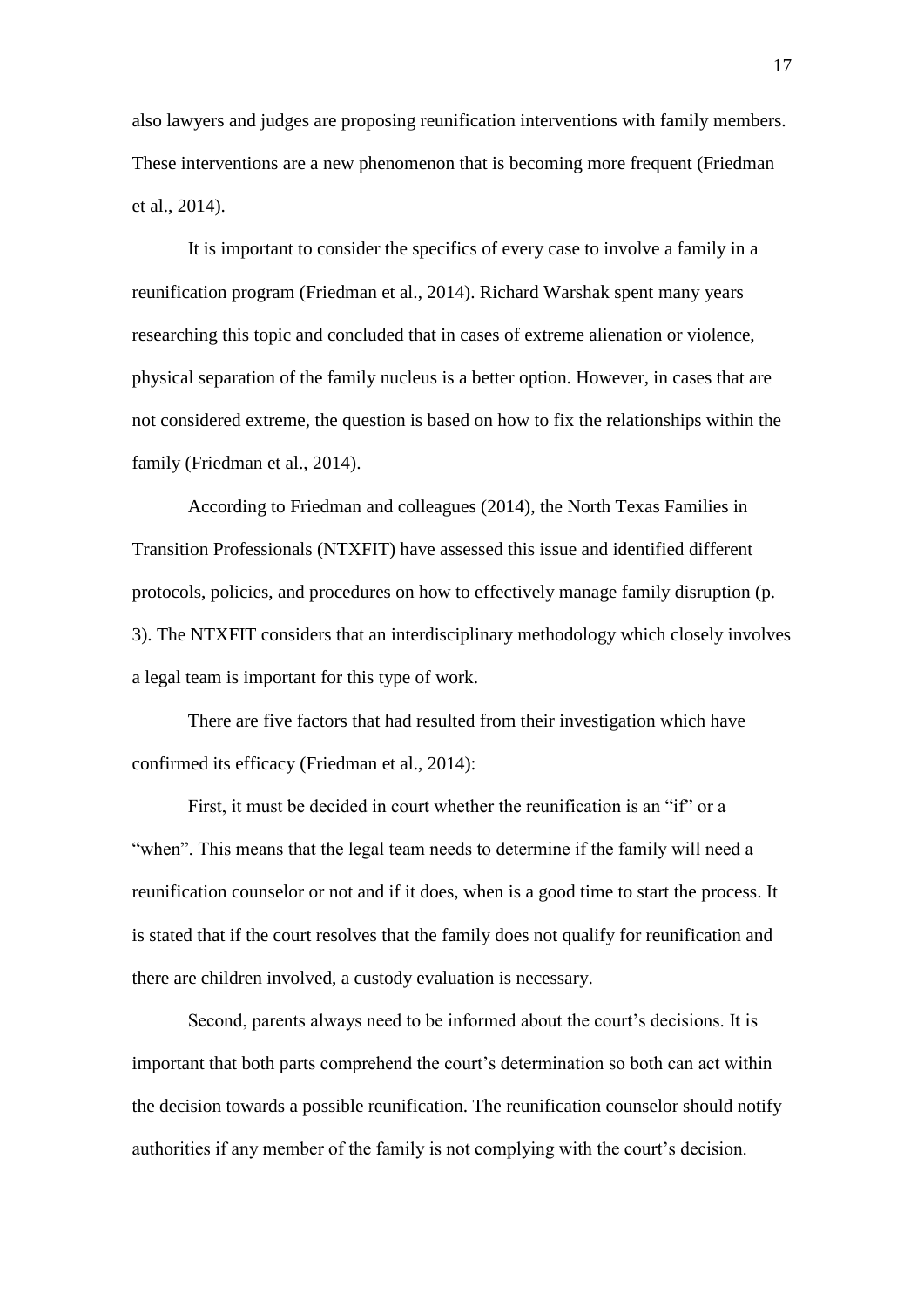Third, if there are children involved, and it is concluded in court that the reunification process should be considered in a specific time period, the final goals of reunification should be legally stated. This process includes different aspects and outcomes. For example, if the parents want to maintain their relationship, it is important to contemplate the permanent custody of the children; if the parents do not want to remain together, then a custody agreement is necessary. This process requires that the counselor follows the court's guidance to define how to start a "stair step visitation schedule" (Friedman et al., 2014).

The stair step parenting time plan is based on three different types of visitation schedules to integrate the family: 1. *Supervised visitation* in which the non-custodial parent has contact with one or more children accompanied by a third person that is responsible for ensuring the safety of the members of the family; 2. *Monitored visitations* that consist of the parent and the child interacting with a third person nearby for precaution; and 3. *Therapeutically supervised visitations* which are similar to the supervised visitations, but with the attendance of a licensed mental health professional to help improve interactions within the family. These interventions share the main goal of protecting the children (p. 9) and have the objective of progressing the family toward a Standard Possession Order (Friedman et al., 2014).

Fourth, it is necessary that both parents get involved in the process; it is important that the child has contact with both parents for the reunification to be successful, and for the child to feel supported by both caregivers.

And lastly, the reunification counselor must communicate the legal team if there is any difficulty in compliance from the family.

It is essential to consider that the reunification process always depends on the specific needs of each family. In some cases, it is possible that they require a therapy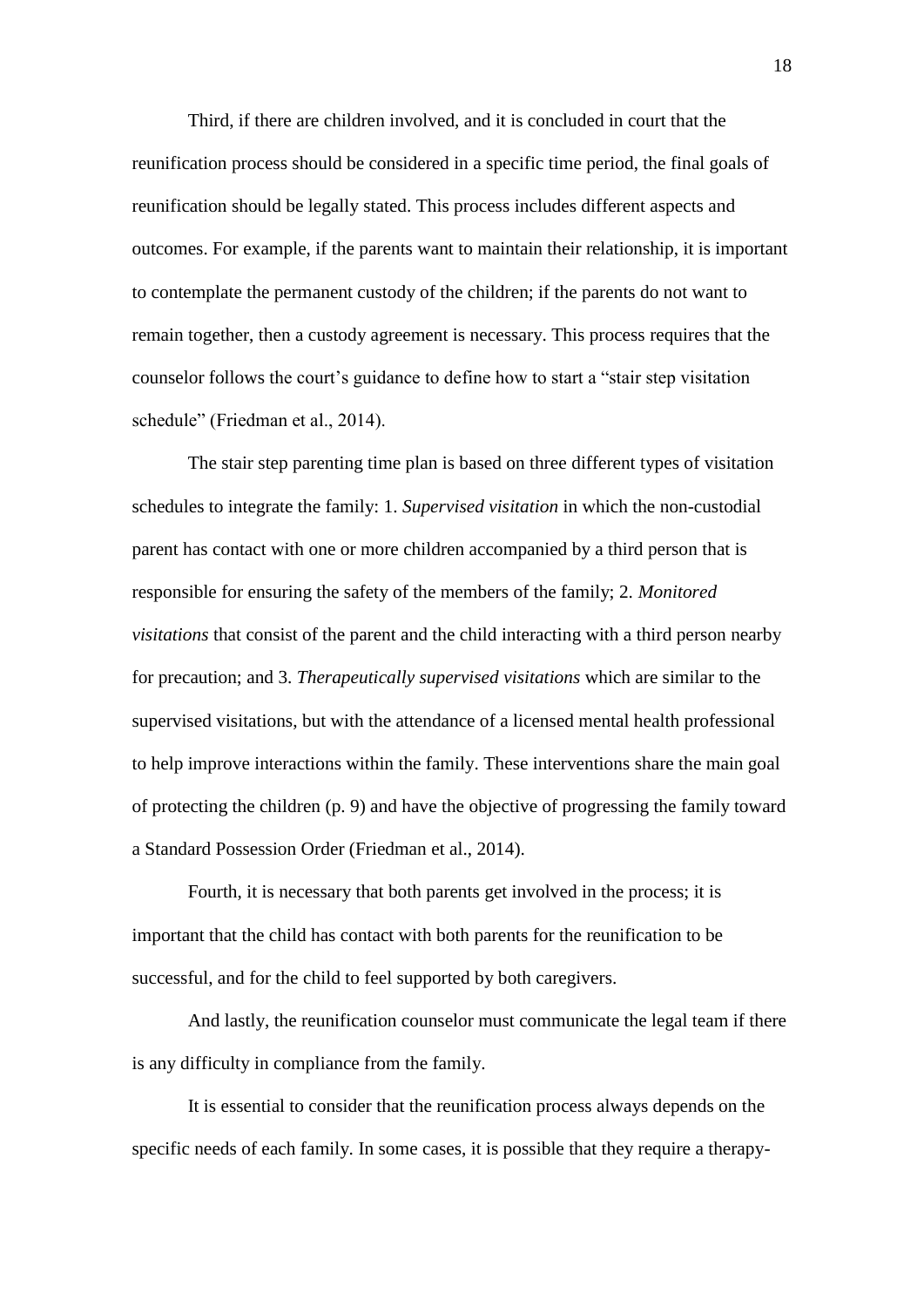oriented approach that the therapist is responsible to identify, for example, "filial therapy techniques, parent-child interaction therapy, or other modalities" (Friedman et al., 2014, p. 10). Miller, et al. (2013) explain that these interventions focus on promoting "child social-emotional growth, family communication, and social support by increasing protective factors and reducing risk factors" (p. 3). It is paramount to evaluate if these programs have a reasonable level of effectiveness and the best quantitative way of assessing their effectiveness is by the rate of recidivism.

#### **Recidivism in Prisons**

Duwe and Clark (2011) found that visitation to offenders significantly reduced the risk of recidivism and identified the social support provided by the family as the main influencing factor. Research findings indicate that family and social support helps offenders desist from committing new crimes, which diminishes the rates of recidivism (p. 272).

Because of a low educational level, lack of vocational skills and working experience, and even stigma, many offenders struggle to find jobs, and unemployment has a high correlation with recidivism (Duwe & Clark, 2011, p. 275). However, research indicates that offenders who had solid family connections were more likely to maintain a job as compared to less attached prisoners (Berge & Huebner, 2011).

Duwe & Clark (2011) explain that even though visitation and reunification programs are expensive to apply, the sense of community well-being and safety benefits resulting from social support could be substantial as compared to non-beneficiaries of the programs (p. 292). Also, many researchers suggest that these programs tend to have better outcomes when there is a continuum of care from the institution to the community (Duwe & Clark, 2011, p. 292) which includes psychological, educational, and recreational benefits.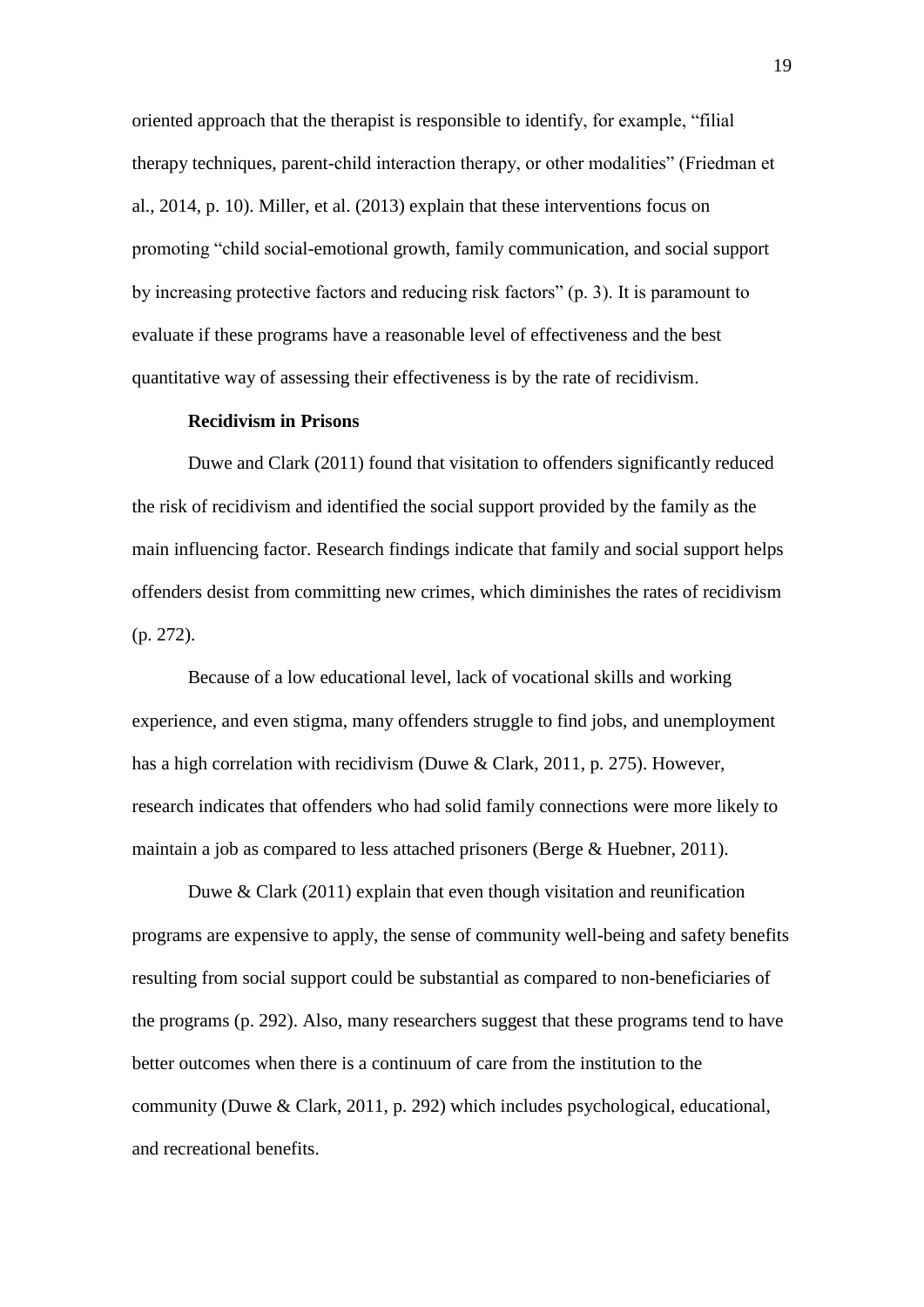The Connecticut Statistical Analysis Center (2010) addresses some predictors of recidivism in male offenders; some of these variables are age and large extensiveness of incarceration history. Analyses concluded that there is a higher possibility of recidivism if the offender is released at a young age; 47% of males under the age of 24 who were released were returned to serve new a sentence within three years. On the other hand, among offenders that were released from their 3 or 4 prior sentences, 61% were incarcerated within three years (The Connecticut Statistical Analysis Center, 2010, p. 1). This shows that it is important for the penitentiary system to take into account certain factors that could be targeted to decrease reinsertion.

In a personal interview to the Justice Ministry official, Elizabeth Coronel, she stated that there were no statistics about recidivism in Ecuador and emphasized the fact that they strictly adhere to the political regulations (E. Coronel, personal communication, March 7, 2018). This shows that in Ecuador recidivism prevention policies are minimal or nonexistent.

#### **Ecuadorian Penitentiary System**

According to the Ecuadorian Law, the State is obligated to guarantee medical and psychological immediate attention to every inmate (CEDHU, 2008). Nonetheless, in 2008 the Ecuadorian rehabilitation system had an average of 19 251 inmates, and only 51 doctors and 47 psychologists. Additionally, some institutions did not have any mental health professionals (CEDHU, 2008). This data shows that the number of doctors and psychologists that work in the Ecuadorian rehabilitation system is undoubtedly insufficient to cover the needs of such a high number of inmates.

This suggests the need for examining available psychological approaches that are developed and applied to reduce the risk of reoffending. According to Cunneen & Luke (2007) "Recidivism is a common way of measuring the effectiveness of the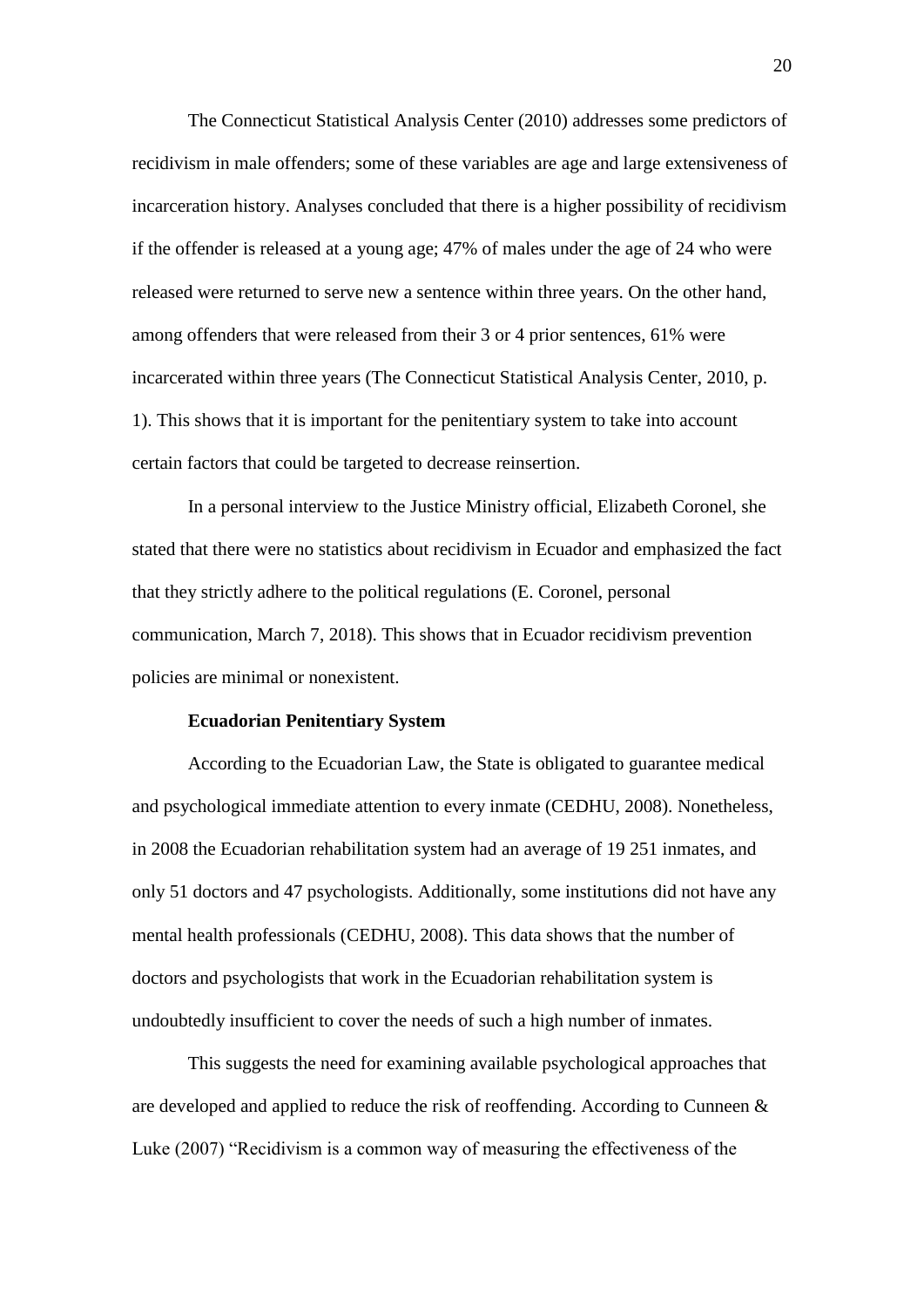criminal justice system and interventions" (p. 199) so it is important to consider that recidivism rates can be a good indicator to assess if the rehabilitation and reintegration programs available are being effective or if there is a need to modify the interventions.

To understand the Ecuadorian Penitentiary System, it is important to look into the Regulations of the National System of Social Rehabilitation. The Consejo Nacional de Rehabilitación Social (2009) states that the main objectives of the Penitentiary System are the integral rehabilitation of inmates to successfully reintegrate them into society, the prevention of recidivism, and the successful adjustment to society with an emphasis to achieve a reduction in delinquency. However, considering that the Ministry of Justice does not have information about recidivism percentages, it is hard to understand how they assess the effectivity of the System.

The Article 51 of the Reglamento del Sistema Nacional de Rehabilitación Social (2017) states that:

"El tratamiento de las personas privadas de libertad tiene los si ejes: laboral, educación, cultura, deporte, salud, vinculación familiar y social y reinserción; que serán ejecutados según los niveles de seguridad. Cada uno de los ejes contará con un modelo de gestión en contextos penitenciarios que deberá ser elaborado y sustentado presupuestariamente por la cartera de Estado correspondiente y aprobado por el Directorio del Organismo Técnico" (p. 13).

Which means that the treatment of inmates should cover their needs in the following areas: employment, education, culture, sports, health, family, social, and reintegration to society. Nevertheless, El Universo (2013) informed that according to a report of the Comisión Ecuménica de Derechos Humanos (CEDHU), human rights were being violated in Ecuadorian prisons and regulations are not usually followed.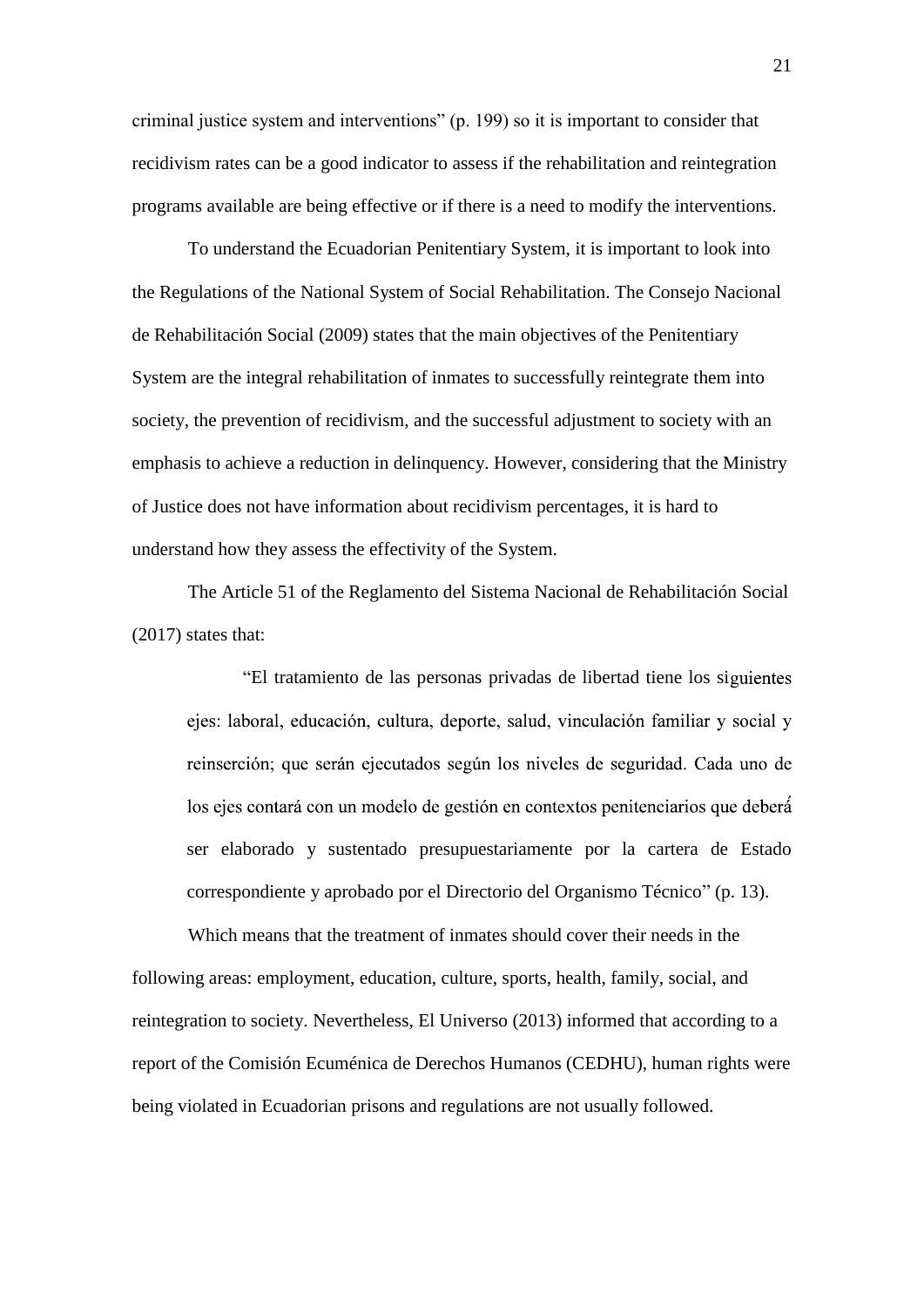Furthermore, the Reglamento del Sistema Nacional de Rehabilitación Social (2017) emphasizes the fact that familiar and social factors should be optimally treated. The Article 57 establishes that it is important to assess the individual, social, and familiar conditions of every inmate in order to identify the needs that require more attention. This article states that there are six different interventions that need to be applied for the treatment to be effective:

- 1. Group therapy and/or family therapy
- 2. Counseling
- 3. Legal information and capacitation
- 4. Execution and follow-up of plans, programs, and projects that benefit the children and family of the person deprived of liberty.
- 5. Information and training on mechanisms for conflict resolution.
- 6. Activities and programs that are in charge of other ministries.

The legal information available shows that the penitentiary system works toward an effective rehabilitation of inmates. However, there is no information to assess if their objectives are being fulfilled and to what extent.

#### **Definition of Domestic Violence in Ecuador**

First, is important to understand what elements are necessary for an offense to be considered domestic violence in Ecuador. The Article 48 of the Código Orgánico Integral Penal of Ecuador (2014) states that: "Para las infracciones contra la integridad sexual y reproductiva, la integridad y la libertad personal, compartir o ser parte del núcleo familiar de la víctima es una circunstancia agravante". Moreover, Article 155 specifies that every action that consist of physical, psychological, or sexual abuse against a member of the family nucleus is violence (Código Orgánico Integral Penal, 2014).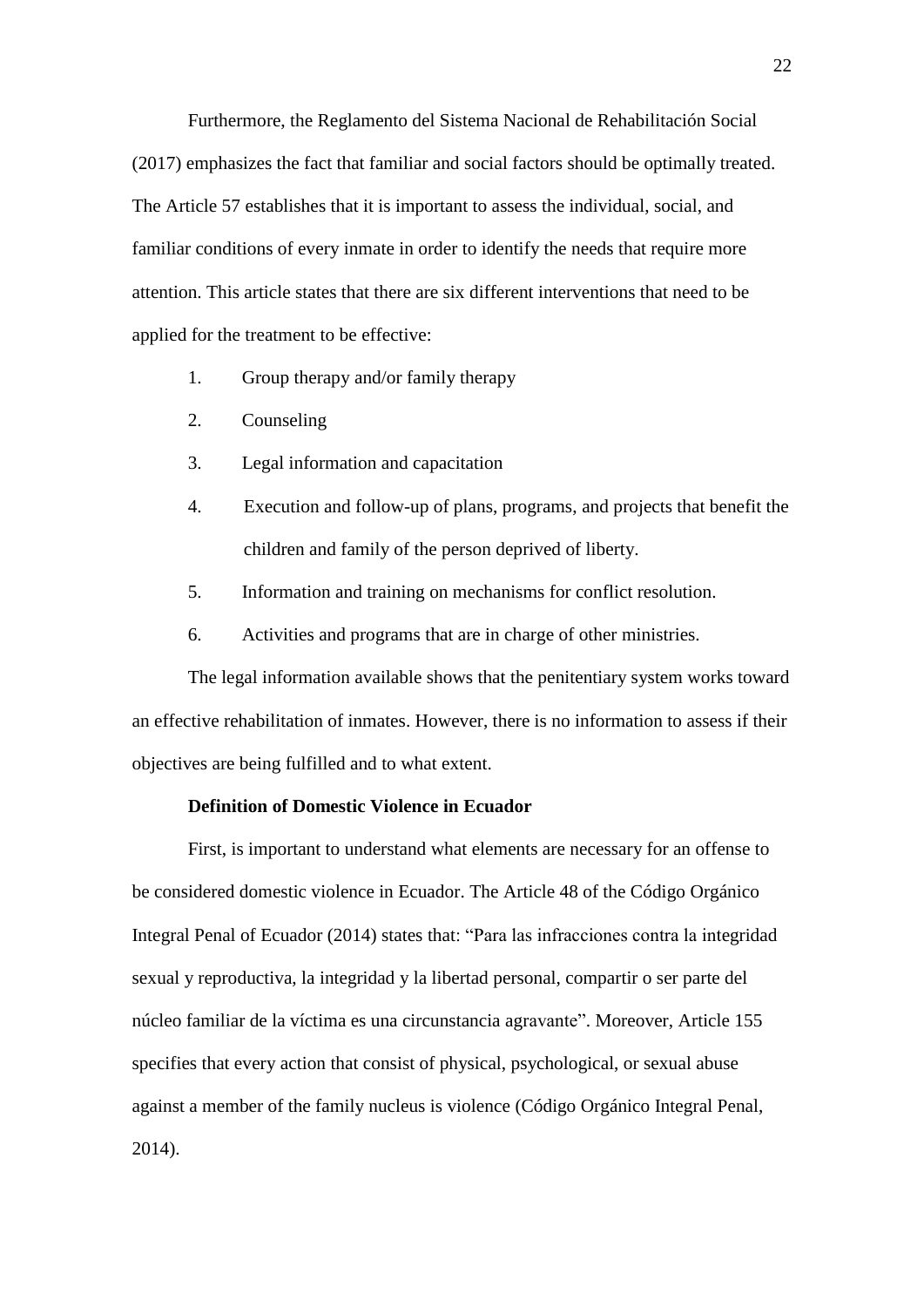Articles 156 and 157 emphasize that if the manifestation of violence causes lesions or damage to the mental health of a family member, the offender will be sanctioned with imprisonment and the court will determine the amount of time of the sentence depending on the level of damage. Damage is defined as disturbance, threat, manipulation, blackmail, humiliation, isolation, surveillance, harassment, or control of beliefs, decisions, or actions, and it will be sanctioned depending on its level of severity (Código Orgánico Integral Penal, 2014).

Mild damage is defined as harm to any of the dimensions of the integral functioning of an individual in the cognitive, affective, and/or somatic domains without causing impediment in the performance on daily activities. It is sanctioned with a deprivation of freedom from thirty to sixty days. The damage is considered moderate when it affects a personal area, such as work, school, or family, the effects of the damage interfere with the daily activities, and the victim requires specialized treatment in mental health facility to recover. This offense will be sanctioned with a six-month to a year sentence (Código Orgánico Integral Penal, 2014).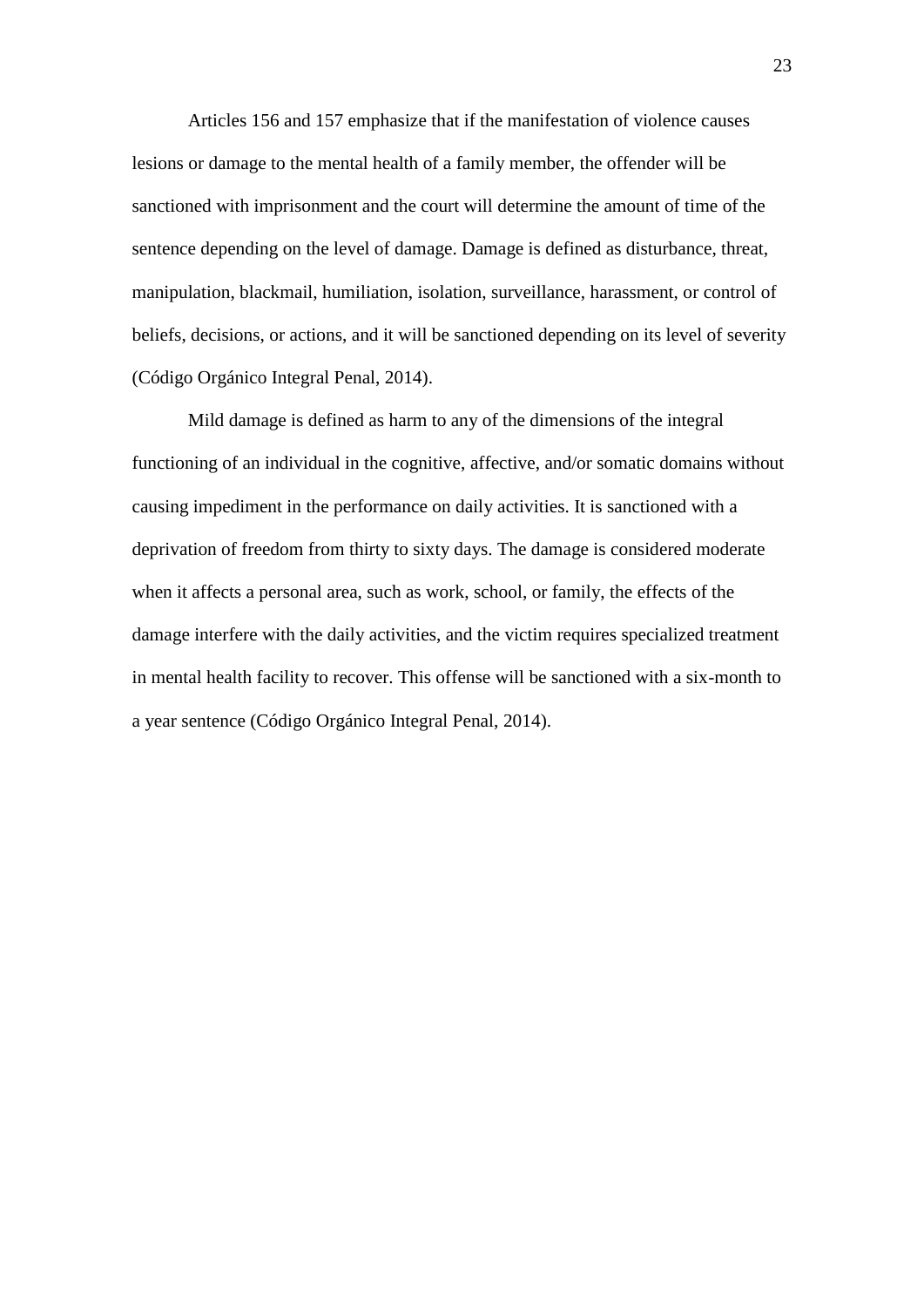#### **METHODOLOGY AND RESEARCH DESIGN**

This research study addresses the question of how and to what extent applying a family reunification program during and after male imprisonment due to domestic violence can decrease recidivism in the rehabilitation center of Latacunga. The methodology applied to analyze data is a quantitative design based on former offenders' re-incarceration rates and pretest-posttest of the Conflict Tactics Scale Revised (CTS-2) Spanish Version.

#### **Methodology Design and Justification**

This investigation proposes a recidivism prevention program to find if a more exhaustive psychological intervention can effectively reduce aggression levels in Ecuadorian families with a past history of domestic violence. The Conflict Tactics Scale Revised (CTS-2) Spanish Version will be used at the beginning and at the end of the treatment process to assess the level of interfamily conflict and violence. The results of the assessment will be analyzed to evaluate if the predisposition to violence is reduced.

The quantitative methodology is considered suitable for this study because it "produces data in the form of numbers to test hypotheses" (Gabarino & Holland, 2009, p. 7). As explained above, the numeric data will be obtained by the CTS-2 results of violence severity before and after participating on the program. Additionally, the variables that will be studied are domestic violence as the independent variable and psychological interventions for family reunification as the dependent variable. With the obtained data, the results will be analyzed and conclusions are drawn in order to evaluate the validity of the hypothesis. Also, as the program is financed by the government, the effectiveness of the program will be analyzed and proved by the reduction of recidivism rates.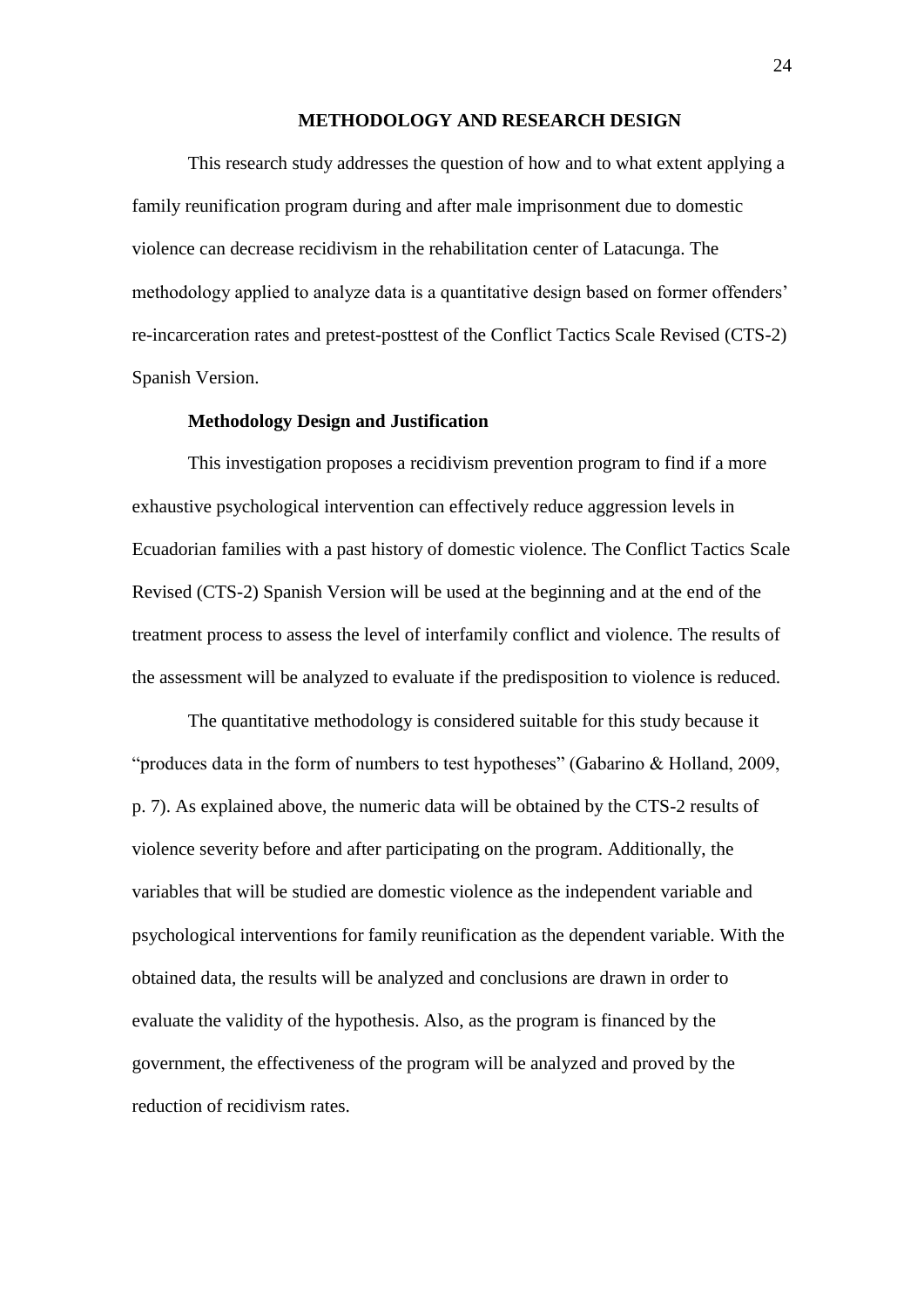#### **Participants**

The participants will be families of male prisoners at the Rehabilitation Center of Latacunga that have the intention of reestablishing ties after a mild or moderate episode of domestic violence that led to imprisonment. The first sample will be twenty families which meet the criteria and will represent the test group of the study.

Inclusionary criteria:

1. It is important that the couples are still involved in a relationship and that the partner is willing to participate in the program.

2. Families will participate voluntarily in the program.

3. Agreement and signature of Informed Consent.

Exclusionary criteria include:

- 1. Severe domestic violence
- 2. Serious mental health disorders
- 3. Substance abuse disorder

Families may or may not have children.

#### **Research Tools**

For this research, both partners will be assessed using the CTS-2 (Spanish Version). It is necessary to apply this scale to assess the level of aggression in the relationship. This scale is a 78-item measure of aggression, 39 items for each partner, in which responders evaluate the recurrence of violence during the previous year (Simpson, Atkis, Gattis, & Christensen, 2008). Javier Barría (2014) analyzed the Spanish version of the CTS-2 with a sample of male batterers from Chile with the objective of determining its psychometric properties. The analysis found that the internal consistency for the 39 items was of .89 in Cronbach's alpha which is considered as a high coefficient of reliability. The CTS-2 has 5 subscales: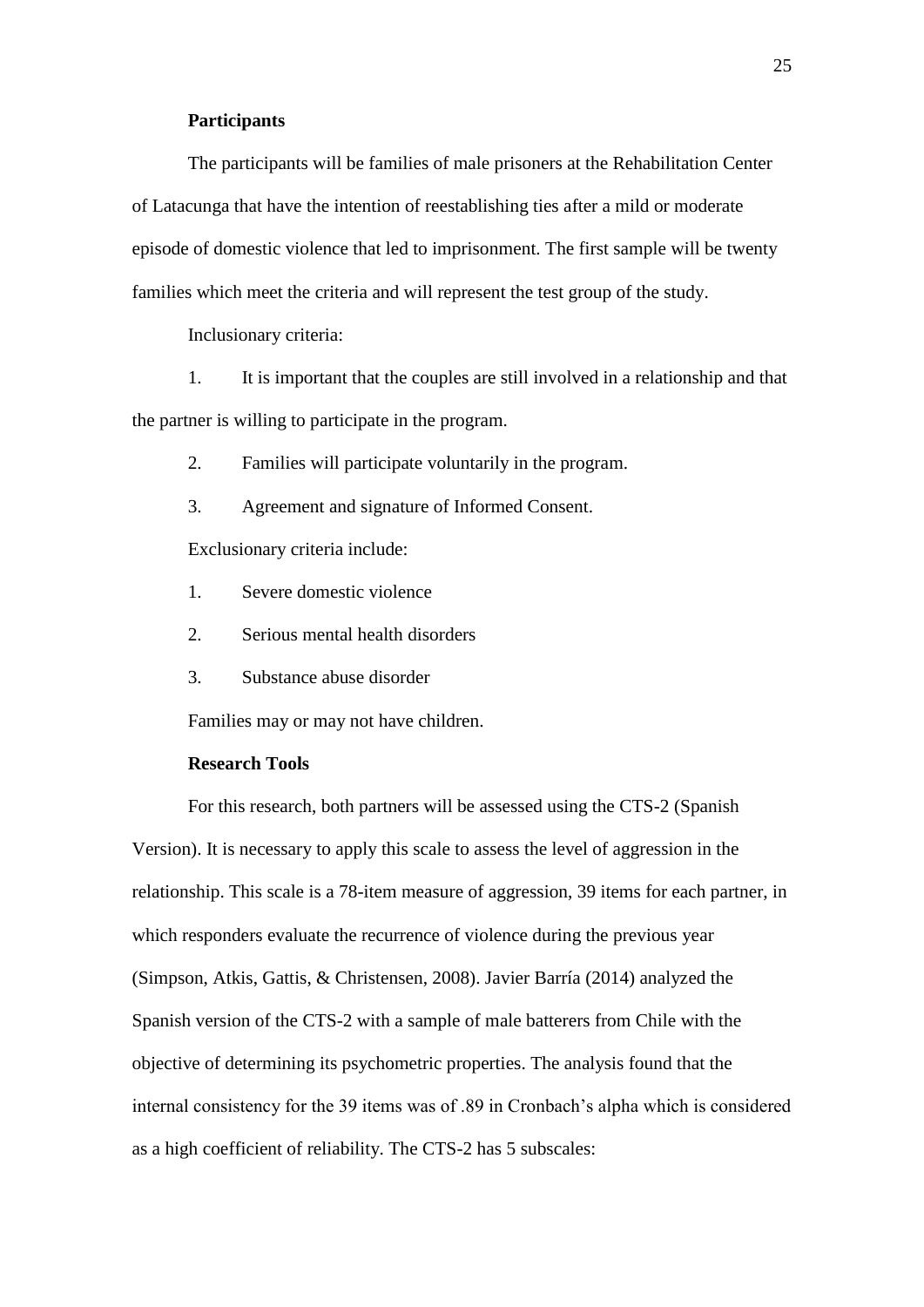- 1. Physical Assault (minor and severe)
- 2. Sexual Coercion (minor and severe)
- 3. Negotiation (cognitive and emotional)
- 4. Psychological Aggression (minor and major)
- 5. Injury (minor and severe)

Each item has eight response categories that gauge frequency from "never" to "20 or more times". The most important outcomes from the scale are frequency, prevalence, and level of violence (Barría, 2014).

Families participating in the project will be treated for a year with family reunification interventions. For the treatment to be optimal, it should cover the male offender's last six months of incarceration (depending on the duration of the sentence) and the first six months after release. If the sentence is less than 6 months, the treatment time after the release will be extended to complete a year. The professional must document and justify every action during the therapeutic process. The long-term objectives are: eradication of violence in the family nucleus, reestablishing relationships with the spouse and children if children are involved, impulse control, better communication, respect, resentment, conflict management, and dealing with negative emotions. The main short-time objectives are that the family relates without violence and follows visitation protocols during each session (Herman-Stahl, Kan, & McKay, 2008).

## **Recruitment of Participants and Data Analysis**

As the program focuses on working with a specific population, the recruitment will be coordinated with the Ministry of Justice and it will follow its protocols. A detailed timetable will be established in order to assess suitable candidates for the program, the program professionals will socialize and clarify any doubts, the inmates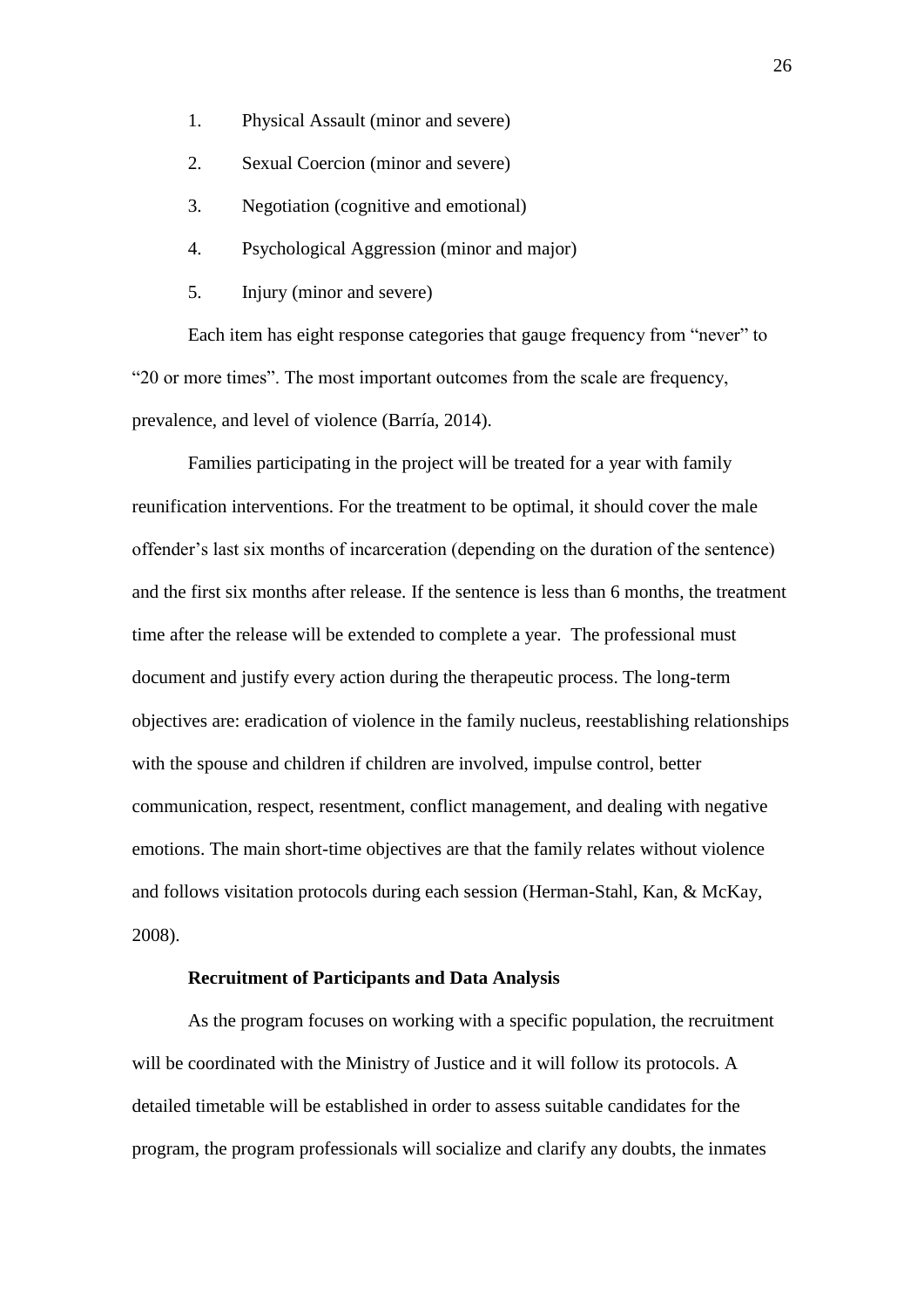will be able to evaluate the process with their families and, if they agree on the conditions, they will accept to participate by signing the informed consent form approved by the Ethics Committee of Universidad San Francisco de Quito (USFQ). Next, the recruited offender and his partner will be administered the CTS-2 to assess the aggression level within the relationship in order to categorize the level of violence as mild or moderate. Then, the family will start the reunification interventions with controlled visitations during a six-month period. After the release, a three-month intervention will facilitate and consolidate the process of transition of the former offender from prison to community. After six months of therapy, the CTS-2 will be given again to evaluate the differences with the previous results.

#### **Ethical Considerations**

Before beginning the intervention, each family must agree and sign an informed consent with the specifics of every factor implicated on the research. This informed consent will be approved by the Ethics Committee of USFQ and will follow the 8.02 standard of the Ethics Code by Celia Fisher (2016), which states that psychologists must inform purpose, duration, and procedures of the research. Also, participants have the right to abandon the program at any time. It is fundamental that the researcher informs participants about any possible adverse effects and the limits of confidentiality. The results of the study and assessment measures will be used for research purposes only. Considering that this research is an experimental project, psychologists have to clarify the nature of the study to the participants (p. 10). It is important to consider that the research tools that are planned to be used are standardized and have empirical evidence of effectiveness and validity.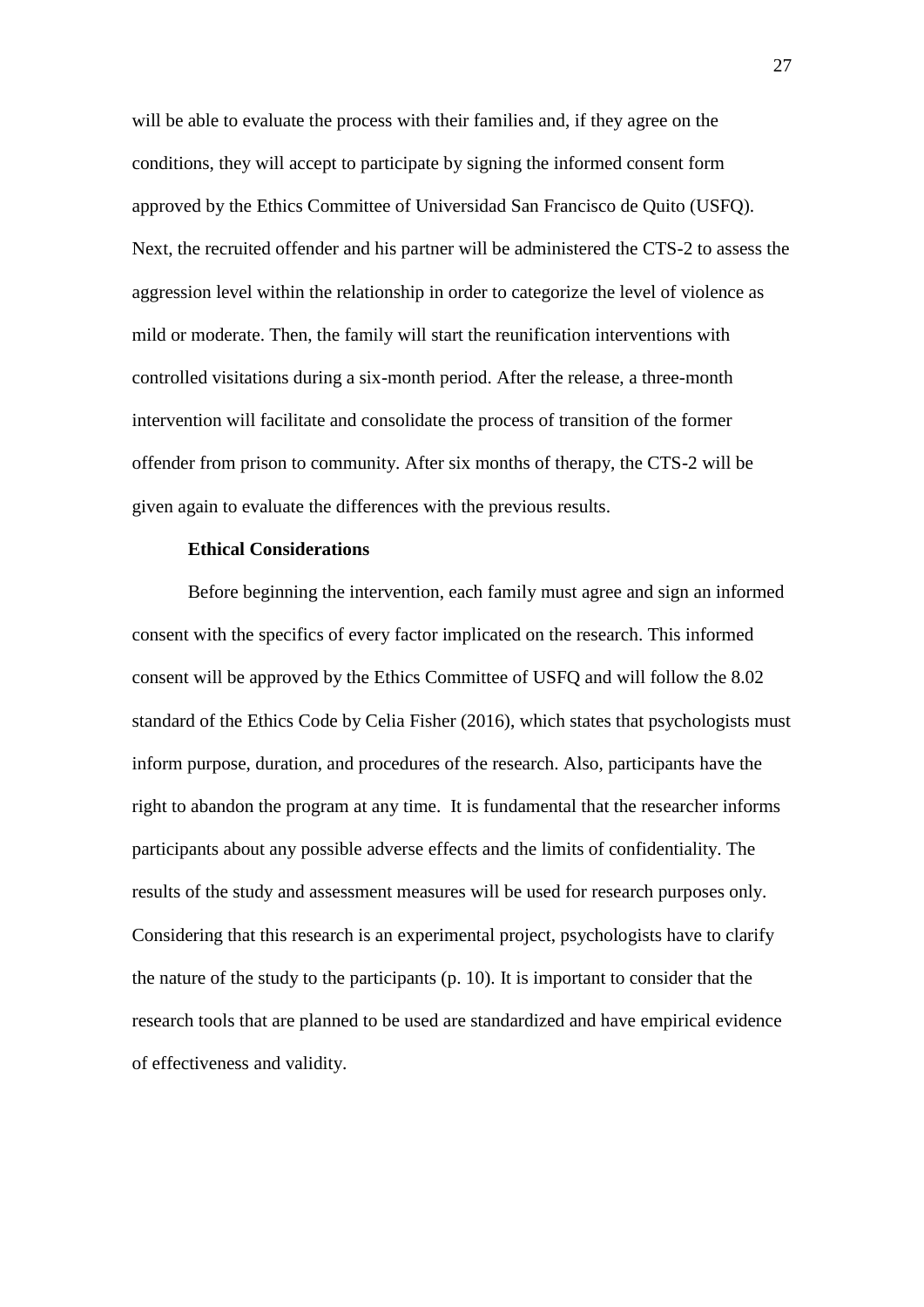#### **PROBABLE RESULTS**

The aggression within the participants before the program is expected to be high and consistent with others investigations that conclude having good outcomes reducing violence (Simpson, et al. 2008). Considering the information presented in the Literature Review, it is expected that most of the objectives of this study with the participating families will be fulfilled. It is also predicted that the data of this quantitative investigation will, on average, confirm more frequent and severe episodes of aggression prior to the interventions. It is expected that, at the end of the program, the severity levels of violence will diminish and the episodes of aggression will decrease or completely cease.

According to Herman-Stahl, Kan & McKay (2008), psychological interventions with families that have gone through domestic violence are effective mainly because these interventions are based on cognitive behavioral and relaxation techniques that address power, impulsivity, and control issues. In this case, the degree in which couples engage in psychological and physical attacks against each other will be assessed by the pretest-posttest results of the Revised Conflict Tactics Scale (CTS-2). Also, for the program to be considered effective, it is projected that recidivism rates due to domestic violence will diminish in the families that follow the program's interventions.

During the first phase of the program, the mental health professional will provide the family with enough strategies to accomplish the short-term goals of the project, which are that the couple will be able to control their aggressiveness and follow visitation protocols during the therapeutic sessions (Herman-Stahl, Kan, & McKay, 2008). Likewise, it is contemplated that the therapist will help the family identify and develop positive behavioral patterns during family visitation before the offender is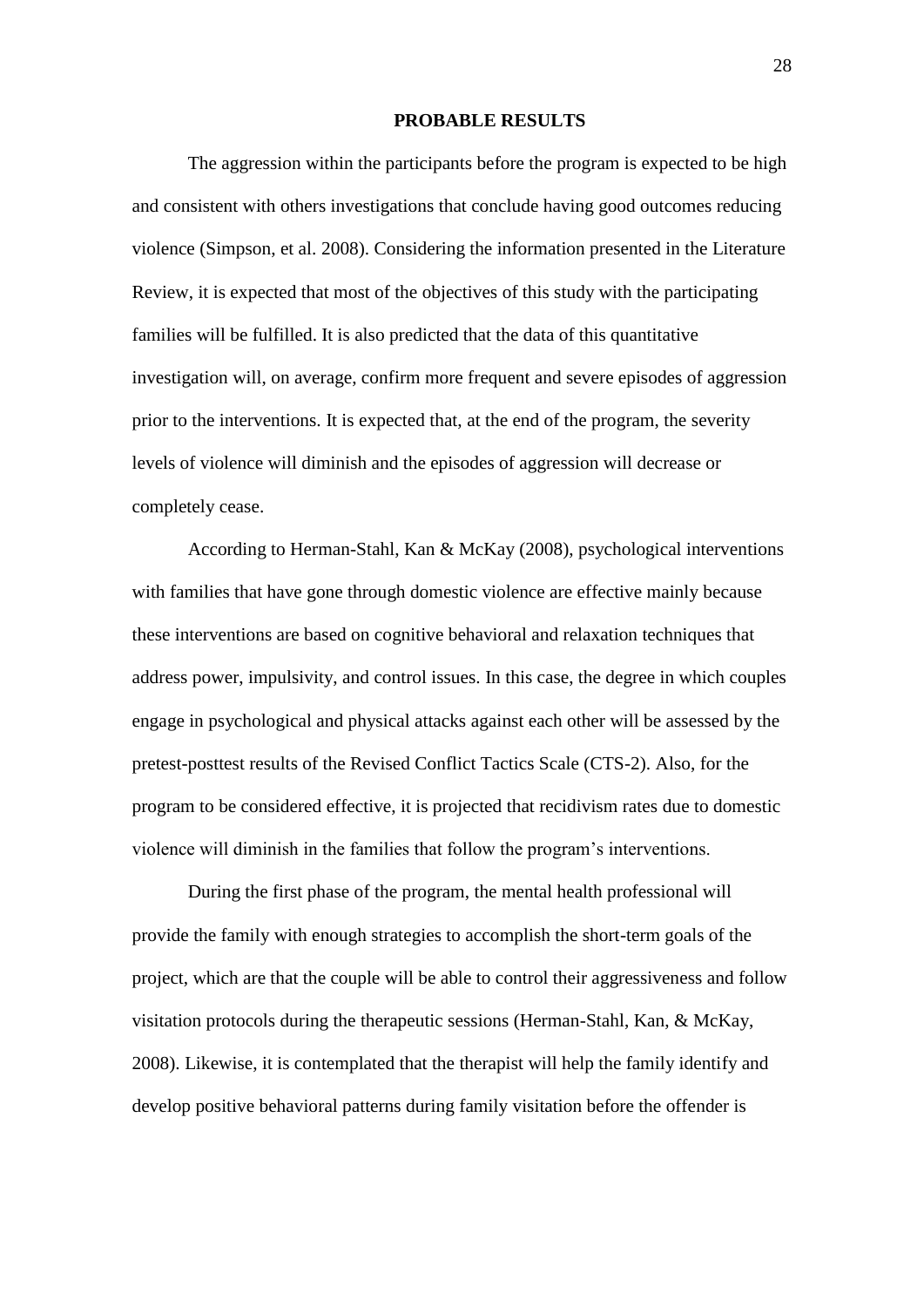released. It is assumed that these interventions will help reduce the frequency and severity of violence from frequent/moderate to rarely/mild, and from rarely/mild to null.

It is fundamental that the therapeutic sessions after the release emphasize the consolidation of positive conduct within the family towards achieving and maintaining long-term goals, which are: eradication of violence in the family nucleus, reestablishing relationships with the spouse and children (if involved), impulse control, better communication, conflict management, respect, and effectively dealing with resentment and negative emotions. Similarly, as Miller, et al. (2013) explains, these family interventions focus on promoting "child social-emotional growth, family communication, and social support by increasing protective factors and reducing risk factors" (p. 3). If this program is properly implemented, it is predicted that the participating families will be able to merge into a strong nucleus and towards recovery.

These outcomes could benefit all the family members but especially the former offender. Western (2015) stated that family intervention programs may be the most effective tool for positive reinsertion to the community and a protective factor against recidivism. Surveys have shown that if there is fluidity during the post-incarceration period and motivation for criminal withdrawal, there are strong probabilities of good outcomes. Additionally, family support increases the possibilities of finding and maintain a job (Western, 2015).

It is important to consider that the participants of this program are a vulnerable population and that the government would expect this project to be financially sustainable. For this reason, this program is projected to work as a prevention measure that would diminish the rates of recidivism, which would result in a financial benefit for the Ecuadorian Rehabilitation System. Moreover, it would benefit the well-being of several Ecuadorian families and communities.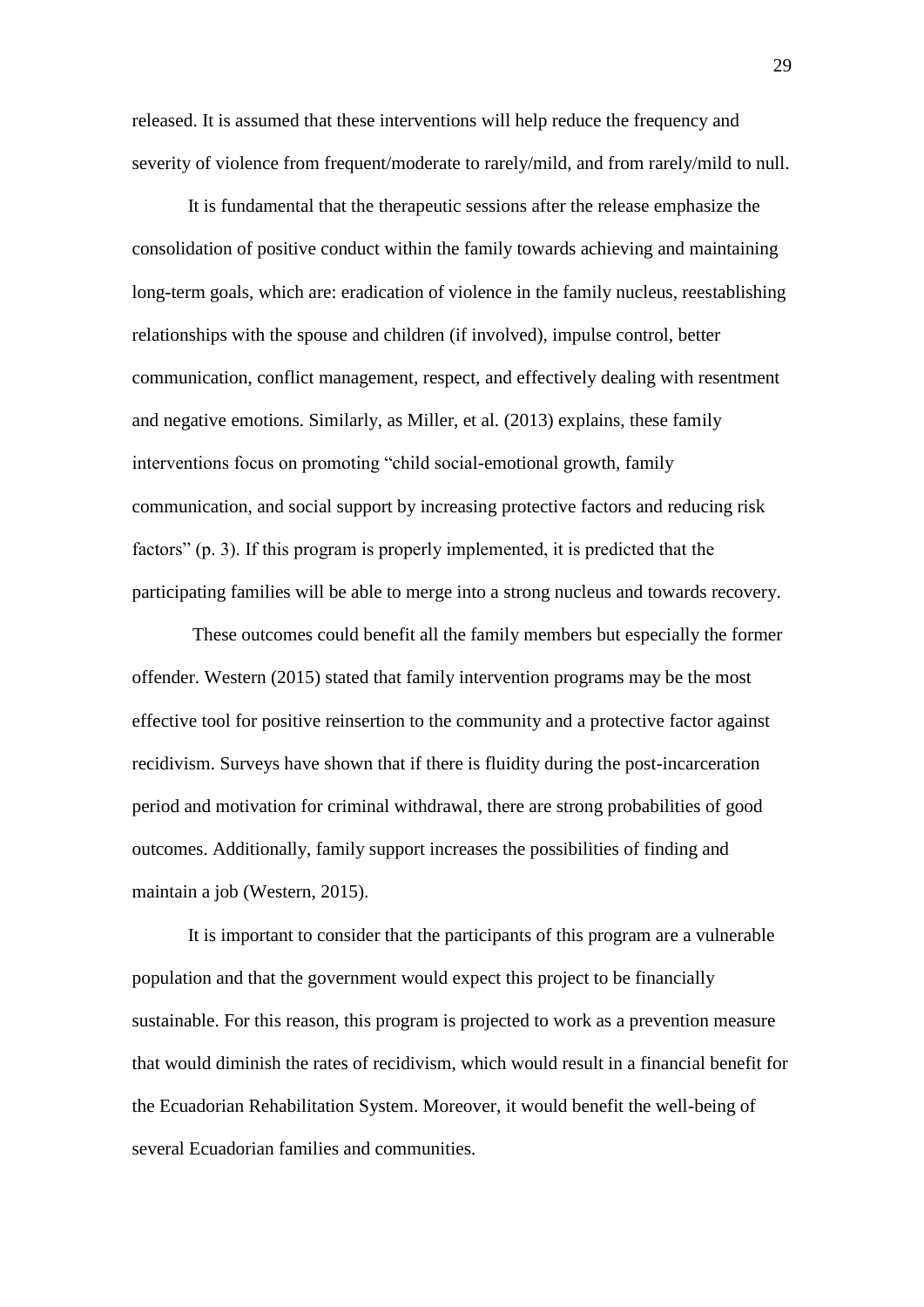#### **Discussion**

To finalize the investigation, the research question: *"How and to what extent applying a family reunification program during and after male imprisonment for domestic violence can decrease recidivism rates at the rehabilitation center of Latacunga?"* will be answered considering every aspect stated above.

First, it is important to take into account that the main goal of this project is to decrease recidivism rates in cases of imprisonment for domestic violence. Several studies have shown that family therapy could be a good option for this population. Western (2015) informs that imprisonment segregates, but family support and social integration can have a positive impact in reducing the rates of recidivism, particularly when the cause for imprisonment is closely related to family problems. It is important to emphasize that the Spanish Version of the Conflict Tactics Scale Revised (CTS-2) is considered a good measurement tool to assess the degree in which couples engage in psychological and physical attacks against each other and to statistically evaluate the rates of aggression.

The extent to which family reunification programs can effectively reduce the frequency of domestic violence has been examined in multiple research studies. Simpson, et al. (2008) states that treatment with couples' therapy decreases the frequency of psychological low-level aggression. It is important that the therapist develops the skills to properly assess the family and to identify the goals and challenges of every treatment phase. For example, it is imperative that the professional focus on adherence to treatment because maintaining a follow-up, especially after prison release, tends to be complicated (Simpson, et al. 2008). Moreover, Friedman et al. (2014) emphasized the fact that every family has different dynamics and that especially in the case of disrupted environments, it is essential to consider the specific situation between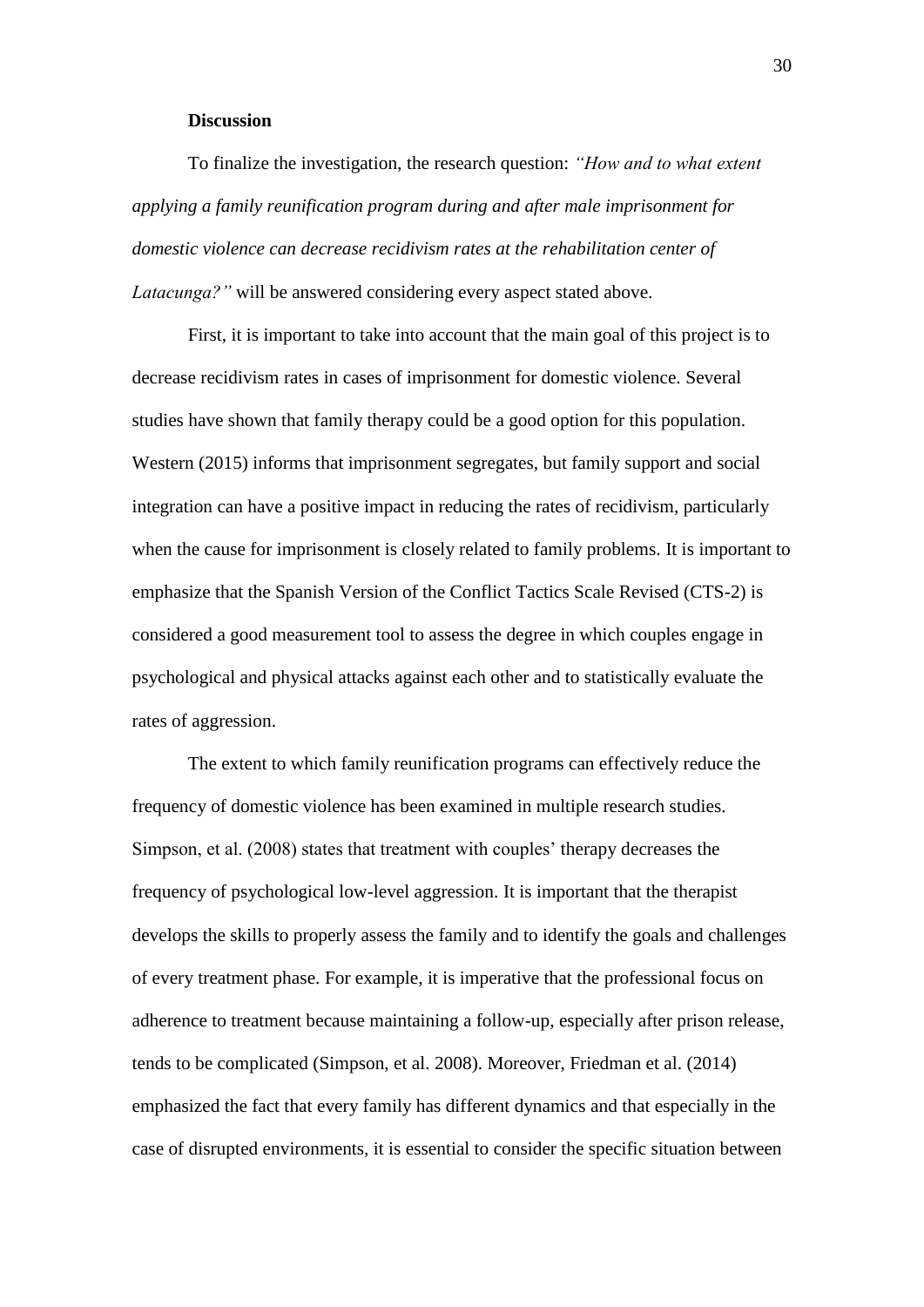the members of the family to identify what factors to contemplate when drafting therapeutic interventions (p. 3).

It is important to take into account that the interventions during and after imprisonment must have the objective of maintaining family stability during the process of change. This is described by Duwe & Clark (2011) as a continuum of care from the institution to the community in order to effectively achieve a general sense of wellbeing and safety for the families that are involved (p. 292).

#### **Conclusions**

In conclusion, a family reunification program can be expected to have positive outcomes in reducing the frequency of low-level (mild or moderate damage) episodes of domestic violence in Ecuadorian Families. The Conflict Tactics Scale Revised (CTS-2) results and rates of recidivism can produce statistically significant data to assess the effectiveness of the family interventions from a methodological perspective.

It is expected that applying a family reunification program during and after male imprisonment for domestic violence will decrease the rates of recidivism at the Rehabilitation Center of Latacunga. For this reason, the outcomes of this program will likely benefit all the participant families and particularly the offenders. The hypothesis of this research study can be helpful to reveal the need for the Ecuadorian government to develop prevention programs and psychological interventions that can assist vulnerable communities and prevent recidivism, which can be regarded as a social investment.

#### **Limitations**

There are some primary limitations to this study that can impact the validity of the results. First, education level was not considered, and it would have been important to evaluate if every participant had the same capacity to answer the CTS-2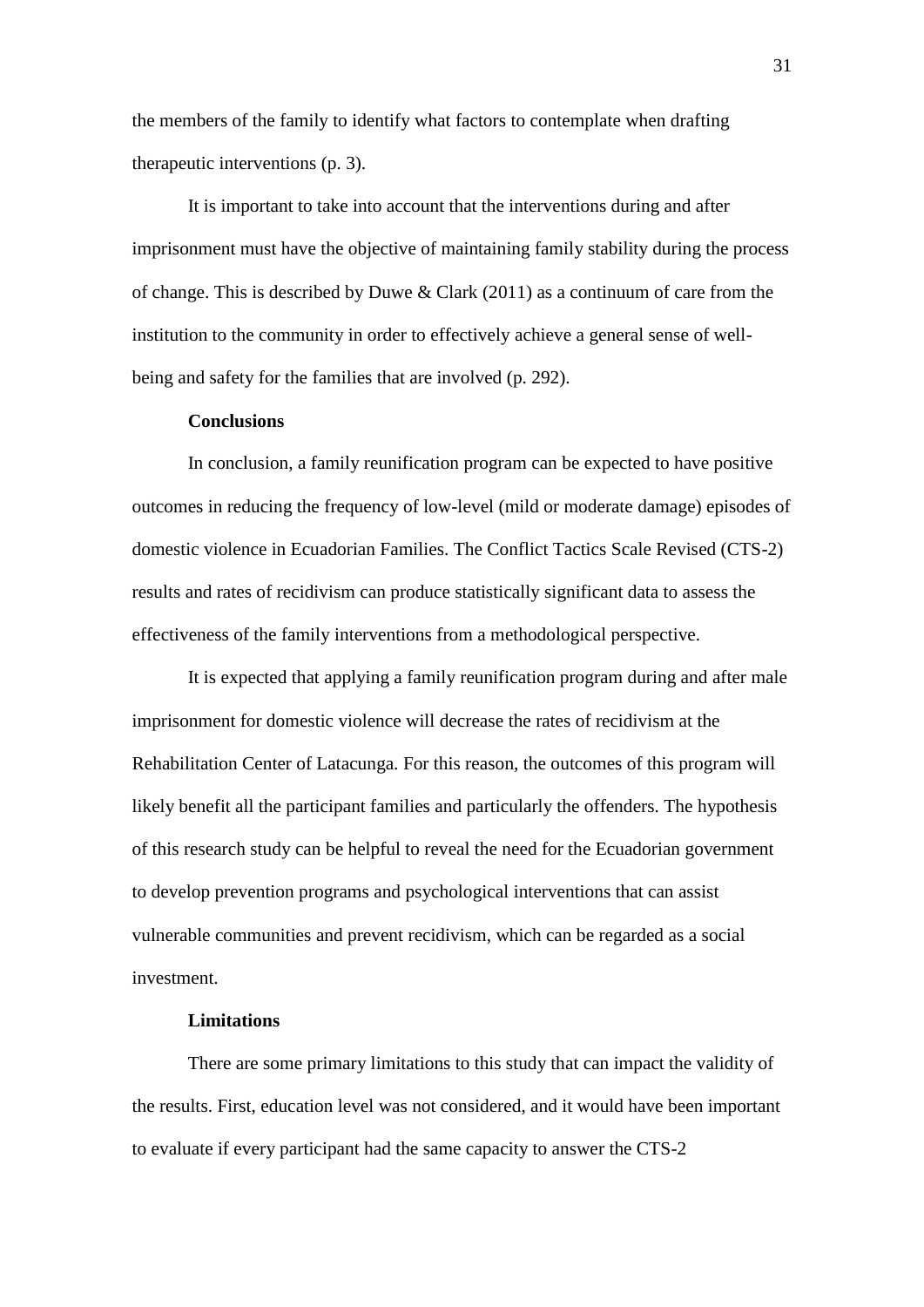appropriately, with a full understanding of its items. This could affect the results regarding interfamilial violence and aggression levels.

Second, because the study is based on a specific population and strict exclusionary criteria were implemented to reject offenders that were convicted of severe domestic violence, the sample of participants is small. Additionally, due to the fact that the resources to finance this kind of programs are limited, it is better to work with a small sample in order to confirm its effectiveness. However, a larger sample would be necessary for the conclusions of this study to be statistically significant.

A limitation regarding the methodology of this study is that other scales that are not limited to measure the levels and frequency of aggression should have been used to assess behavioral patterns. In families, there are lots of factors that could influence aggressive behavior, and the lack of other measurements that could have given a broader idea about the family dynamics and individual characteristics of each family member can be considered a limiting factor.

It is also important to contemplate the fact that the Ecuadorian Ministry of Justice does not investigate recidivism rates, which are essential to assess the effectiveness of prevention programs. The lack of information regarding recidivism rates is another important limiting factor of this study.

#### **Future Implications**

For future studies, it would important to have a better understanding of the participant families' dynamics. It could be helpful to test the families every two months during the program with the CTS-2 to have a better idea of the frequency and severity of violence within the relationship before, during, and after the program. Also, it could be appropriate to analyze the level of satisfaction in the relationship and the sense of individual well-being to have a broader perspective about each member of the family.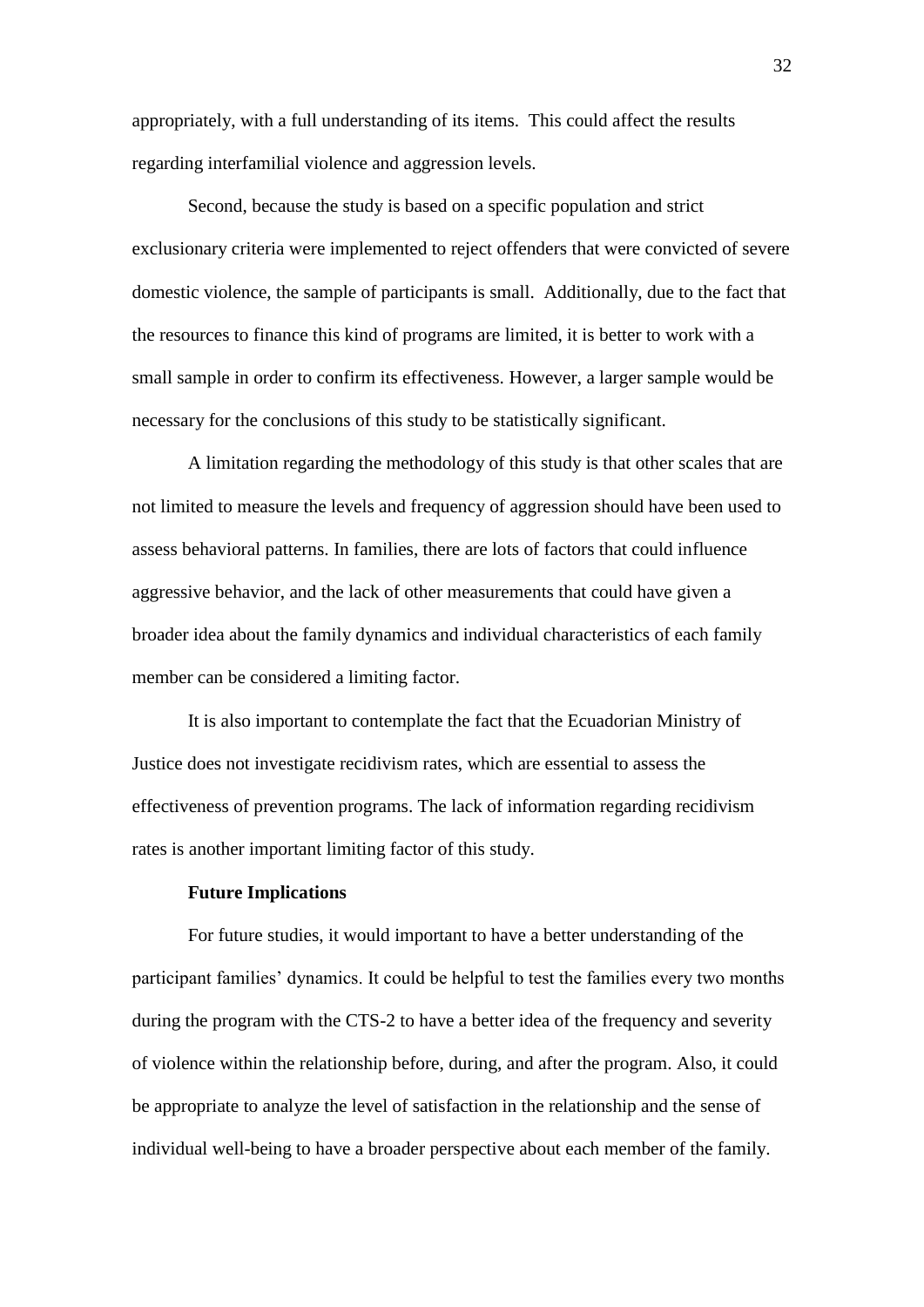#### **REFERENCES**

- Berg, M. & Huebner, B. (2011). Reentry and the ties that bind: An examination of social ties, employment, and recidivism. *Justice Quarterly,* 28 382 – 410
- CEDHU. (2008). El Sistema Penitenciario Ecuatoriano, [Ecuadorian Penitentiary System]. *United Nations Human Rights* 1 – 16
- Celi, E. (2014). Más de 24000 familias separadas por los barrotes. [More than 24000 families separated by bars]. *El Comercio*: Ecuador
- Clarke, P. (2018, March 3). What is felony domestic violence? *LegalMatch.* Retrieved from https://www.legalmatch.com/law-library/article/felony-domesticviolence.html
- Código Orgánico Integral Penal. Artículo 48. Registro Oficial No. 180 de 10 de febrero de 2014
- Código Orgánico Integral Penal. Artículo 155. Registro Oficial No. 180 de 10 de febrero de 2014
- Código Orgánico Integral Penal. Artículo 156. Registro Oficial No. 180 de 10 de febrero de 2014
- Código Orgánico Integral Penal. Artículo 157. Registro Oficial No. 180 de 10 de febrero de 2014
- Cornejo, J. (2017). El encarcelamiento. [The imprisonment]. *Revista Judicial Derecho Ecuador* 2(5) 2 – 5
- Consejo Nacional de Rehabilitación Social. (2009). Código de ejecución de penas y de rehabilitación social. [Penalties and Social Rehabilitation Reforms].
- Cunneen, C. & Luke, G. (2007). Recidivism and the Effectiveness of Criminal Justice Interventions: Juvenile Offenders and Post Release Support, *Current Issues in Criminal Justice* 19(2) 197 – 210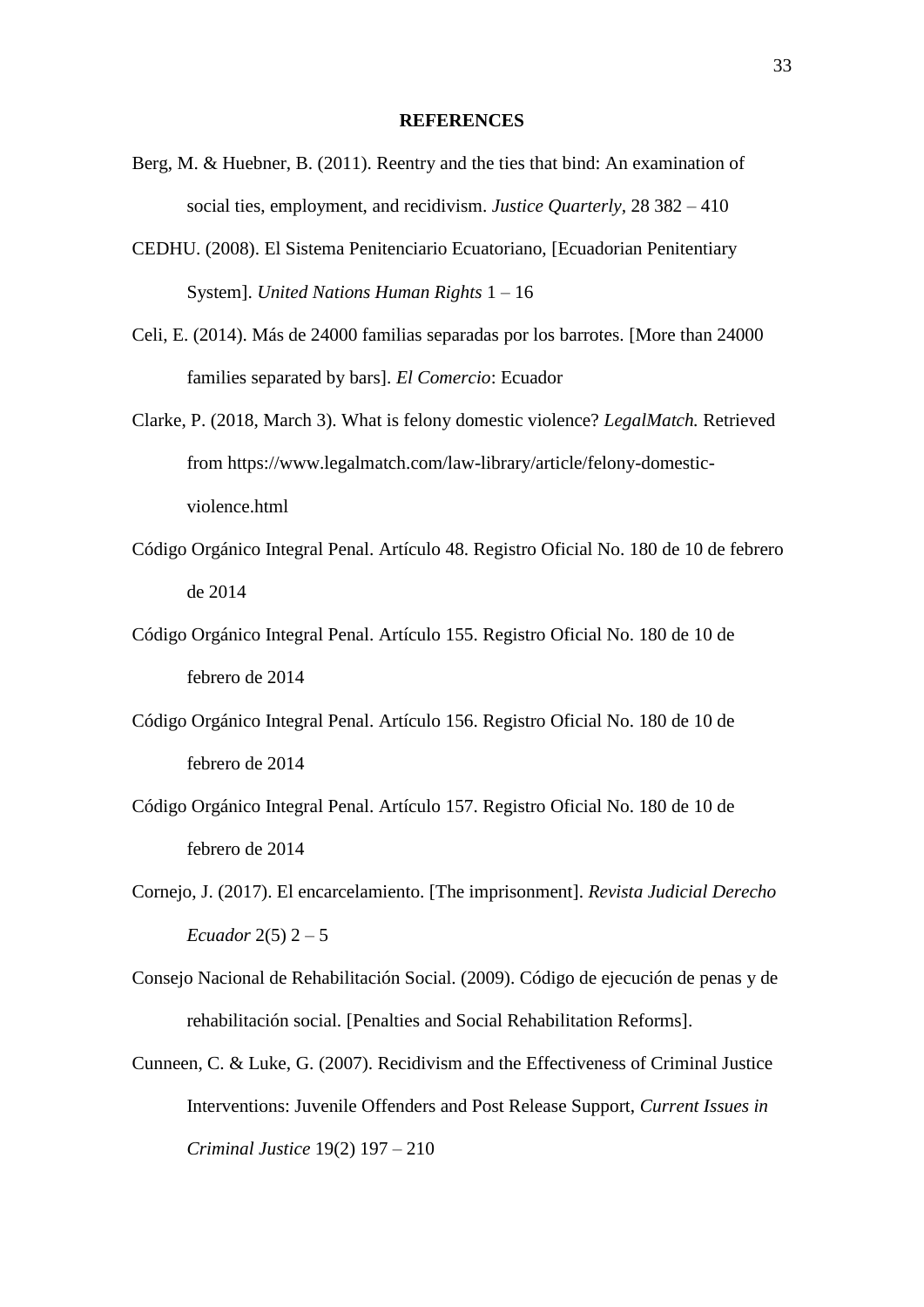- Duwe, G. & Clark, V. (2011). Blessed Be the Social Tie That Binds: The Effects of Prison Visitation on Offender Recidivism, *Criminal Justice Policy Review* 24(3)  $271 - 296$
- El Universo. (2013, December, 10). Cedhu denuncia violaciones a Derechos Humanos en Ecuador. [Cedhu reports human rights violations in Ecuador]. *El Universo,*  Retrieved from

https://www.eluniverso.com/noticias/2013/12/10/nota/1898796/cedhu-denunciaviolaciones-derechos-humanos

- Fisher, C. (2016). *Decoding the ethics code: A practical guide for psychologists* (3rd ed.). Thousand Oaks, Calif.: SAGE
- Font, N., Fernández, C., Escurriol, R., Roig, A., Leyton, H. & Moreno, M. (2006). La Cárcel en el Entorno Familiar, Estudio de las repercusiones del encarcelamiento sobre las familias: problemáticas y necesidades. [Prison in the family environment, Study of the incarceration repercussions on families: problems and needs]. Barcelona: OSPDH
- Friedman, D., Bradshaw, C., King, H., Warshak, R. & Webb, B. (2014). A systematic Approach to Reunification Therapy. *Continuing Legal Education* Retrieved from http://www.texascounseling.org/articles/ASystematicApproachtoReunificationT herapy.pdf
- Garbarino, S. & Holland, J. (2009). Quantitative and Qualitative Methods in Impact Evaluation and Measuring Results. *Governance and Social Development Resource Centre* Retrieved from http://www.gsdrc.org/docs/open/eirs4.pdf
- Hairston, C. & Oliver, W. (2006). *Safe return: Domestic violence and prisoner reentry: Experience of black women and men.* New York: Vera Institute of Justice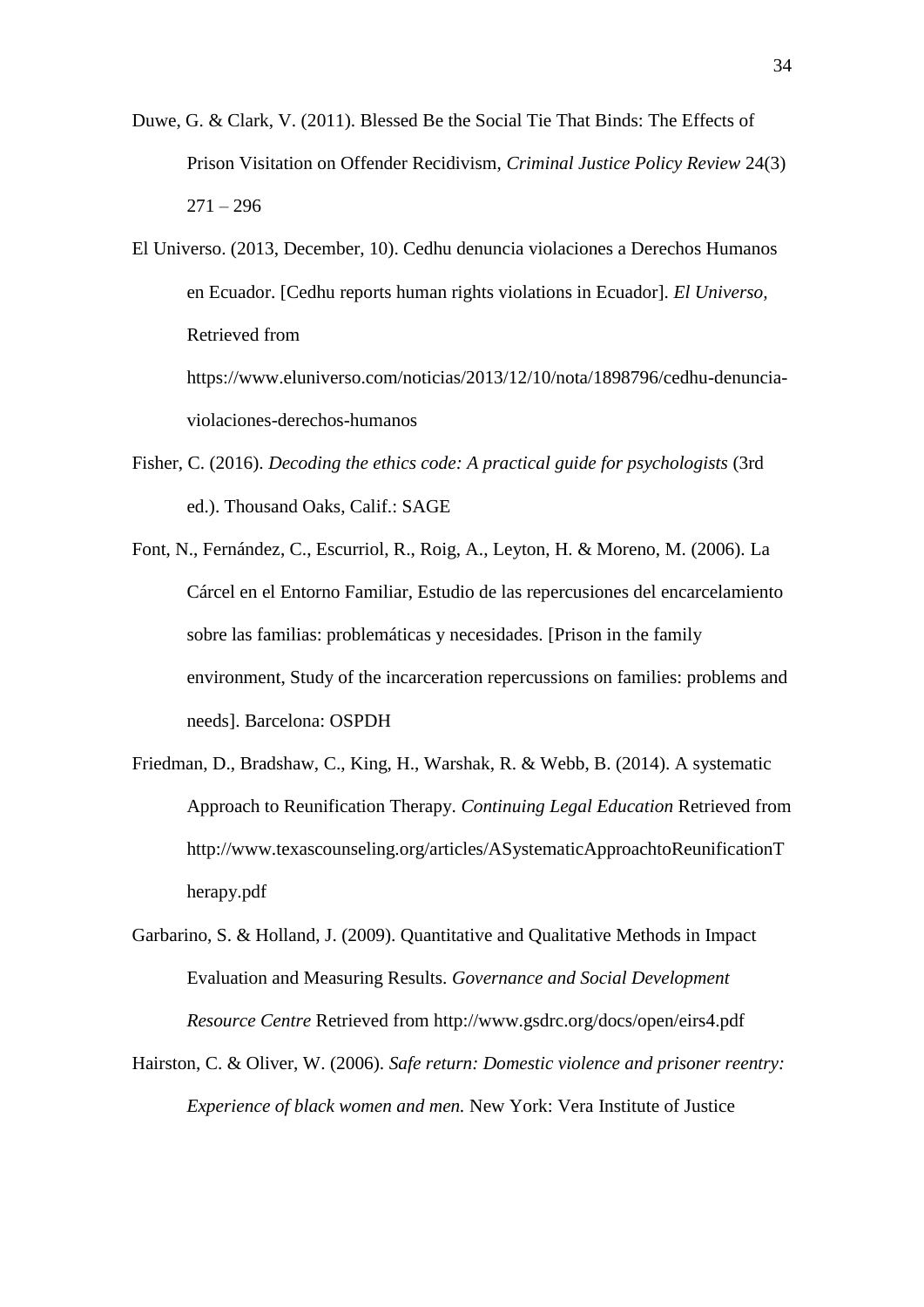Herman-Stahl, M., Kan, M. & McKay, T. (2008). *Incarceration and the family: A Review of Research and Promising Approaches for Serving Fathers and Families.* United States: U.S. Department of Health and Human Services

- Marti, J. & Cid, J. (2013). Imprisonment, family ties and recidivism. Exploring the limits of familyism, *Revista Internacional de Sociología* 73(1) 1 – 14
- Miller, A., Perryman, J., Markovitz, L., Frazen, S., Cochran, S. & Brown, S. (2013). Strengthening incarcerated families: evaluating a pilot program for children of incarcerated parents and their caregivers. *Family Relations* 62(4) 1- 16
- Pollock, J. (2009). *Prisons Today and Tomorrow.* Ontario, Canada: Jones & Bartlett Publisher
- Reglamento del Sistema de Rehabilitación Social. Artículo 51. Registro Oficial No. 003 de 7 de noviembre de 2017
- Reglamento del Sistema de Rehabilitación Social. Artículo 57. Registro Oficial No. 003 de 7 de noviembre de 2017
- Simpson, L., Atkis, D., Gattis, K. & Christensen, A. (2008). Low-Level Relationship Aggression and Couple Therapy Outcomes, *Journal of Family Psychology* 22(1)  $102 - 111$
- Solis, G. & Vivanco, R. (2016). Cambios que se producen en la familia al tener a un integrante encarcelado [Changes that happen in families that have an incarcerated member]. *Pensamiento y Acción Interdisciplinaria* 1(1) 45 – 58
- The Connecticut Statistical Analysis Center. (2010). Incarceration History & Age. *Research, Analysis & Evaluation.* Retrieved from http://www.ct.gov/opm/lib/opm/cjppd/cjresearch/recidivismstudy/incarceration\_ history\_and\_age.pdf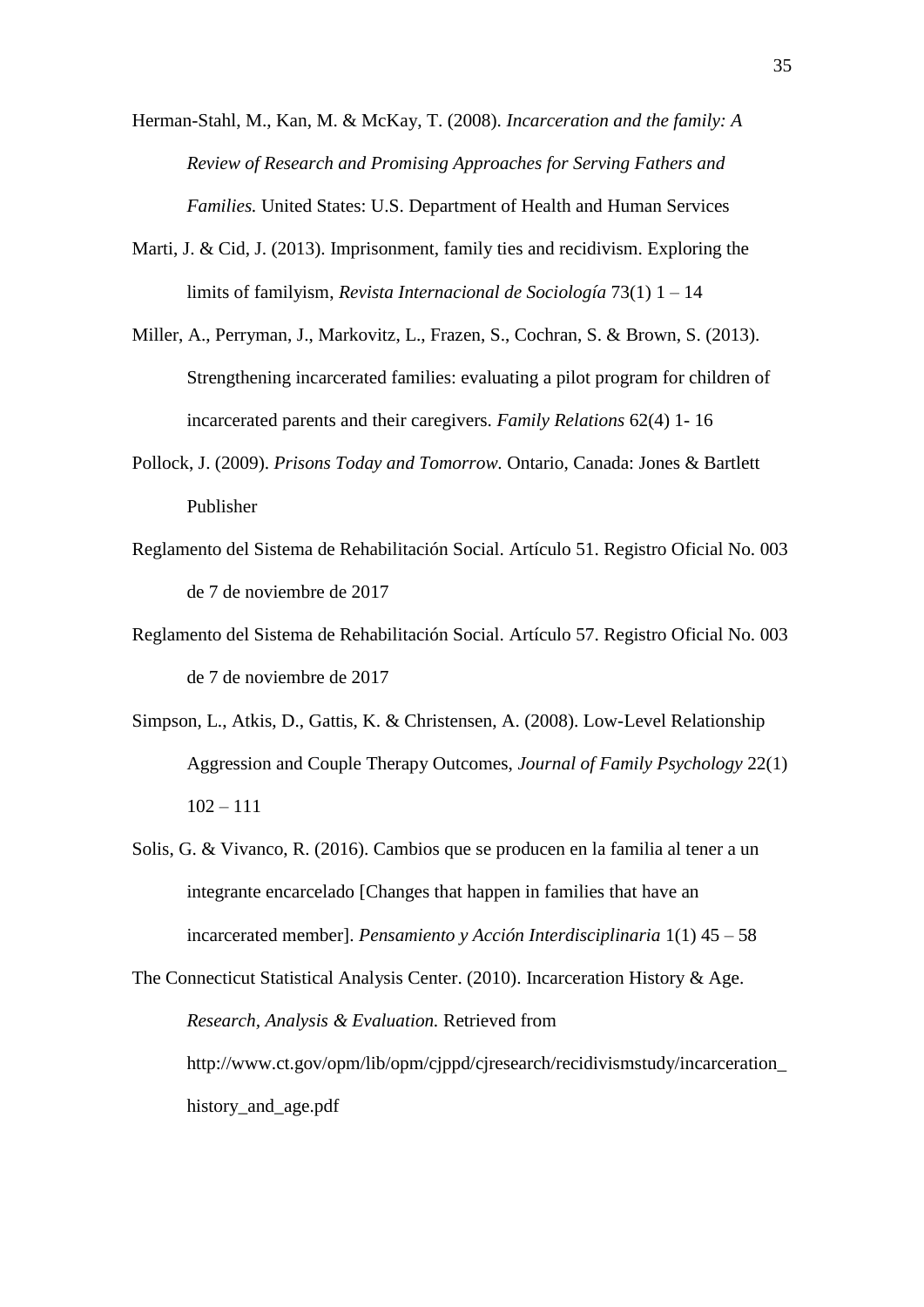- Visher, C & Travis, J. (2003). Transitions from prison to community: Understanding Individual Pathways, *Annual Review of Sociology* 29(1) 89 – 133
- Walmsley, R. (2016). World Prison Population List. *World Prison Brief.* Retrieved from http://www.prisonstudies.org/sites/default/files/resources/downloads/world\_pris on\_population\_list\_11th\_edition\_0.pdf
- Western, B., Braga, A., Davis, J. & Sirois, C. (2015). Stress and Hardship after Prison, *American Journal of Sociology* 120(5) 1512 – 1547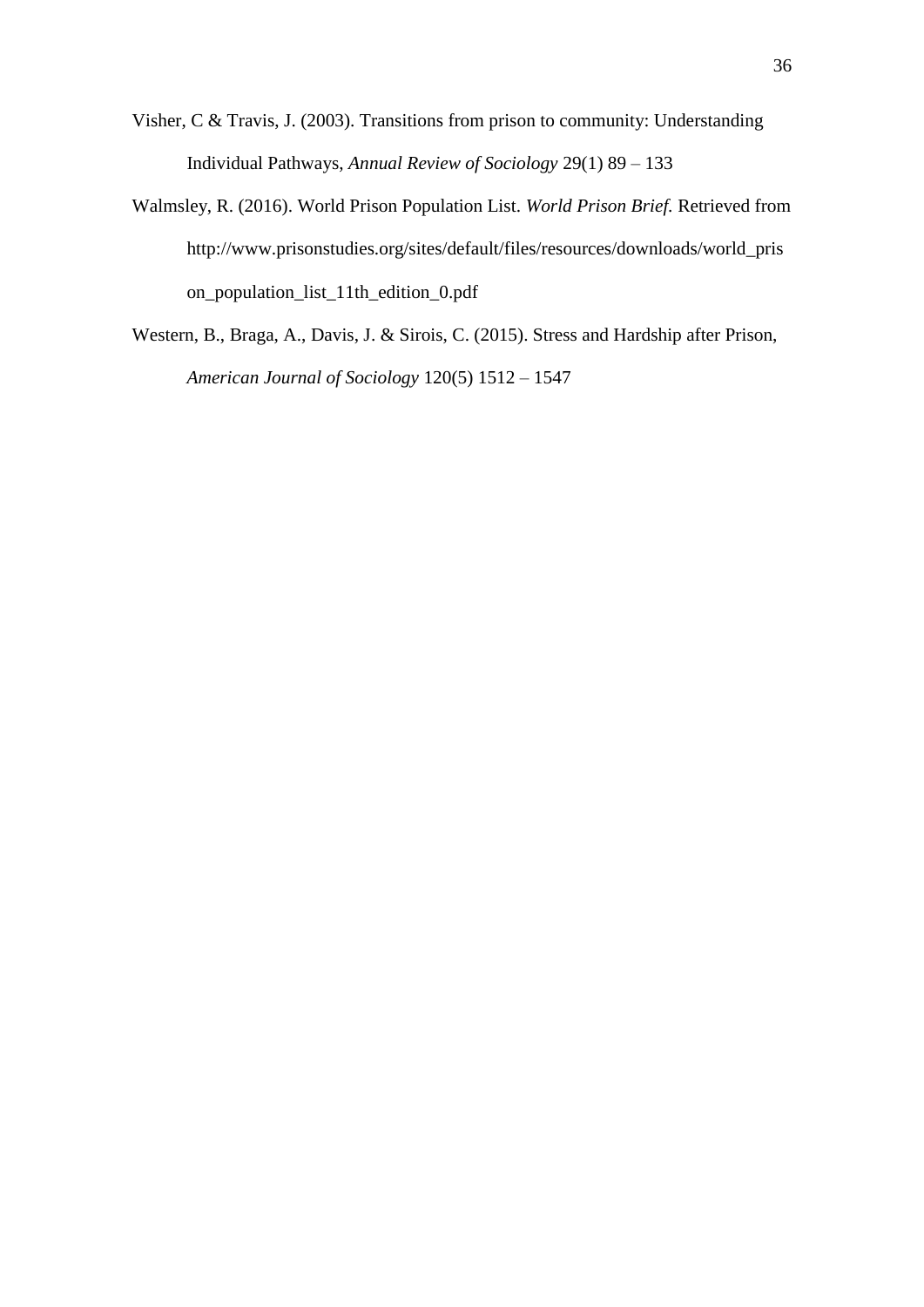## **ANNEXED A: APPLICATION FOR APPROVAL OF THE STUDY AND INFORMED CONSENT FORM**



#### **SOLICITUD PARA APROBACION DE UN ESTUDIO DE INVESTIGACION**

#### **INSTRUCCIONES:**

- 1. Antes de remitir este formulario al CBE, se debe solicitar vía electrónica un código para incluirlo, a [comitebioetica@usfq.edu.ec](mailto:comitebioetica@usfq.edu.ec)
- 2. Enviar solo archivos digitales. Esta solicitud será firmada en su versión final, sea de manera presencial o enviando un documento escaneado.
- 3. Este documento debe completarse con la información del protocolo del estudio que debe servir al investigador como respaldo.
- 4. Favor leer cada uno de los parámetros verificando que se ha completado toda la información que se solicita antes de enviarla.

## **DATOS DE IDENTIFICACIÓN**

#### **Título de la Investigación**

**Family Reunification Program at the Rehabilitation Center of Latacunga to Reduce Recidivism in Male Prisoners Convicted of Domestic Violence**

**Investigador Principal** *Nombre completo, afiliación institucional y dirección electrónica*

Rafaela Joyce Lepoutre Rose, Universidad San Francisco de Quito, rafaelalepoutre@hotmail.com

**Co-investigadores** *Nombres completos, afiliación institucional y dirección electrónica. Especificar si no lo hubiera*

No aplica.

**Persona de contacto** *Nombre y datos de contacto incluyendo teléfonos fijo, celular y dirección electrónica*

**Dominique Elizabeth Dobronski Pombo, 022794127, 0995617076, dedobronski@gmail.com**

**Nombre de director de tesis y correo electrónico** *Solo si es que aplica*

**Mariel Paz y Miño, mpazymino@usfq.edu.ec**

**Fecha de inicio de la investigación** *Enero 2018*

**Fecha de término de la investigación** *Mayo 2018*

**Financiamiento** *No aplica.* 

#### **DESCRIPCIÓN DEL ESTUDIO**

**Objetivo General** *Se debe responder tres preguntas: qué? cómo? y para qué?*

Analizar el efecto que tiene un programa de reunificación de un año en familias de presos sentenciados por violencia doméstica. Se evaluará con el Conflict Tactics Scale Revised (CTS-2) Spanish Version antes y después de la intervención psicoterapéutica para medir el efecto del programa en la frecuencia, prevalencia y nivel de violencia en las familias de presos por violencia doméstica del Centro de Rehabilitación de Latacunga con la intención de disminuir los niveles de reinserción.

#### **Objetivos Específicos**

- Evaluar el nivel de violencia con el Conflict Tactics Scale Revised (CTS-2) Spanish Version.  $\bullet$
- Intervenir por una duración de un año, seis meses durante el encarcelamiento y seis meses después dependiendo de la duración de la sentencia.
- Evaluar nuevamente con el Conflict Tactics Scale Revised (CTS-2) Spanish Version.  $\bullet$
- Analizar los cambios en los resultados de la evaluación antes y después de la intervención con los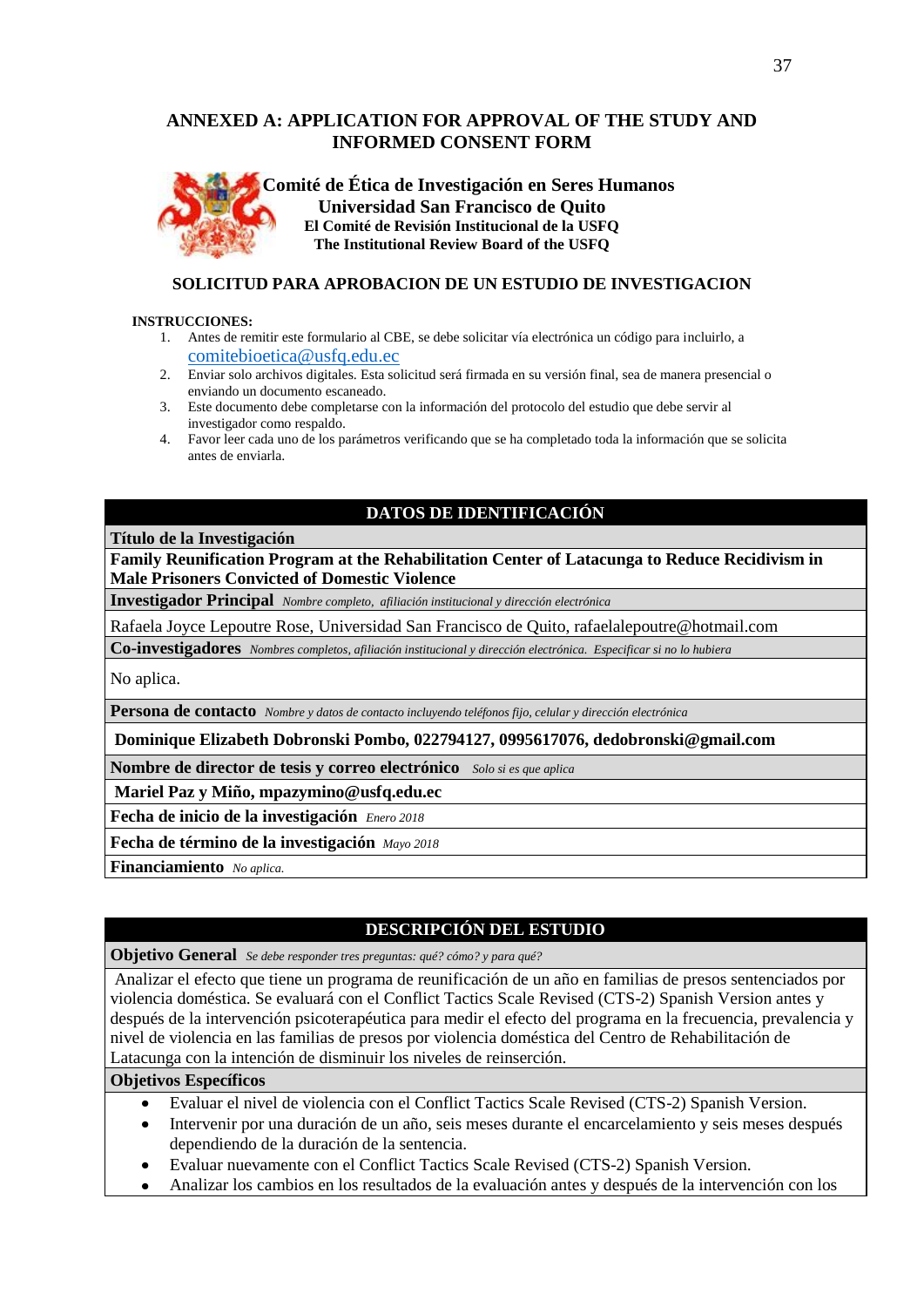niveles de reinserción.

Analizar el efecto de un programa de reunificación familiar en las familias ecuatorianas afectadas por violencia doméstica.

**Diseño y Metodología del estudio** *Explicar el tipo de estudio (por ejemplo cualitativo, cuantitativo, con enfoque experimental, cuasiexperimental, pre-experimental; estudio descriptivo, transversal, de caso, in-vitro…) Explicar además el universo, la muestra, cómo se la calculó y un breve resumen de cómo se realizará el análisis de los datos, incluyendo las variables primarias y secundarias..*

El estudio es de tipo cuantitativo con un diseño de pre prueba-post prueba. Para el propósito de esta investigación se requiere que participen 20 familias de presos encarcelados por violencia doméstica en el Centro de Rehabilitación de Latacunga. A estas familias, se les aplicará el Conflict Tactics Scale Revised (CTS-2) Spanish Version para definir la situación de violencia y se excluirán familias con violencia doméstica severa, fuertes trastornos psiquiátricos, y abuso de sustancias. Se intervendrá por un año durante y después de la sentencia y al culminar, se analizará si existe una diferencia en frecuencia, prevalencia y nivel de violencia con el post prueba, así como los índices de reinserción.

**Procedimientos** *Los pasos a seguir desde el primer contacto con los sujetos participantes, su reclutamiento o contacto con la muestra/datos.*

- 1. Contactar a los presos por violencia doméstica e informar sobre el programa.
- 2. Contactar a las familias de los voluntarios, explicara en detalle el estudio para confirmar su participación y definir la aptitud de la familia al programa con los criterios de inclusión y exclusión.
- 3. Firmar consentimiento informado.
- 4. Evaluar a las familias que aceptaron ser participantes con el Conflict Tactics Scale Revised (CTS-2) Spanish Version
- 5. Intervenir con las intervenciones del programa de reunificación durante y despues de la terminación de la sentencia por una duración de un año.
- 6. Al culminar la intervención, evaluar nuevamente con el Conflict Tactics Scale Revised (CTS-2) Spanish Version
- 7. Analizar si existe una diferencia entre los puntajes antes y después de la intervención así como en los puntajes de reinserción al Centro de Rehabilitación.

**Recolección y almacenamiento de los datos** *Para garantizar la confidencialidad y privacidad, de quién y donde se recolectarán datos; almacenamiento de datos—donde y por cuánto tiempo; quienes tendrán acceso a los datos, qué se hará con los datos cuando termine la investigación*

Dentro del programa se respetarán todas las consideraciones éticas relacionadas a un estudio con individuos en este caso familias. Todos los participantes deberán encontrarse en nivel de voluntarios firmarán un consentimiento informado antes de la evaluación e intervención. En este se establecerán especificaciones sobre los objetivos del estudio y se confirmará que la participación es completamente voluntaria sin repercusiones negativas en ámbitos laborales o personales si deciden no participar o retirarse en cualquier momento del estudio y todas las implicaciones que este conlleva como los límites de confidencialidad y tipos de intervenciones. Todas las evaluaciones que se tomen a los participantes serán utilizadas solo para términos de la investigación y destruidas tan pronto termine el estudio.

**Herramientas y equipos** *Incluyendo cuestionarios y bases de datos, descripción de equipos*

Conflict Tactics Scale Revised (CTS-2) Spanish Version

# **JUSTIFICACIÓN CIENTÍFICA DEL ESTUDIO**

*Se debe demostrar con suficiente evidencia por qué es importante este estudio y qué tipo de aporte ofrecerá a la comunidad científica.*

Este tipo de programas de reunificación familiar tienen poca investigación en Ecuador, y dentro de la información publica no se conoce que tipo de intervenciones psicológicas se realizan dentro de los Centros de Rehabilitación. Es por eso y con la intención de mejorar la situación en muchas familias ecuatorianas se considera importante proponer un programa de intervención para disminuir la violencia doméstica y fomentar la reunificación de presos a sus familias. Aparte, este proyecto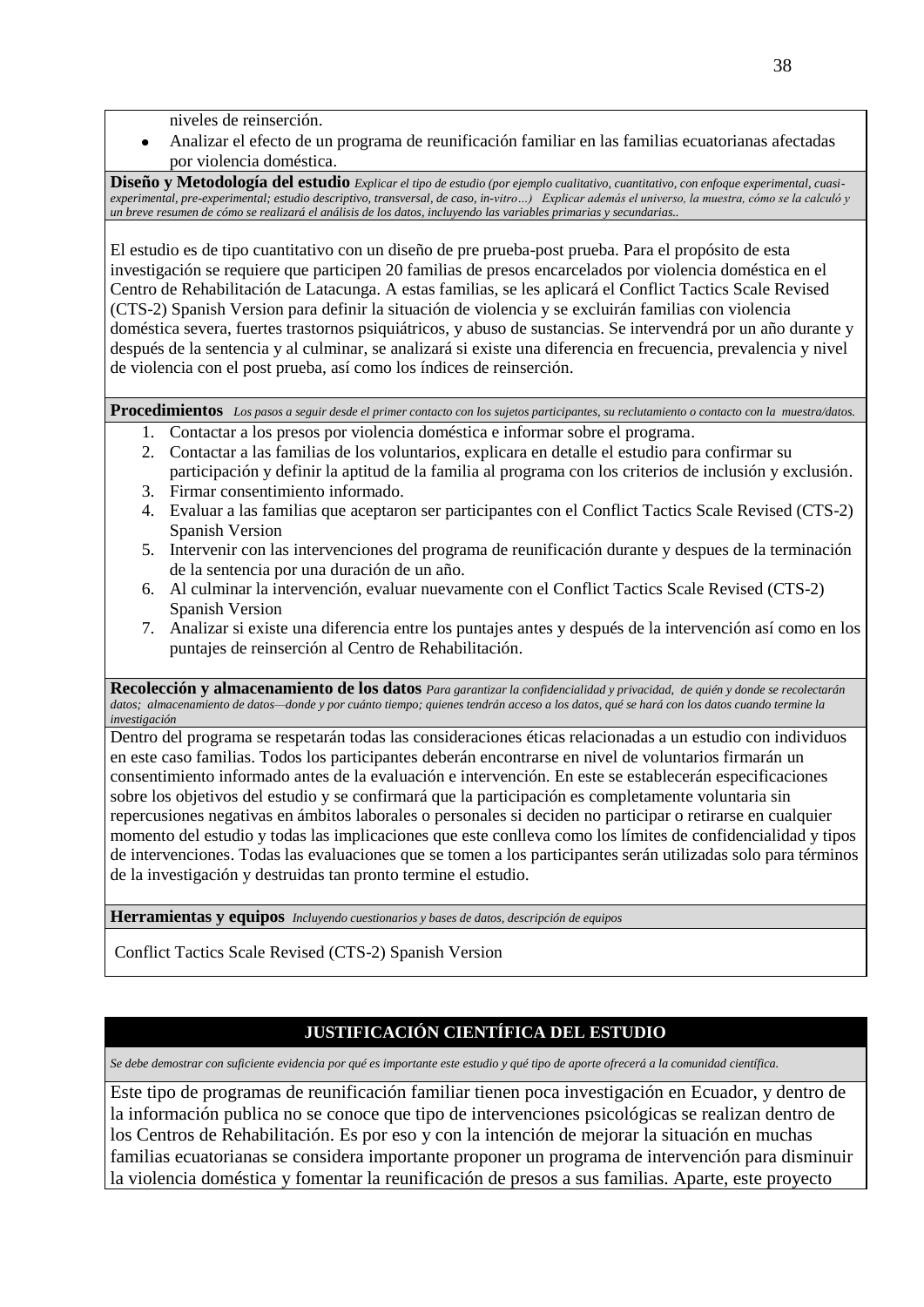tiene como objetivo disminuir los índices de reinserción a las cárceles por violencia doméstica.

*Referencias bibliográficas completas en formato APA*

Berg, M. & Huebner, B. (2011). Reentry and the ties that bind: An examination of social ties, employment, and recidivism. *Justice Quarterly,* 28 382 – 410

CEDHU. (2008). El Sistema Penitenciario Ecuatoriano, [Ecuadorian Penitentiary System]. *United Nations Human Rights* 1 – 16

Celi, E. (2014). Más de 24000 familias separadas por los barrotes. [More than 24000 families separated by bars]. *El Comercio*: Ecuador

Clarke, P. (2018, March 3). What is felony domestic violence? *LegalMatch.* Retrieved from https://www.legalmatch.com/law-library/article/felony-domestic-violence.html

Código Orgánico Integral Penal. Artículo 48. Registro Oficial No. 180 de 10 de febrero de 2014

Código Orgánico Integral Penal. Artículo 155. Registro Oficial No. 180 de 10 de febrero de 2014

Código Orgánico Integral Penal. Artículo 156. Registro Oficial No. 180 de 10 de febrero de 2014

Código Orgánico Integral Penal. Artículo 157. Registro Oficial No. 180 de 10 de febrero de 2014

Cornejo, J. (2017). El encarcelamiento. [The imprisonment]. *Revista Judicial Derecho Ecuador* 2(5)  $2 - 5$ 

Consejo Nacional de Rehabilitación Social. (2009). Código de ejecución de penas y de rehabilitación social. [Penalties and Social Rehabilitation Reforms].

Cunneen, C. & Luke, G. (2007). Recidivism and the Effectiveness of Criminal Justice Interventions: Juvenile Offenders and Post Release Support, *Current Issues in Criminal Justice* 19(2) 197 – 210

Duwe, G. & Clark, V. (2011). Blessed Be the Social Tie That Binds: The Effects of Prison Visitation on Offender Recidivism, *Criminal Justice Policy Review* 24(3) 271 – 296

El Universo. (2013, December, 10). Cedhu denuncia violaciones a Derechos Humanos en Ecuador. [Cedhu reports human rights violations in Ecuador]. *El Universo,* Retrieved from https://www.eluniverso.com/noticias/2013/12/10/nota/1898796/cedhu-denuncia-violacionesderechos-humanos

Fisher, C. (2016). *Decoding the ethics code: A practical guide for psychologists* (3rd ed.). Thousand Oaks, Calif.: SAGE

Font, N., Fernández, C., Escurriol, R., Roig, A., Leyton, H. & Moreno, M. (2006). La Cárcel en el Entorno Familiar, Estudio de las repercusiones del encarcelamiento sobre las familias: problemáticas y necesidades. [Prison in the family environment, Study of the incarceration repercussions on families: problems and needs]. Barcelona: OSPDH

Friedman, D., Bradshaw, C., King, H., Warshak, R. & Webb, B. (2014). A systematic Approach to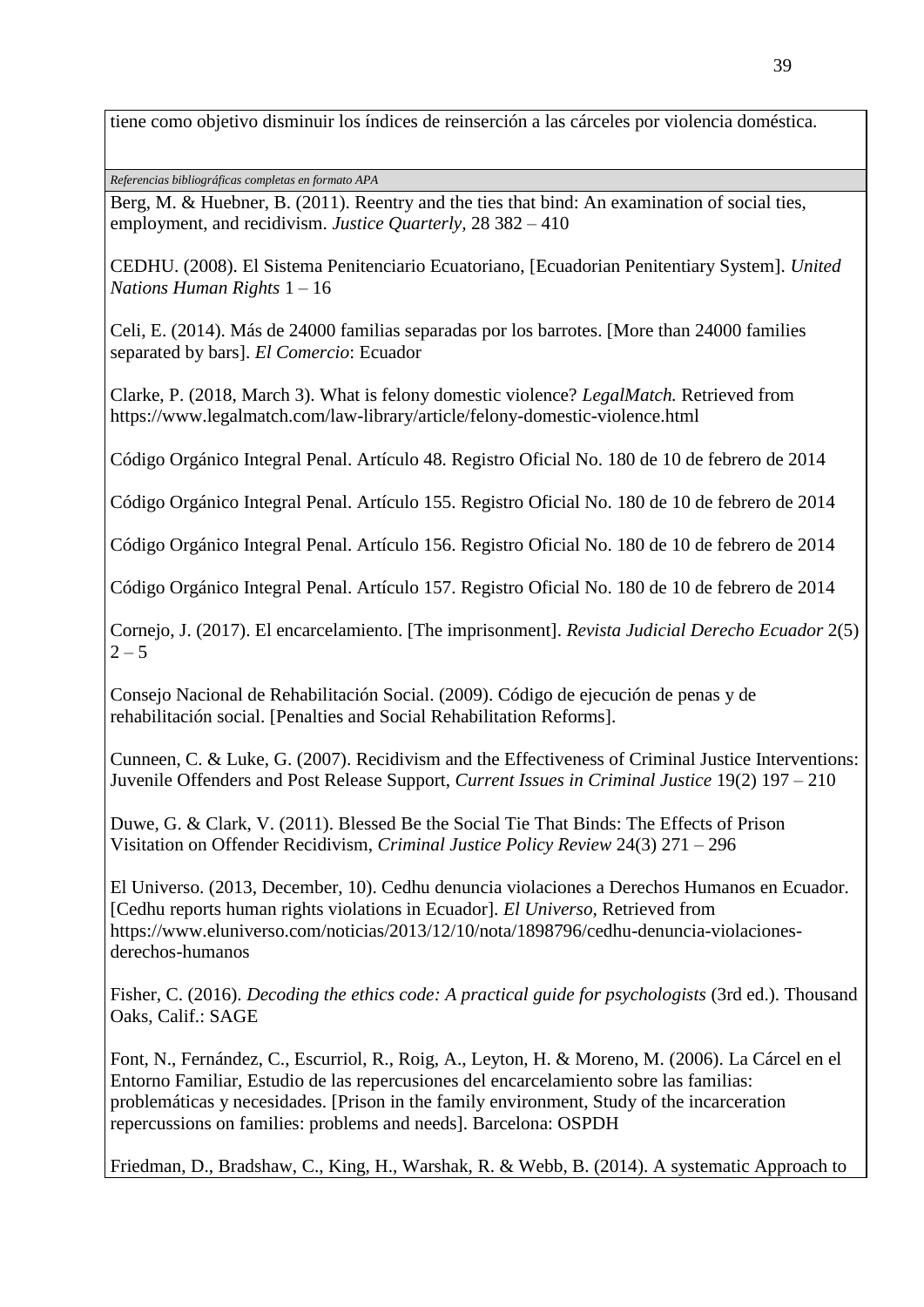Reunification Therapy. *Continuing Legal Education* Retrieved from http://www.texascounseling.org/articles/ASystematicApproachtoReunificationTherapy.pdf

Garbarino, S. & Holland, J. (2009). Quantitative and Qualitative Methods in Impact Evaluation and Measuring Results. *Governance and Social Development Resource Centre* Retrieved from http://www.gsdrc.org/docs/open/eirs4.pdf

Hairston, C. & Oliver, W. (2006). *Safe return: Domestic violence and prisoner reentry: Experience of black women and men.* New York: Vera Institute of Justice

Herman-Stahl, M., Kan, M. & McKay, T. (2008). *Incarceration and the family: A Review of Research and Promising Approaches for Serving Fathers and Families.* United States: U.S. Department of Health and Human Services

Marti, J. & Cid, J. (2013). Imprisonment, family ties and recidivism. Exploring the limits of familyism, *Revista Internacional de Sociología* 73(1) 1 – 14

Miller, A., Perryman, J., Markovitz, L., Frazen, S., Cochran, S. & Brown, S. (2013). Strengthening incarcerated families: evaluating a pilot program for children of incarcerated parents and their caregivers. *Family Relations* 62(4) 1- 16

Pollock, J. (2009). *Prisons Today and Tomorrow.* Ontario, Canada: Jones & Bartlett Publisher

Reglamento del Sistema de Rehabilitación Social. Artículo 51. Registro Oficial No. 003 de 7 de noviembre de 2017

Reglamento del Sistema de Rehabilitación Social. Artículo 57. Registro Oficial No. 003 de 7 de noviembre de 2017

Simpson, L., Atkis, D., Gattis, K. & Christensen, A. (2008). Low-Level Relationship Aggression and Couple Therapy Outcomes, *Journal of Family Psychology* 22(1) 102 – 111

Solis, G. & Vivanco, R. (2016). Cambios que se producen en la familia al tener a un integrante encarcelado [Changes that happen in families that have an incarcerated member]. *Pensamiento y Acción Interdisciplinaria* 1(1) 45 – 58

The Connecticut Statistical Analysis Center. (2010). Incarceration History & Age. *Research, Analysis & Evaluation.* Retrieved from http://www.ct.gov/opm/lib/opm/cjppd/cjresearch/recidivismstudy/incarceration\_history\_and\_age.pd f

Visher, C & Travis, J. (2003). Transitions from prison to community: Understanding Individual Pathways, *Annual Review of Sociology* 29(1) 89 – 133

Walmsley, R. (2016). World Prison Population List. *World Prison Brief.* Retrieved from http://www.prisonstudies.org/sites/default/files/resources/downloads/world\_prison\_population\_list\_ 11th\_edition\_0.pdf

Western, B., Braga, A., Davis, J. & Sirois, C. (2015). Stress and Hardship after Prison, *American Journal of Sociology* 120(5) 1512 – 1547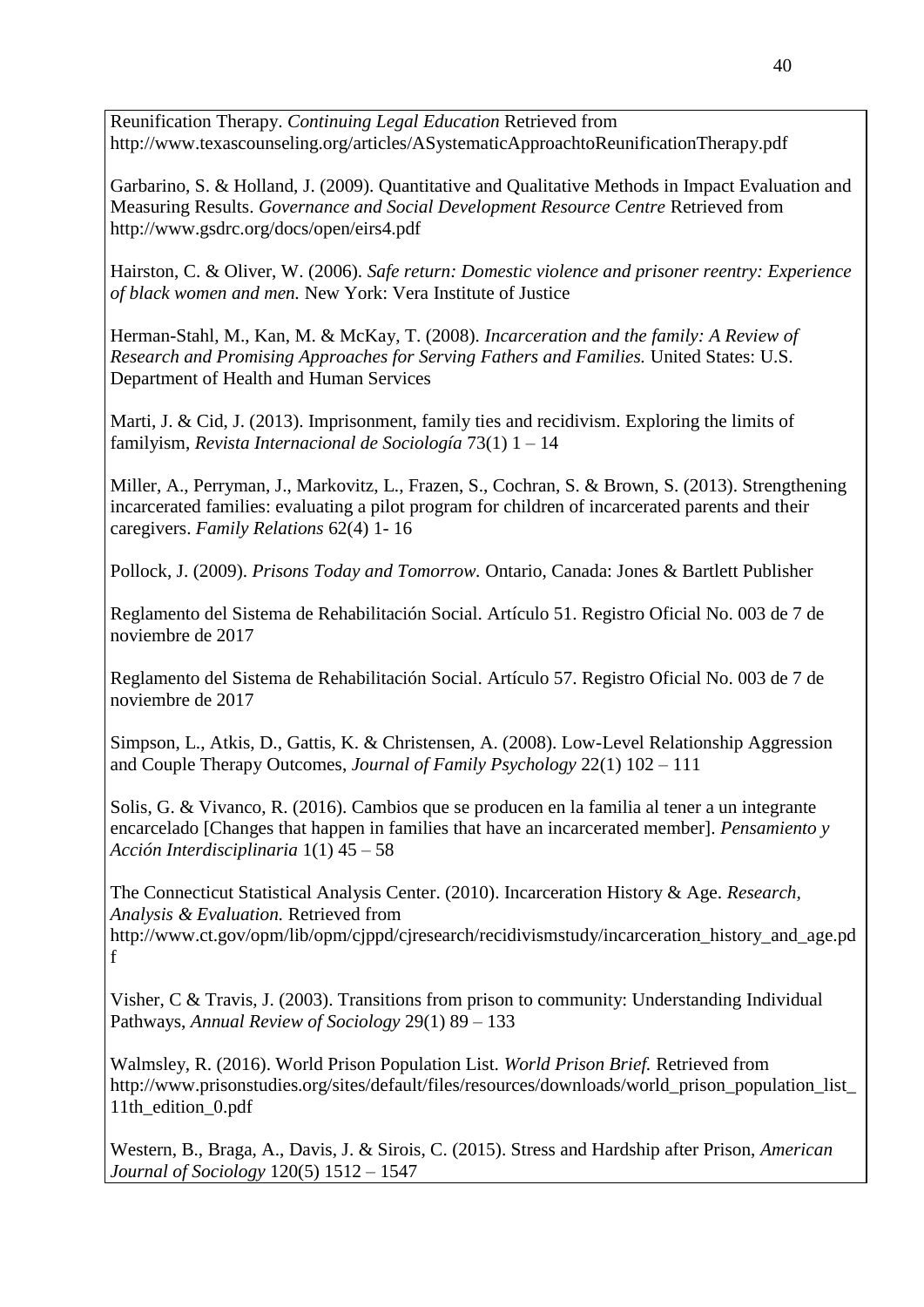## **DESCRIPCIÓN DE LOS ASPECTOS ÉTICOS DEL ESTUDIO**

**Criterios para la selección de los participantes** *Tomando en cuenta los principios de beneficencia, equidad, justicia y respeto* Los criterios de inclusión para familias son que la pareja tenga la intención de mantenerse junta, participación voluntaria, firma del consentimiento informado, sentencia por violencia doméstica leve o moderada. Puede o no haber presencia de hijos.

**Riesgos** *Describir los riesgos para los participantes en el estudio, incluyendo riesgos físico, emocionales y psicológicos aunque sean mínimos y cómo se los minimizará*

Uno de los mayores riesgos para la familia es que ciertas intervenciones del programa sean altamente confrontativas hacia ellos mismos u otros miembros lo que podría llevar a sensaciones fuertes y aburmadoras. Otro posible riesgo es que exista aumento de la violencia lo que podría poner a la familia en situaciones de peligro y alejamiento por seguridad. Es importante recalcar que las intervenciones que se realizarían son estandarizadas y con evidencia empírica de su eficacia.

**Beneficios para los participantes** *Incluyendo resultados de exámenes y otros; solo de este estudio y cómo los recibirán*

El óptimo y principal beneficio para la familia es la terminación de la violencia intrafamiliar; si no sería la disminución en nivel, prevalencia y frecuencia de la misma. Aparte, con la erradicación de la violencia se considera que no existiría otra sentencia por esta causa.

**Ventajas potenciales a la sociedad** *Incluir solo ventajas que puedan medirse o a lo que se pueda tener acceso*

La mayor ventaja para la sociedad sería un mejor ambiente para las familias ecuatorianas que sufren de violencia domestica, aso como disminución de la cantidad de presos por la reducción esperada de los índices de reinserción.

**Derechos y opciones de los participantes del estudio** *Incluyendo la opción de no participar o retirarse del estudio a pesar de haber aceptado participar en un inicio.*

Las participantes pueden decidir no participar o retirarse en cualquier momento del estudio sin ningún tipo de repercusión negativa.

**Seguridad y Confidencialidad de los datos** *Describir de manera detallada y explícita como va a proteger los derechos de participantes*

Dentro del programa se respetarán todas las consideraciones éticas relacionadas a un estudio con individuos en este caso familias. Todos los participantes deberán encontrarse en nivel de voluntarios firmarán un consentimiento informado antes de la evaluación e intervención. En este se establecerán especificaciones sobre los objetivos del estudio y se confirmará que la participación es completamente voluntaria sin repercusiones negativas en ámbitos laborales o personales si deciden no participar o retirarse en cualquier momento del estudio y todas las implicaciones que este conlleva como los límites de confidencialidad y tipos de intervenciones. Todas las evaluaciones que se tomen a los participantes serán utilizadas solo para términos de la investigación y destruidas tan pronto termine el estudio. Aparte, se garantiza que todas las herramientas que se utilizarían son estandarizadas y con evidencia empírica de su eficacia.

**Consentimiento informado** *Quién, cómo y dónde se explicará el formulario/estudio. Ajuntar el formulario o en su defecto el formulario de no aplicación o modificación del formulario*

Cada participante deberá firmar un consentimiento informado antes del estudio.

**Responsabilidades del investigador y co-investigadores dentro de este estudio.**

El investigador tiene la responsabilidad de respetar a todas las familias participantes de estudio y deberá respetar las consideraciones éticas establecidas anteriormente.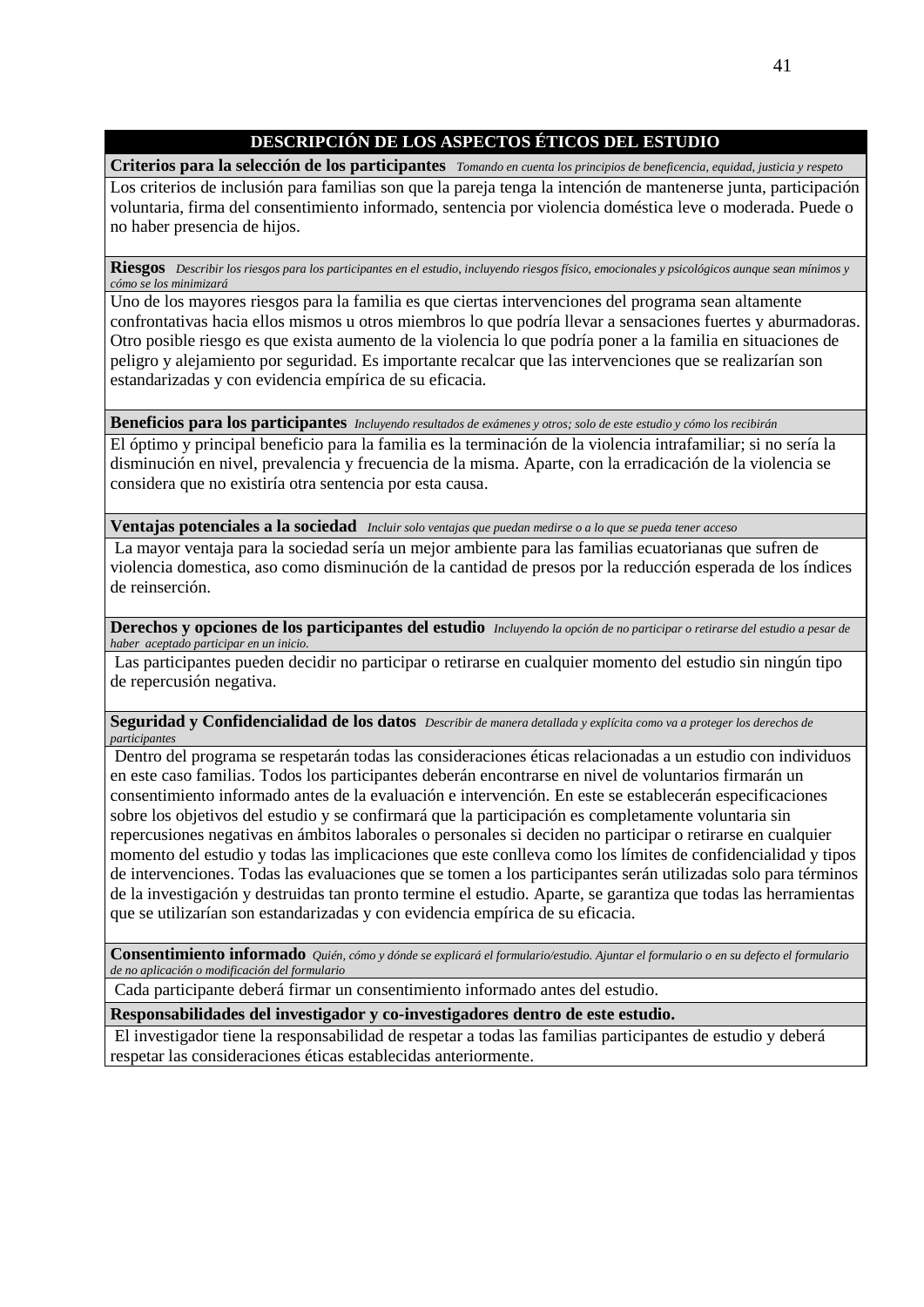| <b>Documentos que se adjuntan a esta solicitud</b> (ponga una $X$ junto a los documentos que se adjuntan)                                                           |         |        |                           |
|---------------------------------------------------------------------------------------------------------------------------------------------------------------------|---------|--------|---------------------------|
| Nombre del documento                                                                                                                                                |         |        | Idioma                    |
|                                                                                                                                                                     | Adjunto | Inglés | Español                   |
| <b>PARA TODO ESTUDIO</b>                                                                                                                                            |         |        |                           |
| 1. Formulario de Consentimiento Informado (FCI) y/o Solicitud de no aplicación o<br>modificación del FCI <sup>*</sup>                                               | X       |        | $\boldsymbol{\mathrm{X}}$ |
| 2. Formulario de Asentimiento (FAI) (si aplica y se va a incluir menores de 17 años)                                                                                |         |        |                           |
| 3. Herramientas a utilizar (Título de:: entrevistas, cuestionarios, guías de preg., hojas de recolección de datos,                                                  |         |        | X                         |
| $etc$ )<br>4. Hoja de vida (CV) del investigador principal (IP)                                                                                                     |         |        |                           |
| <b>SOLO PARA ESTUDIOS DE ENSAYO CLÍNICO</b>                                                                                                                         |         |        |                           |
| 5. Manual del investigador                                                                                                                                          |         |        |                           |
| 6. Brochures                                                                                                                                                        |         |        |                           |
| 7. Seguros                                                                                                                                                          |         |        |                           |
| 8. Información sobre el patrocinador                                                                                                                                |         |        |                           |
| 9. Acuerdos de confidencialidad                                                                                                                                     |         |        |                           |
| 10. Otra información relevante al estudio (especificar)<br>795 To controlled the composition of the different to det TOT and conduct the controlling instiffered to |         |        |                           |

#### (\*) La solicitud de no aplicación o modificación del FCI por escrito debe estar bien justificada.

## **PROVISIONES ESPECIALES**

*Esta sección debe llenar solo si aplica. En ella se incluyen manejo de población vulnerable y muestras biológicas, manejo de eventos adversos, seguros de incapacidad o muerte, entre otros.*

| <b>CRONOGRAMA</b>                                                                                                                                                                                                               |        |   |              | $\mathbf{A}\tilde{\mathbf{N}}\mathbf{O}$ |                  |                         |   |  |
|---------------------------------------------------------------------------------------------------------------------------------------------------------------------------------------------------------------------------------|--------|---|--------------|------------------------------------------|------------------|-------------------------|---|--|
| <b>Descripción de la Actividad</b> (pasos a seguir dentro del proceso de investigación,<br>comenzando por el contacto inicial, reclutamiento de participantes, intervención y/o<br>recolección de datos, análisis, publicación) | Fechas |   |              |                                          |                  |                         |   |  |
|                                                                                                                                                                                                                                 |        | 1 | $\mathbf{2}$ | 3                                        | $\boldsymbol{4}$ | $\overline{\mathbf{5}}$ | 6 |  |
| Contactar al centro de atención en Quito y pedir un listado de las<br>trabajadoras sexuales que asistan al mismo.                                                                                                               |        |   |              |                                          |                  |                         |   |  |
| Evaluar a las trabajadoras sexuales que aceptaron ser<br>participantes con el Inventario Multifásico de Personalidad de<br>Minnesota (MMPI-II).                                                                                 |        |   |              |                                          |                  |                         |   |  |
| Escoger, por un método probabilístico de aleatorio simple, 5<br>participantes que cumplan con los criterios del trastorno límite<br>de personalidad (según los puntajes en las escalas del MMPI-II).                            |        |   |              |                                          |                  |                         |   |  |
| Intervenir con la terapia dialéctica conductual por una duración<br>de un año a estas 5 participantes.                                                                                                                          |        |   |              |                                          |                  |                         |   |  |
| Al culminar la intervención, evaluar nuevamente a las<br>participantes con el MMPI-II.                                                                                                                                          |        |   |              |                                          |                  |                         |   |  |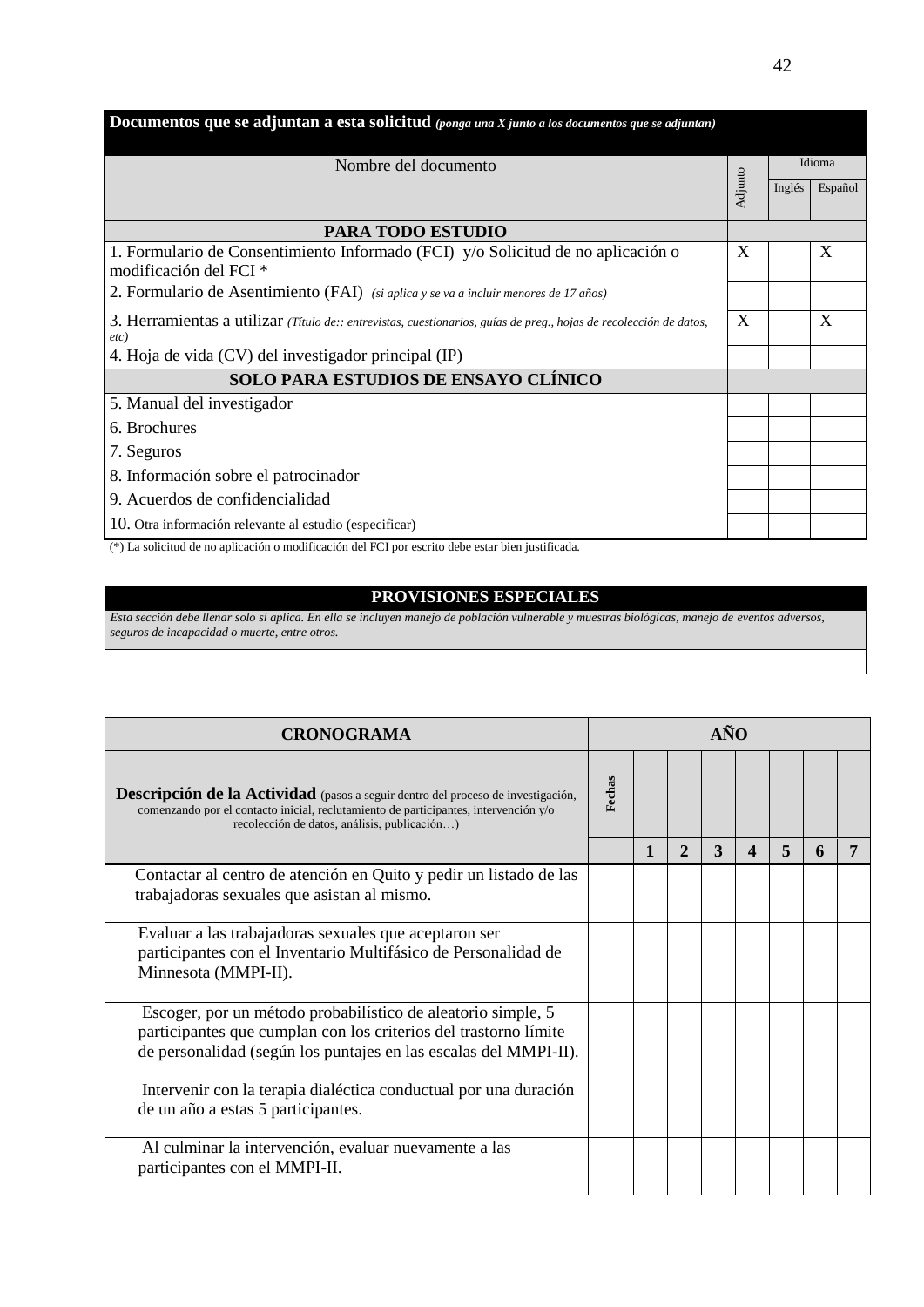| Analizar si existe una diferencia entre los puntajes antes y<br>después de la intervención. |  |  |  |  |  |  |  |  |  |
|---------------------------------------------------------------------------------------------|--|--|--|--|--|--|--|--|--|
|---------------------------------------------------------------------------------------------|--|--|--|--|--|--|--|--|--|

# **CERTIFICACIÓN:**

- 1. Certifico no haber recolectado ningún dato ni haber realizado ninguna intervención con sujetos humanos, muestras o datos.  $Sf(X)$  No ()
- 2. Certifico que los documentos adjuntos a esta solicitud han sido revisados y aprobados por mi director de tesis. Sí ( ) No ( ) No Aplica ( X )

| Firma del investigador: | (con tinta) |
|-------------------------|-------------|
| azul)                   |             |

**Fecha de envío al Comité de Bioética de la USFQ: \_\_\_\_\_\_\_\_\_\_\_\_\_\_\_\_\_\_\_\_\_\_\_\_\_\_\_\_\_**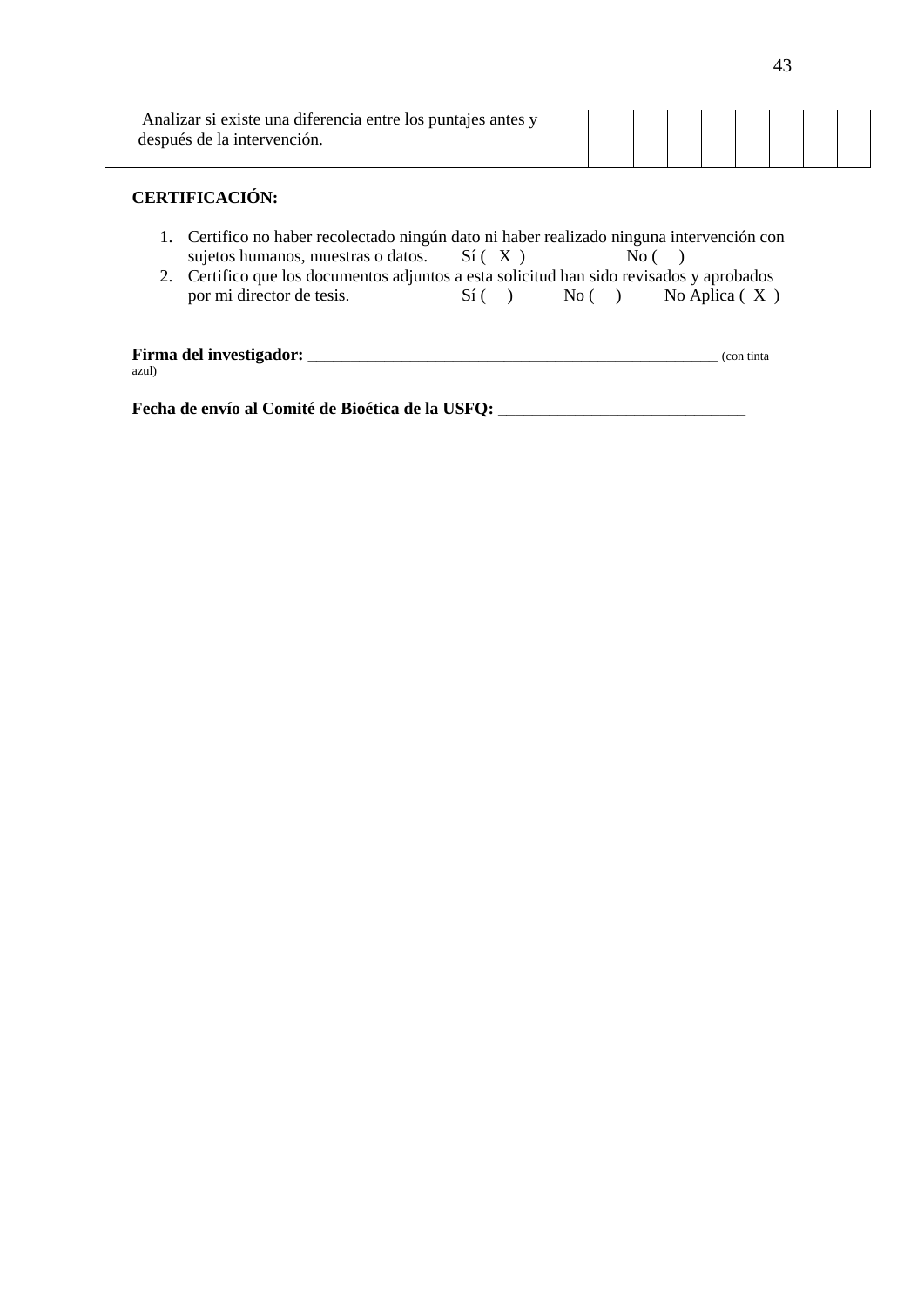

**Comité de Ética de Investigación en Seres Humanos Universidad San Francisco de Quito El Comité de Revisión Institucional de la USFQ The Institutional Review Board of the USFQ**

#### **Formulario Consentimiento Informado**

Título de la investigación: Family Reunification Program at the Rehabilitation Center of Latacunga to Reduce Recidivism in Male Prisoners Convicted of Domestic Violence

Organización del investigador *Universidad San Francisco de Quito* 

Nombre del investigador principal *Dominique Elizabeth Dobronski Pombo*

Datos de localización del investigador principal *022794127, 0995617076, dedobronski@gmail.com*

#### **DESCRIPCIÓN DEL ESTUDIO**

**Introducción** *(Se incluye un ejemplo de texto. Debe tomarse en cuenta que el lenguaje que se utilice en este documento no puede ser subjetivo; debe ser lo más claro, conciso y sencillo posible; deben evitarse términos técnicos y en lo posible se los debe reemplazar con una explicación)*

Este formulario incluye un resumen del propósito de este estudio. Usted puede hacer todas las preguntas que quiera para entender claramente su participación y despejar sus dudas. Para participar puede tomarse el tiempo que necesite para consultar con su familia y/o amigos si desea participar o no.

Usted junto a su familia ha sido invitado a participar en una investigación sobre el efecto de un programa de reunificación para disminuir la violencia doméstica y ayudar a su reinserción a la familia.

**Propósito del estudio** (incluir una breve descripción del estudio, incluyendo el número de participantes, evitando términos técnicos e incluyendo solo información que el participante necesita conocer para decidirse a participar o no en el estudio)

El estudio consta de 20 participantes que son familias de presos del Centro de Rehabilitación de Latacuga que tiene como propósito erradicar o disminuir la violencia en estas familias por medio intervenciones psicológicas y así disminuir los índices de reinserción a las carceles por este delito.

Descripción de los procedimientos (breve descripción de los pasos a seguir en cada etapa y el tiempo que tomará cada intervención en que participará el sujeto)

- 1. Contactar a los presos por violencia doméstica e informar sobre el programa.
- 2. Contactar a las familias de los voluntarios, explicara en detalle el estudio para confirmar su participación y definir la aptitud de la familia al programa con los criterios de inclusión y exclusión.
- 3. Firmar consentimiento informado.
- 4. Evaluar a las familias que aceptaron ser participantes con el Conflict Tactics Scale Revised (CTS-2) Spanish Version
- 5. Intervenir con las intervenciones del programa de reunificación durante y despues de la terminación de la sentencia por una duración de un año.
- 6. Al culminar la intervención, evaluar nuevamente con el Conflict Tactics Scale Revised (CTS-2) Spanish Version
- 7. Analizar si existe una diferencia entre los puntajes antes y después de la intervención así como en los puntajes de reinserción al Centro de Rehabilitación.

Riesgos y beneficios (explicar los riesgos para los participantes en detalle, aunque sean mínimos, incluyendo riesgos físicos, emocionales y/o sicológicos a corto y/o largo plazo, detallando cómo el investigador minimizará estos riesgos; incluir además los beneficios tanto para los participantes como para la sociedad, siendo explícito en cuanto a cómo y cuándo recibirán estos beneficios)

Uno de los mayores riesgos para la familia es que ciertas intervenciones del programa sean altamente confrontativas hacia ellos mismos u otros miembros lo que podría llevar a sensaciones fuertes y aburmadoras. Otro posible riesgo es que exista aumento de la violencia lo que podría poner a la familia en situaciones de peligro y alejamiento por seguridad.

El óptimo y principal beneficio para la familia es la terminación de la violencia intrafamiliar; si no sería la disminución en nivel, prevalencia y frecuencia de la misma. Aparte, con la erradicación de la violencia se considera que no existiría otra sentencia por esta causa.